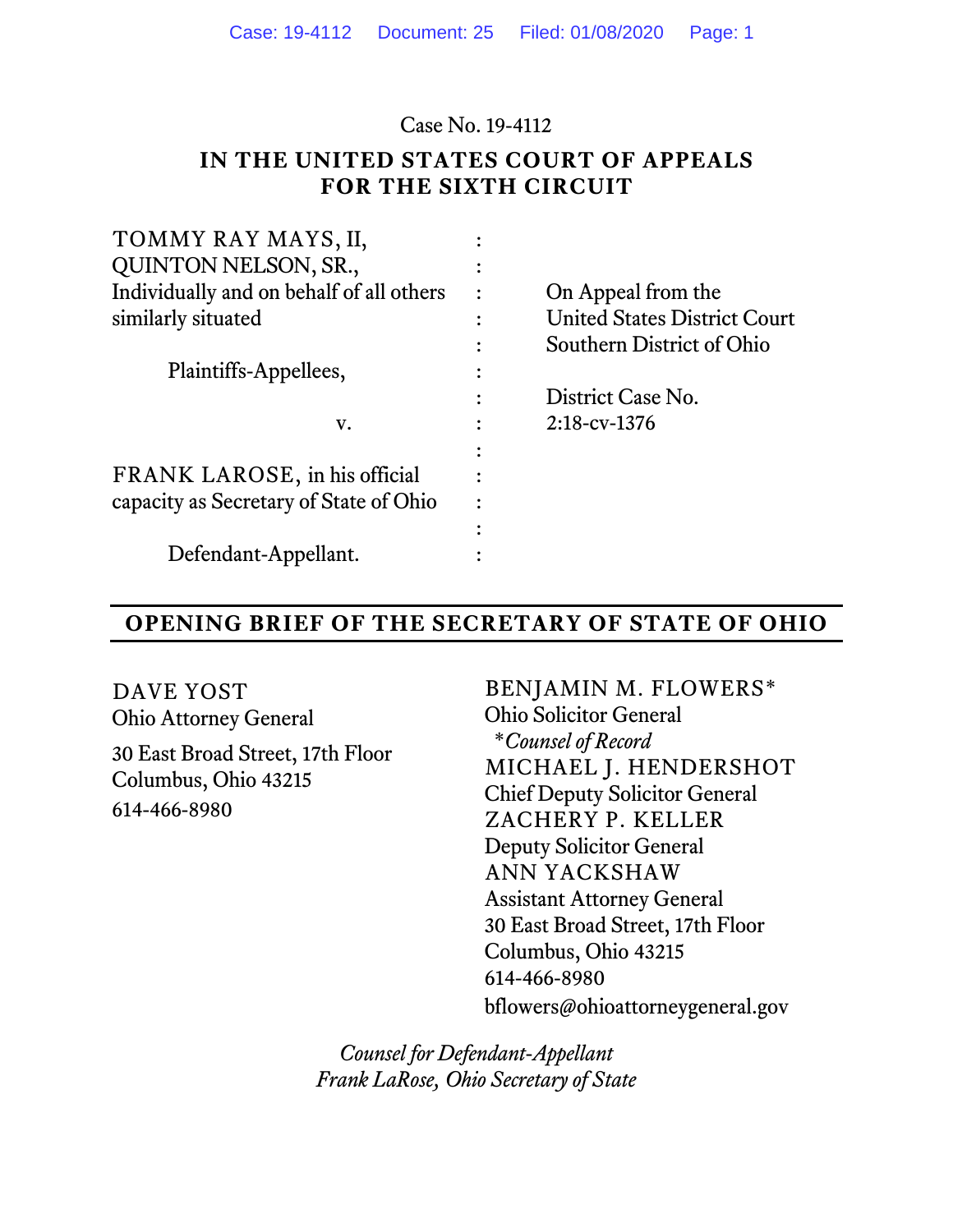## **TABLE OF CONTENTS**

| I.        | Ohio's distinction between jailed and hospitalized voters is                                                                                                                                |
|-----------|---------------------------------------------------------------------------------------------------------------------------------------------------------------------------------------------|
| A.        | As a matter of law, the Equal Protection Clause permits Ohio's<br>distinction between hospitalized voters and jailed voters25                                                               |
| 1.        | The distinction between jailed and hospitalized voters<br>imposes, at most, a moderate burden on voting rights. 27                                                                          |
| 2.        | The distinction between jailed and hospitalized voters is more<br>than justified by the important state interest it furthers: the<br>interest in the orderly administration of elections 28 |
| <b>B.</b> |                                                                                                                                                                                             |
| II.       | The Secretary is entitled to summary judgment on the plaintiffs'                                                                                                                            |
| Ш.        | The District Court erred in certifying the plaintiffs' proposed class50                                                                                                                     |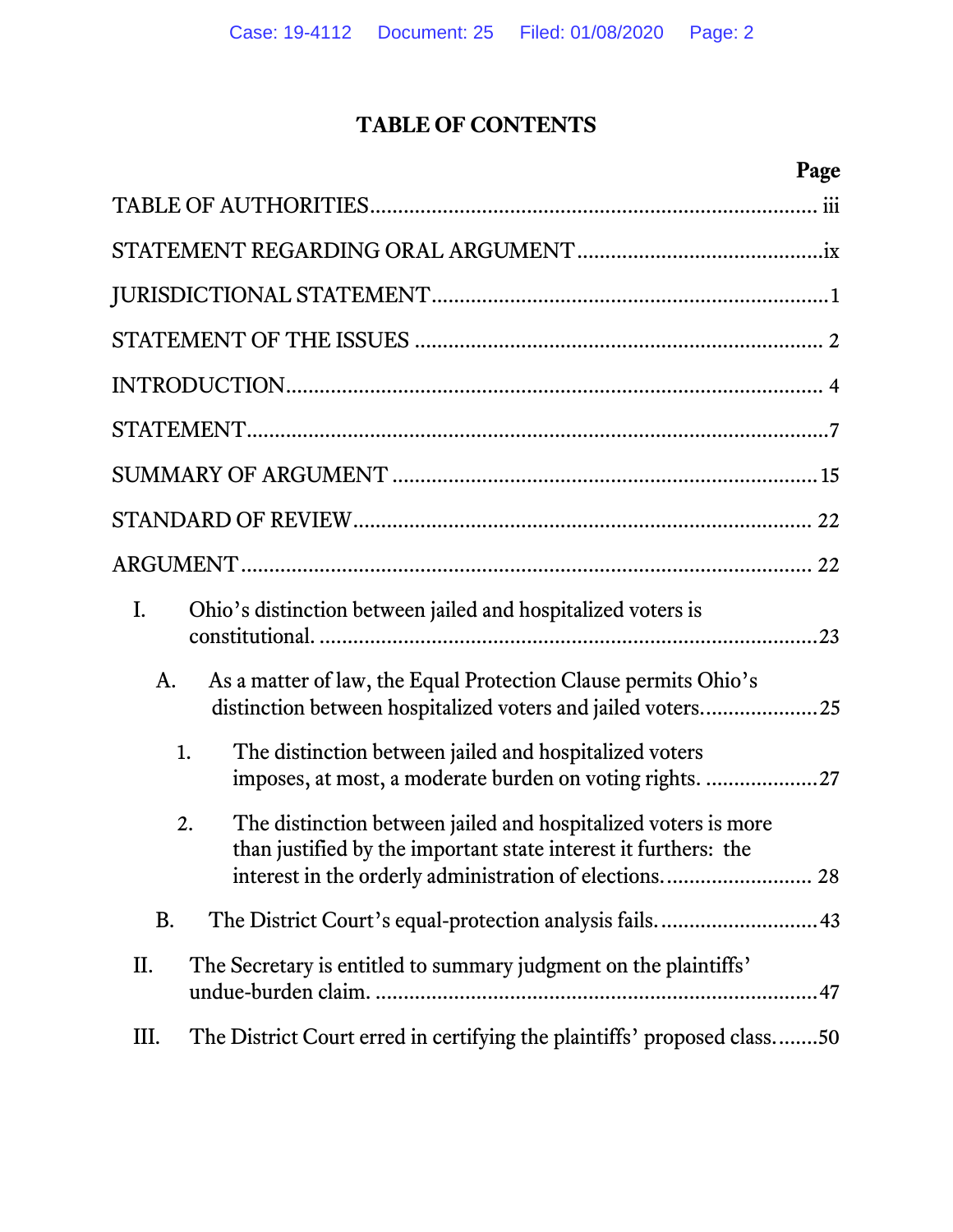| A.        | Key factual differences between class members destroy      |  |
|-----------|------------------------------------------------------------|--|
| <b>B.</b> | The members of the certified class are not ascertainable57 |  |
|           |                                                            |  |
|           |                                                            |  |
|           |                                                            |  |
|           |                                                            |  |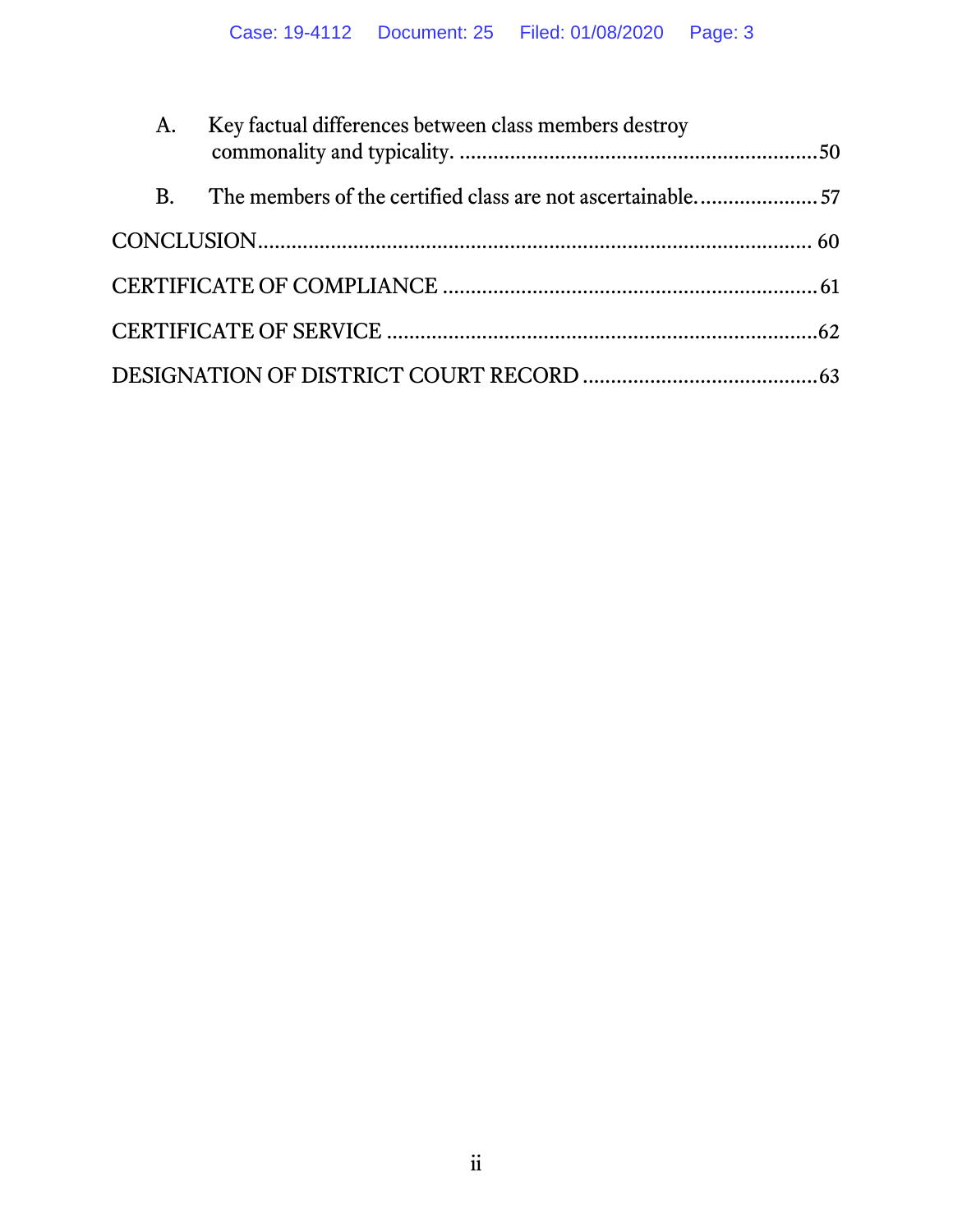## **TABLE OF AUTHORITIES**

<span id="page-3-0"></span>

| Cases<br>Page(s)                          |  |
|-------------------------------------------|--|
| In re 2016 Primary Election,              |  |
| Anderson v. Celebrezze,                   |  |
| Beck v. Maximus, Inc.,                    |  |
| Burdick v. Takushi,                       |  |
| City of Cleburne v. Cleburne Living Ctr., |  |
| Clingman v. Beaver,                       |  |
| Cole v. City of Memphis,                  |  |
| Comcast Corp. v. Behrend,                 |  |
| Crawford v. Marion Cty. Election Bd.,     |  |
| Davis v. Cintas Corp.,                    |  |
| Doe v. Reed,                              |  |
| Ellis v. Costco Wholesale Corp.,          |  |
| Fitzgerald v. Racing Ass'n,               |  |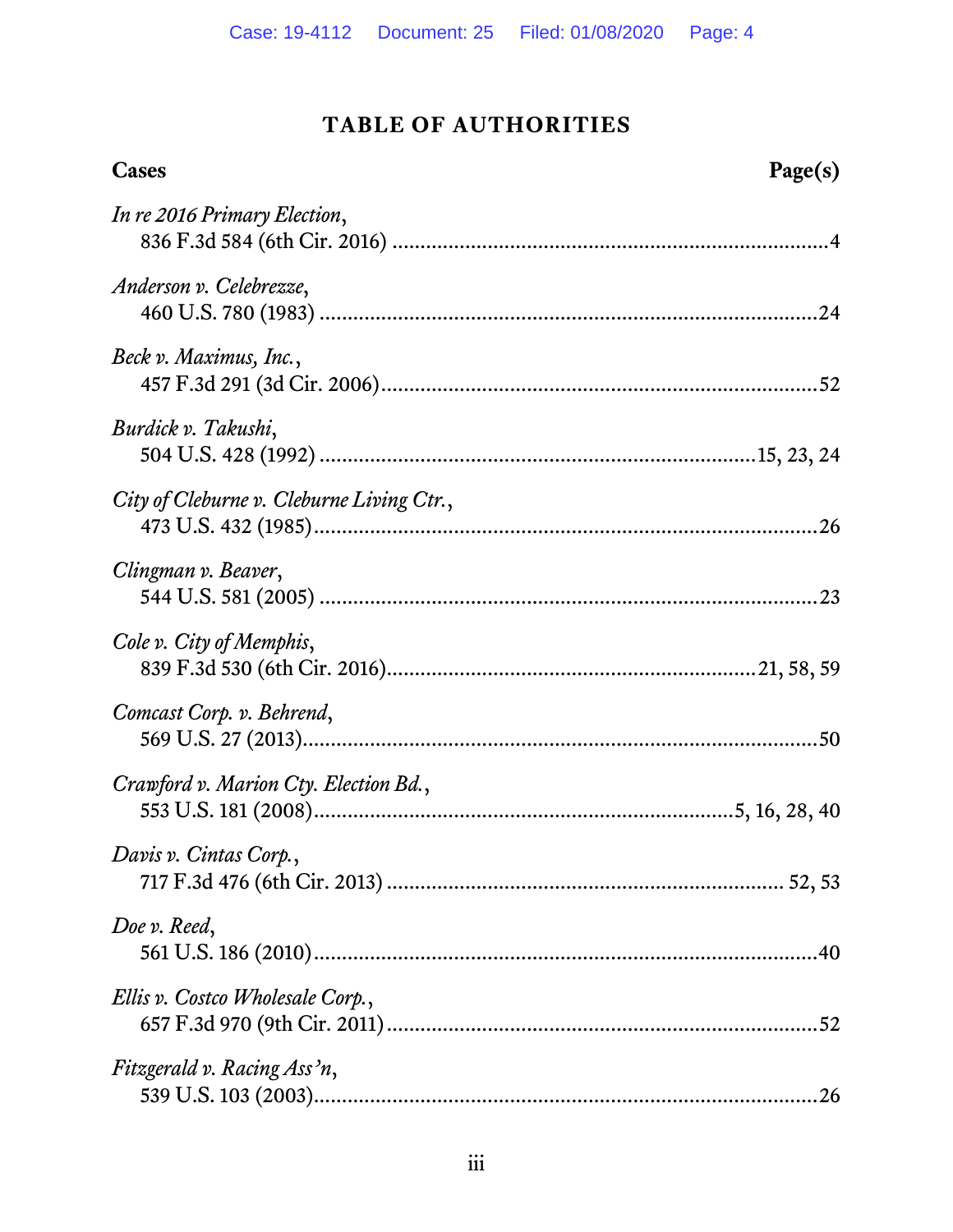| Glazer v. Whirlpool Corp.,                                      |
|-----------------------------------------------------------------|
| Griffin v. Roupas,                                              |
| Heller v. Doe,                                                  |
| Jamie S. v. Milwaukee Pub. Sch.,                                |
| Jolivette v. Husted,                                            |
| Lawrence v. Blackwell,                                          |
| Leary v. Daeschner,                                             |
| McDonald v. Bd. of Election Comm'rs,                            |
| Mixon v. Ohio,                                                  |
| Ne. Ohio Coal. for the Homeless v. Husted,                      |
| Nordlinger v. Hahn,                                             |
| Obama for Am. v. Husted,                                        |
| Ohio Council 8 Am. Fed'n of State, Cty. & Mun. Emps. v. Husted, |
| Ohio Democratic Party v. Husted,                                |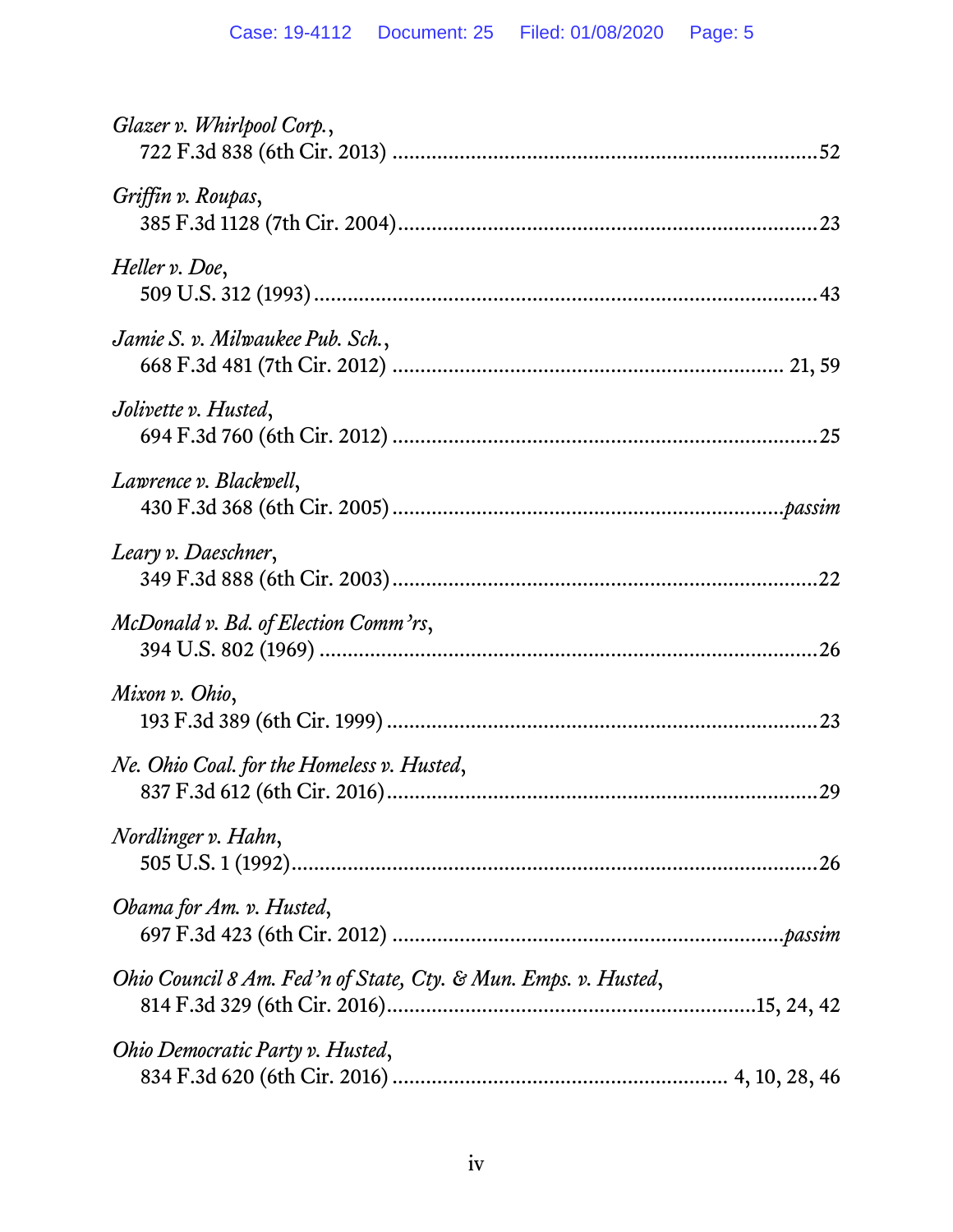| Reeb v. Ohio Dep't of Rehab. & Corr.,                 |
|-------------------------------------------------------|
| Rikos v. Procter & Gamble Co.,                        |
| Romberio v. UNUMProvident Corp.,                      |
| Schmitt v. LaRose,                                    |
| Sprague v. Gen. Motors Corp.,                         |
| Timmons v. Twin Cities Area New Party,                |
| Trihealth, Inc. v. Bd. of Comm'rs,                    |
| Wal-Mart Stores, Inc. v. Dukes,                       |
| Young v. Nationwide Mut. Ins. Co.,                    |
| <b>Statutes, Rules, and Constitutional Provisions</b> |
|                                                       |
|                                                       |
|                                                       |
|                                                       |
|                                                       |
|                                                       |
|                                                       |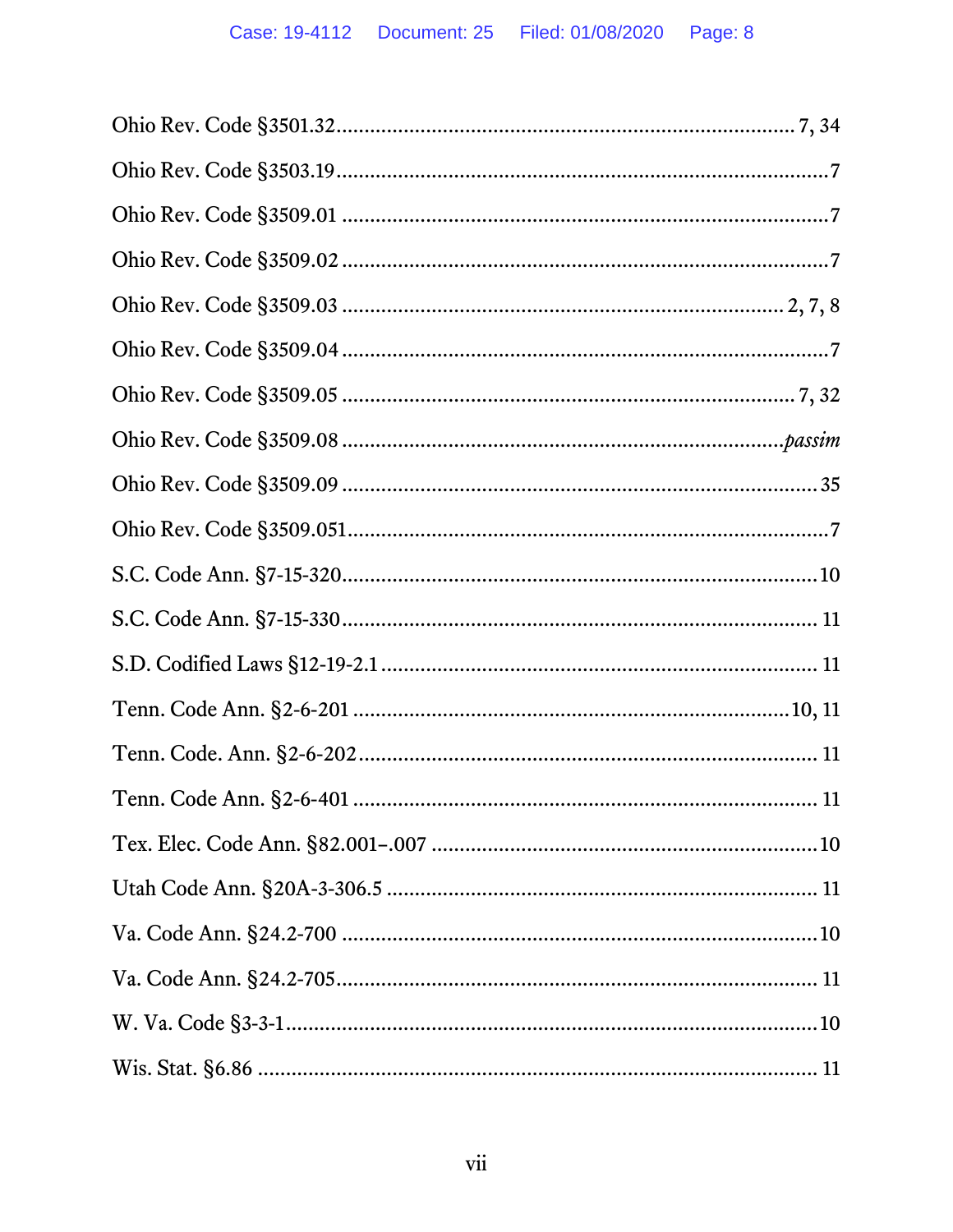# **Other Authorities**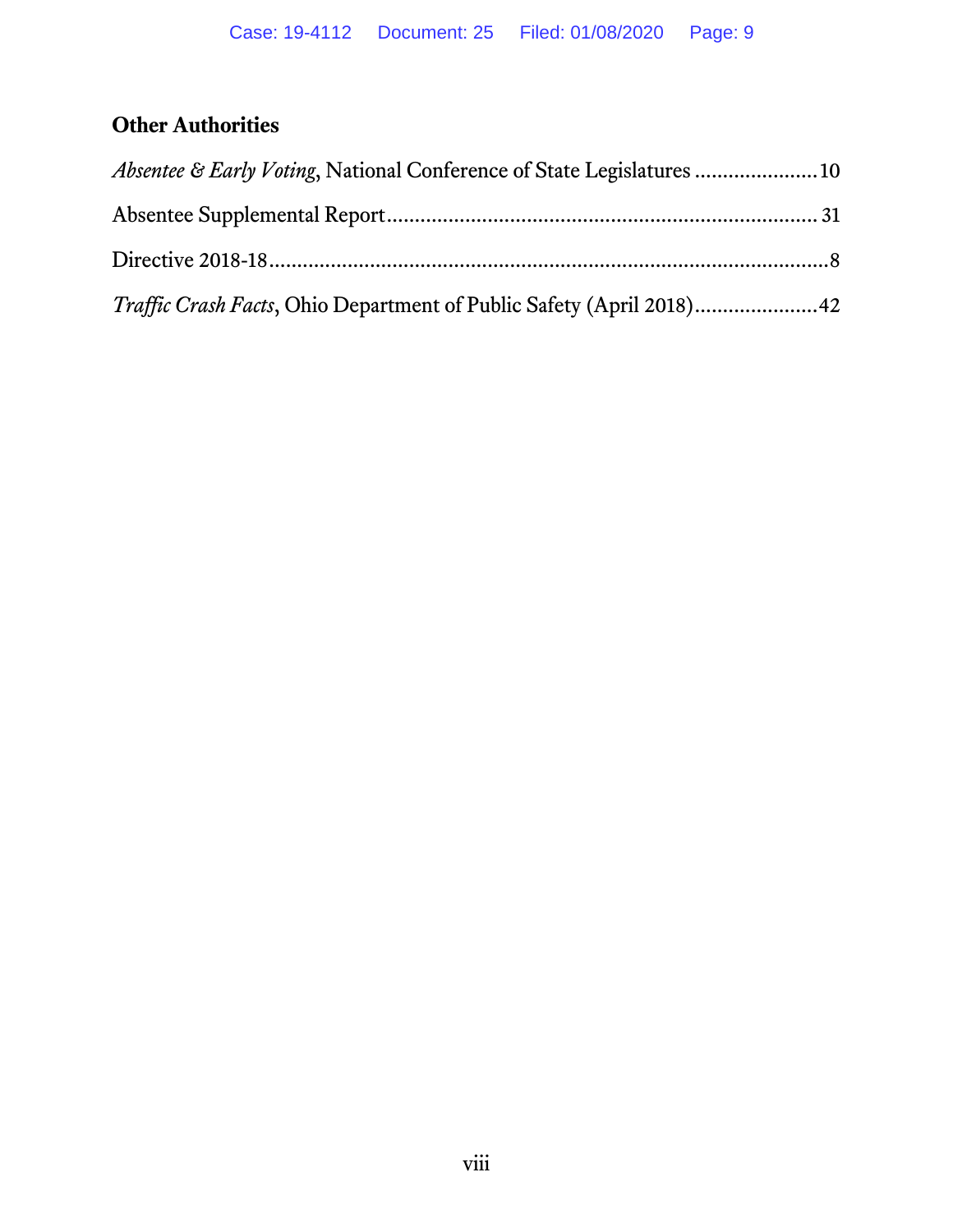## **STATEMENT REGARDING ORAL ARGUMENT**

<span id="page-9-0"></span>The Secretary has asked for resolution of this appeal no later than March 14, 2020. He requests argument if, but only if, it would not prolong resolution of this case past that date.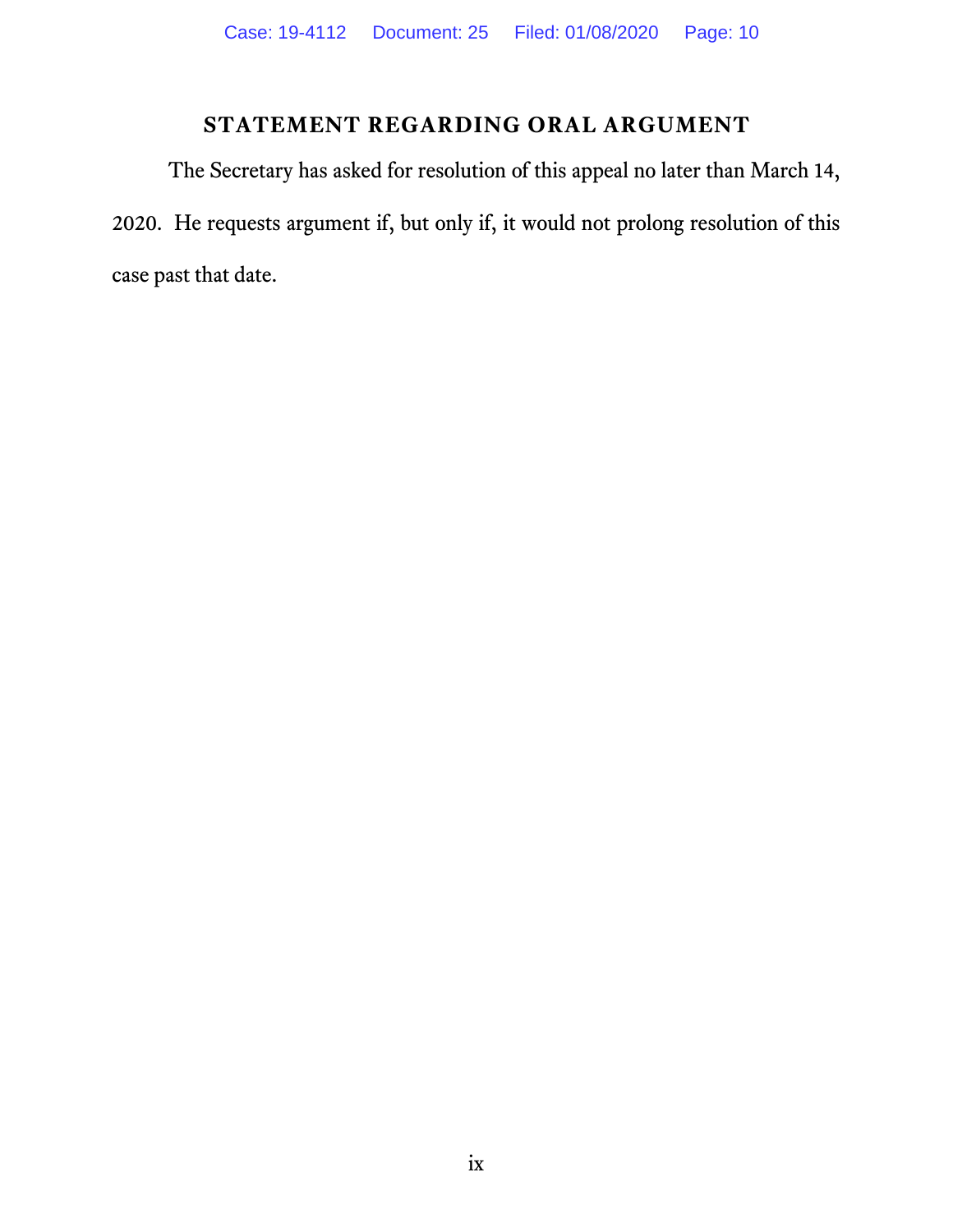## <span id="page-10-2"></span><span id="page-10-1"></span>**JURISDICTIONAL STATEMENT**

<span id="page-10-0"></span>The District Court had jurisdiction under 28 U.S.C. §1331 to hear this case. That court entered a final judgment on November 6, 2019. Secretary LaRose timely appealed on November 12, 2019, and this Court has jurisdiction under 28 U.S.C. §1291.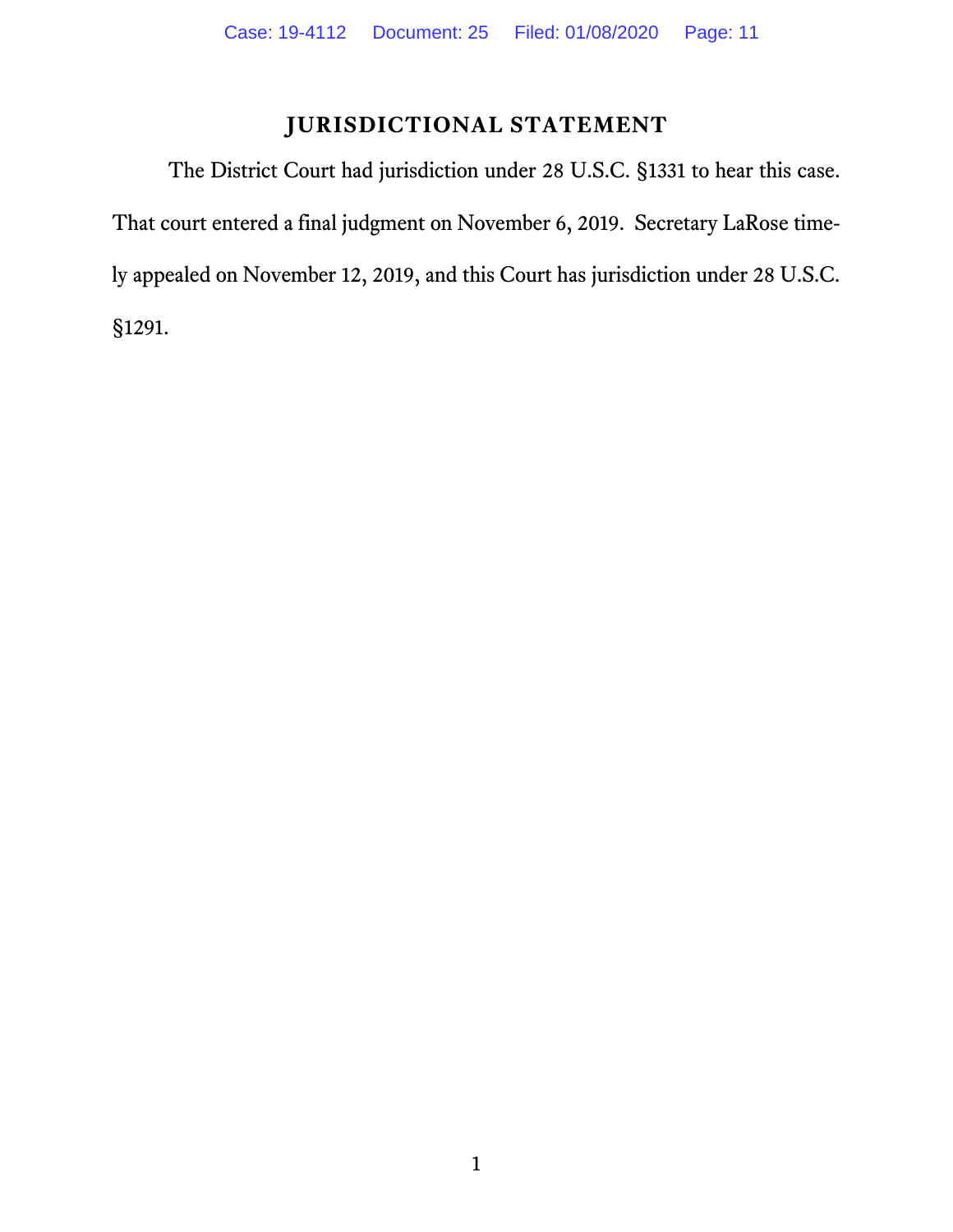#### <span id="page-11-2"></span><span id="page-11-1"></span>**STATEMENT OF THE ISSUES**

<span id="page-11-0"></span>**1.** Ohio voters who want an absentee ballot must generally seek one by noon on the Saturday before the election. Ohio Rev. Code §§3509.03(D), 3509.08(A). There is one exception: voters who unexpectedly find themselves (or their minor children) in the hospital after the deadline passes may request absentee ballots, on an emergency basis, until 3 p.m. on Election Day. Ohio Rev. Code §3509.08(B). Does Ohio violate the Equal Protection Clause by declining to make a similar exception for voters who are unexpectedly jailed on Election Day?

**2.** Does Ohio, by declining to allow jailed voters to request an absentee ballot through 3 p.m. on Election Day, unduly burden jailed voters' right to vote?

**3.** The District Court certified an injunctive-relief class consisting of *all* voters jailed between the close of business on Friday before an election and the close of polls on Election Day. The class members are not all similarly burdened by the Saturday-noon deadline. For example, voters jailed on Friday can still comply with the deadline, and voters who *know* they will be jailed between Friday and Election Day (because of a report-by date, for instance) can plan accordingly and vote early.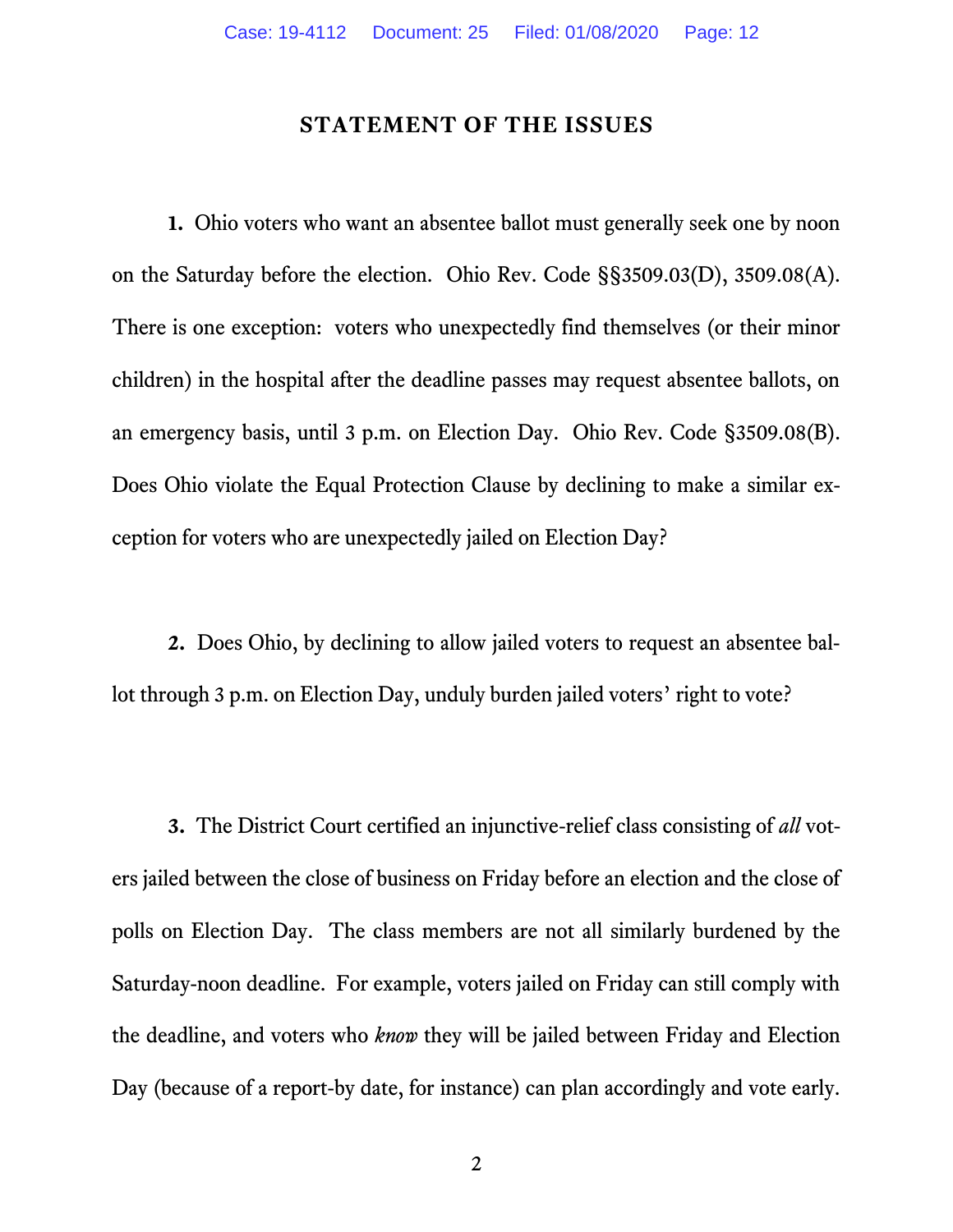<span id="page-12-0"></span>Does the class satisfy Rule 23's commonality and typicality requirements, under which class members' claims must be similar enough that they can all be resolved in one fell swoop?

**4.** The certified class includes only voters who will be jailed through the close of polls on an Election Day. This definition makes it impossible to know which voters are entitled to apply for a late absentee ballot until voting is over. Does the class fail Rule 23's requirement that class members be ascertainable?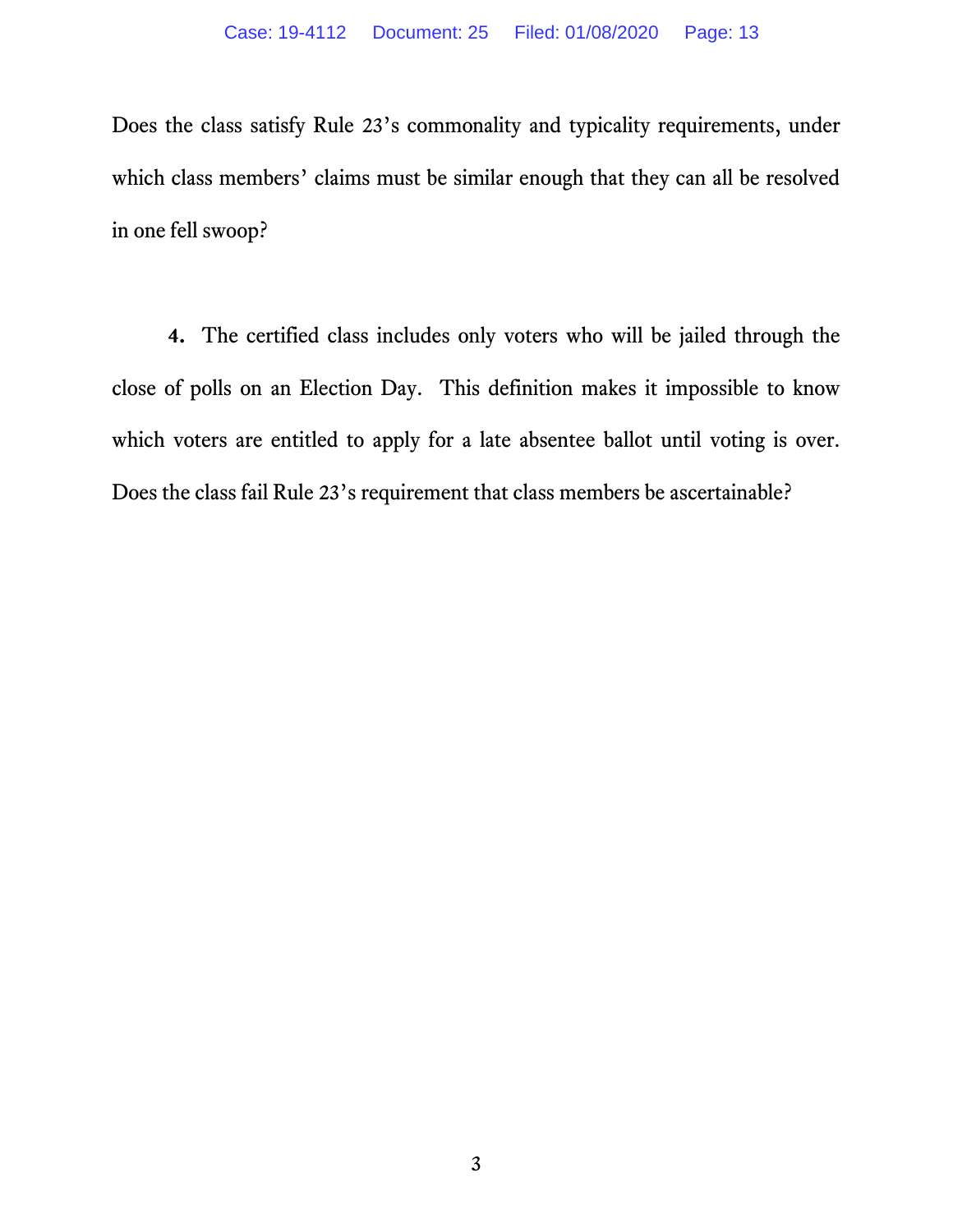#### <span id="page-13-1"></span>**INTRODUCTION**

<span id="page-13-3"></span><span id="page-13-0"></span>"Ohio is a national leader when it comes to early voting opportunities." *Ohio Democratic Party v. Husted*, 834 F.3d 620, 623 (6th Cir. 2016). Yet, in recent years, Ohio been forced to litigate case after case "asking the federal courts to become entangled, as overseers and micromanagers, in the minutiae of state election processes." *Id.* at 622. Ohio has even faced "cases" without plaintiffs, initiated by district courts themselves based on anonymous phone calls. *See In re 2016 Primary Election*, 836 F.3d 584, 585–86 (6th Cir. 2016).

The trend continues unabated. The District Court held that Ohio violates the Equal Protection Clause by requiring jailed voters (like almost everyone else) to seek absentee ballots by noon on the Saturday before a Tuesday election. Ohio, it held, cannot impose this deadline on *jailed* voters while simultaneously allowing unexpectedly *hospitalized* voters (and no one else) to seek absentee ballots until 3 p.m. on Election Day.

<span id="page-13-2"></span>This is precisely the sort of micromanagement that this Court has decried. The Equal Protection Clause requires equal treatment of *similarly situated* people. In the election context, this means that States may distinguish between differently situated voters, provided the distinction advances a government interest strong enough to outweigh any burden imposed on the right to vote. *Obama for Am. v.*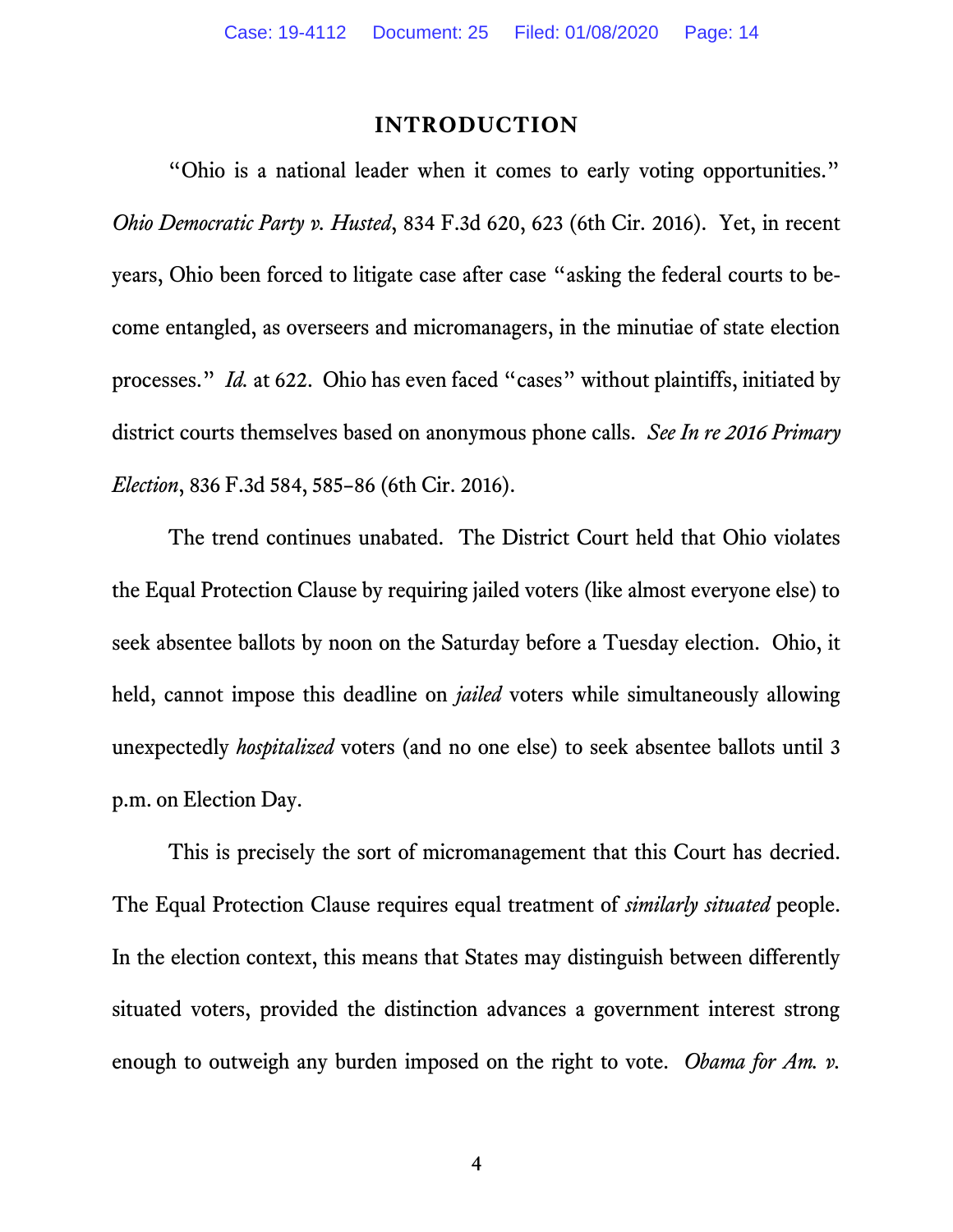<span id="page-14-1"></span><span id="page-14-0"></span>*Husted*, 697 F.3d 423, 428–31 (6th Cir. 2012). The distinction between jailed and hospitalized voters, when it comes to the deadline for requesting an absentee ballot, passes constitutional muster. For one thing, it promotes Ohio's substantial interest in the orderly administration of elections. *See Crawford v. Marion Cty. Election Bd.*, 553 U.S. 181, 196 (2008) (plurality); *Lawrence v. Blackwell*, 430 F.3d 368, 375 (6th Cir. 2005). The reason is that absentee-ballot requests from late *jailed* voters present logistical and administrative difficulties that last-minute requests from *hospitalized* voters do not. These difficulties include security restrictions that are unique to jails, the impossibility of accessing jailed voters without assistance from guards, challenges locating voters within jails, and more. And these difficulties are especially burdensome on and around Election Day, when election officials are busy completing the many tasks that go into carrying out an orderly election. Every resource the State has to deploy to jails—every minute of worker time it loses while dispatched employees deal with jailhouse security and wait for guards to find and bring them voters—is a resource it cannot expend completing its many important election-related tasks.

The State's interest in avoiding these difficulties more than justifies whatever burden its distinction between jailed and hospitalized voters inflicts on the right to vote. That burden is not very large; it applies *only* to voters who are unexpected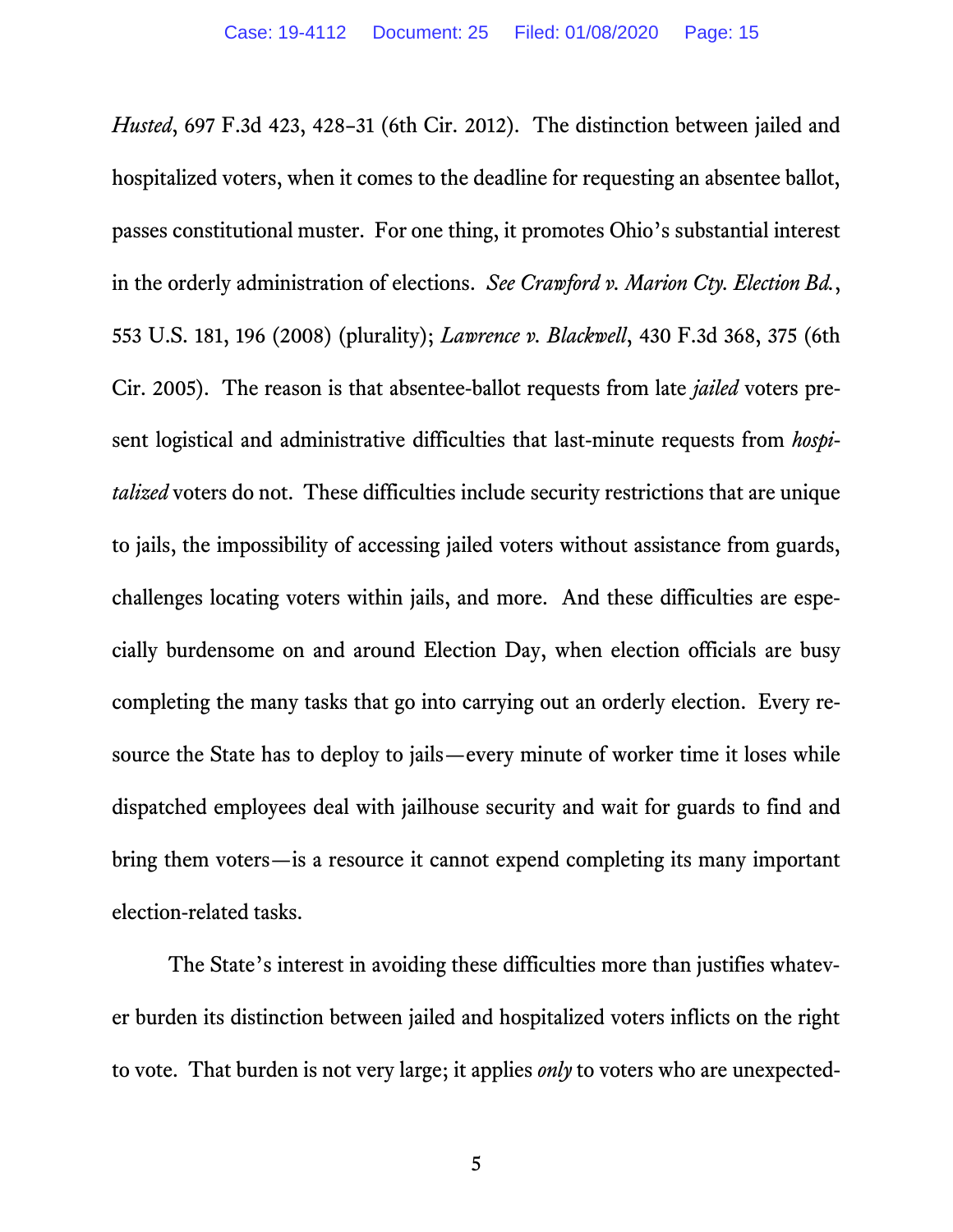ly jailed after the Saturday-noon deadline for requesting a mail-in ballot and who remain jailed through Election Day. And the burden is easily avoided, since anyone who fears being jailed can avail himself of Ohio's many early-voting options. Moreover, the generally applicable Saturday-noon deadline imposes no greater a burden on *jailed* voters than on other voters: with the one exception of voters who are unexpectedly hospitalized, *every voter* who fails to vote early runs the risk of being "suddenly called away and prevented from voting on Election Day." *Obama for Am.*, 697 F.3d at 435 (emphasis added). The voter who waits runs the risk of car trouble, a traffic accident, a canceled flight back home, food poisoning, a death in the family, a work emergency, or anything else.

Because Ohio's distinction between jailed and hospitalized voters does not do much to burden the opportunity to vote, and because it furthers the State's substantial interest in orderly election administration, the distinction is constitutional.

Notwithstanding all this, the District Court held that Ohio violates the Equal Protection Clause by distinguishing between jailed and hospitalized voters. Its opinion is adorned, as such opinions usually are, with praise for the importance of the right to vote. The praise is appropriate; the conclusion is not. The right to vote exists so that the People may govern themselves. Decisions that invalidate state election laws based on flawed constitutional theories do not honor the right to vote;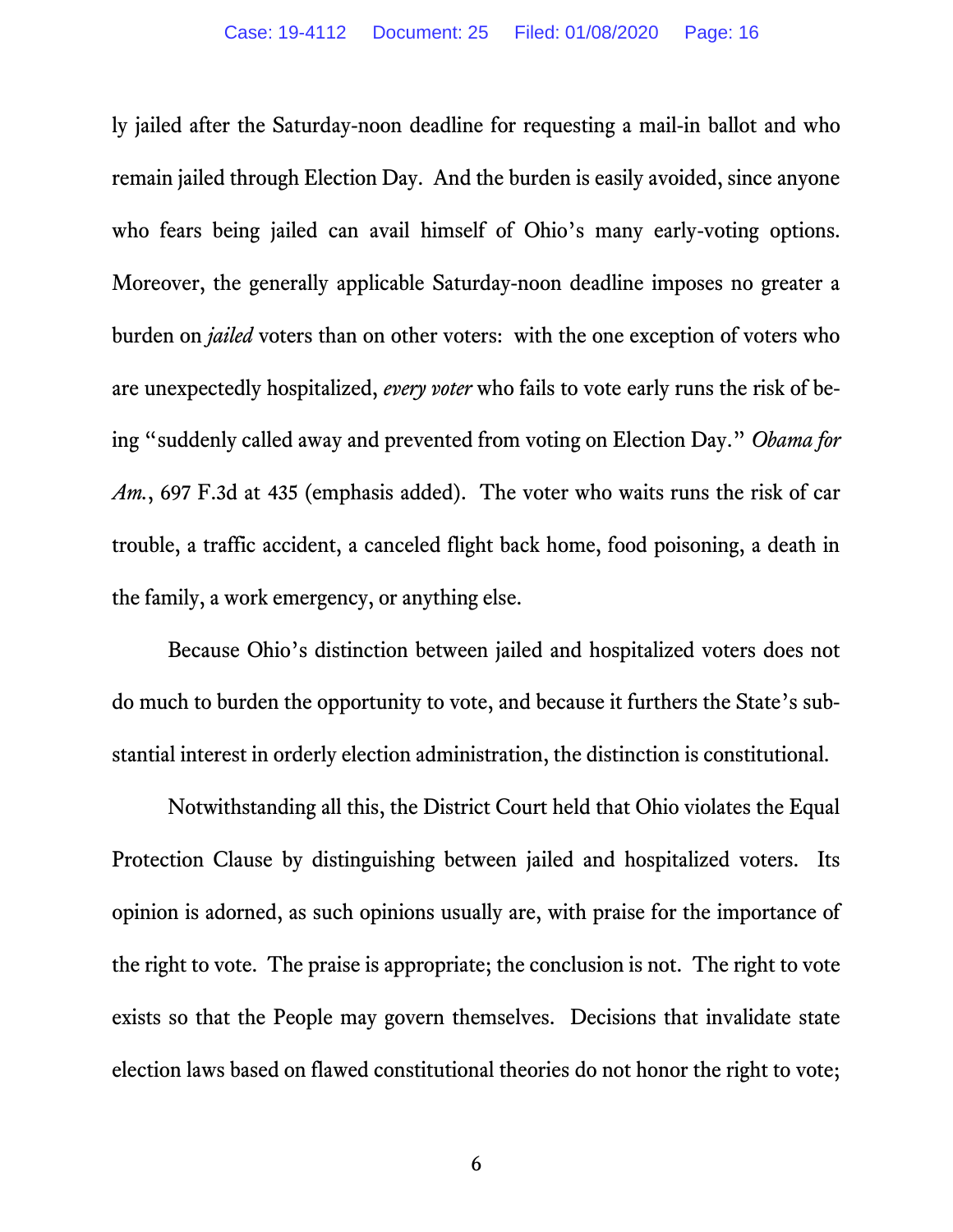they dilute it, by wrongfully restricting what the public may accomplish through self-government. The way to respect the right to vote is to properly interpret and apply the Constitution, leaving the policy questions to the policy makers. The District Court—no doubt acting in good faith—failed to do that. This Court should reverse and remand, with instructions to enter summary judgment for the Secretary.

#### <span id="page-16-8"></span><span id="page-16-4"></span>**STATEMENT**

<span id="page-16-1"></span><span id="page-16-0"></span>**1.** It is easy to vote in Ohio. Very easy. Voters can choose from any of three options. *First*, they may vote in person on Election Day between 6:30 a.m. and 7:30 p.m. *See* Ohio Rev. Code §3501.32. *Second*, Ohio hosts early in-person voting at locations around the State for more than four weeks before Election Day. *See* Ohio Rev. Code §3509.051; Directive 2017-02 §1.04, R.55-34, PageID#3010–12. *Third*, any voter, for any reason, may cast a mail-in absentee ballot. *See* Ohio Rev. Code §§3509.02–.05.

<span id="page-16-7"></span><span id="page-16-6"></span><span id="page-16-5"></span><span id="page-16-3"></span><span id="page-16-2"></span>This case involves the third option. Ohio makes absentee ballots available beginning thirty days before each election. Ohio Rev. Code §§3509.01(B)(2),  $3503.19(B)(2)(d)$ . Any voter who wants to vote by a mail-in absentee ballot must request one "not later than twelve noon of the third day before the day of the election at which the ballots are to be voted." Ohio Rev. Code §3509.03(D). For elec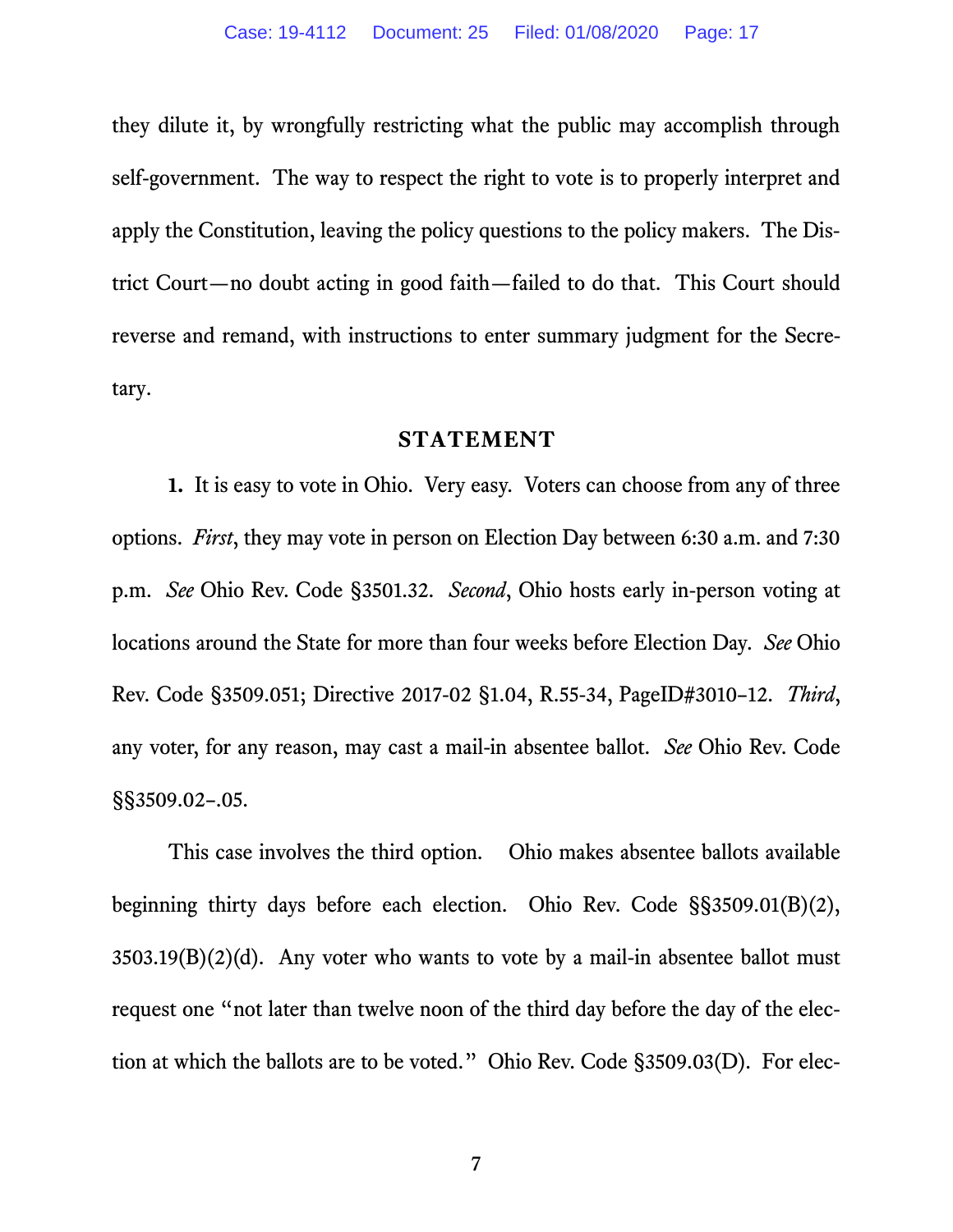tions occurring on a Tuesday, this means each board of elections must receive all absentee-ballot requests by noon on Saturday. For many recent elections, including the November 2018 election at issue in this case, Ohio has made that process even easier by mailing absentee-ballot applications to all registered voters. *See* Directive 2018-18, available at https://bit.ly/2QA1EbN.

<span id="page-17-1"></span>Ohio law also details procedures for delivering absentee ballots to certain categories of voters who request one. Ohio Rev. Code §3509.08(A). For example, Ohio law allows confined voters—including jailed voters—to request absentee ballots through the mail or by having someone else deliver their request to the boards of elections. *See id*. The boards then deliver the absentee ballots, either by mail or by in-person delivery. *Id.* (The in-person delivery option may be necessary in cases where a mailed ballot will not reach the voter in time.) In the case of in-person deliveries, Ohio law requires that boards of elections dedicate two employees (one from each major political party) to deliver the ballot. Those employees wait for the applicant to vote and return the completed ballot to the board. *Id.*

<span id="page-17-0"></span>All voters, including confined voters, must apply for an absentee ballot by noon on the Saturday before the election. Ohio Rev. Code §§3509.03(D), 3509.08(A). This means that voters who skip Ohio's no-fault early-voting options take the chance that something unexpected might prevent them from getting to the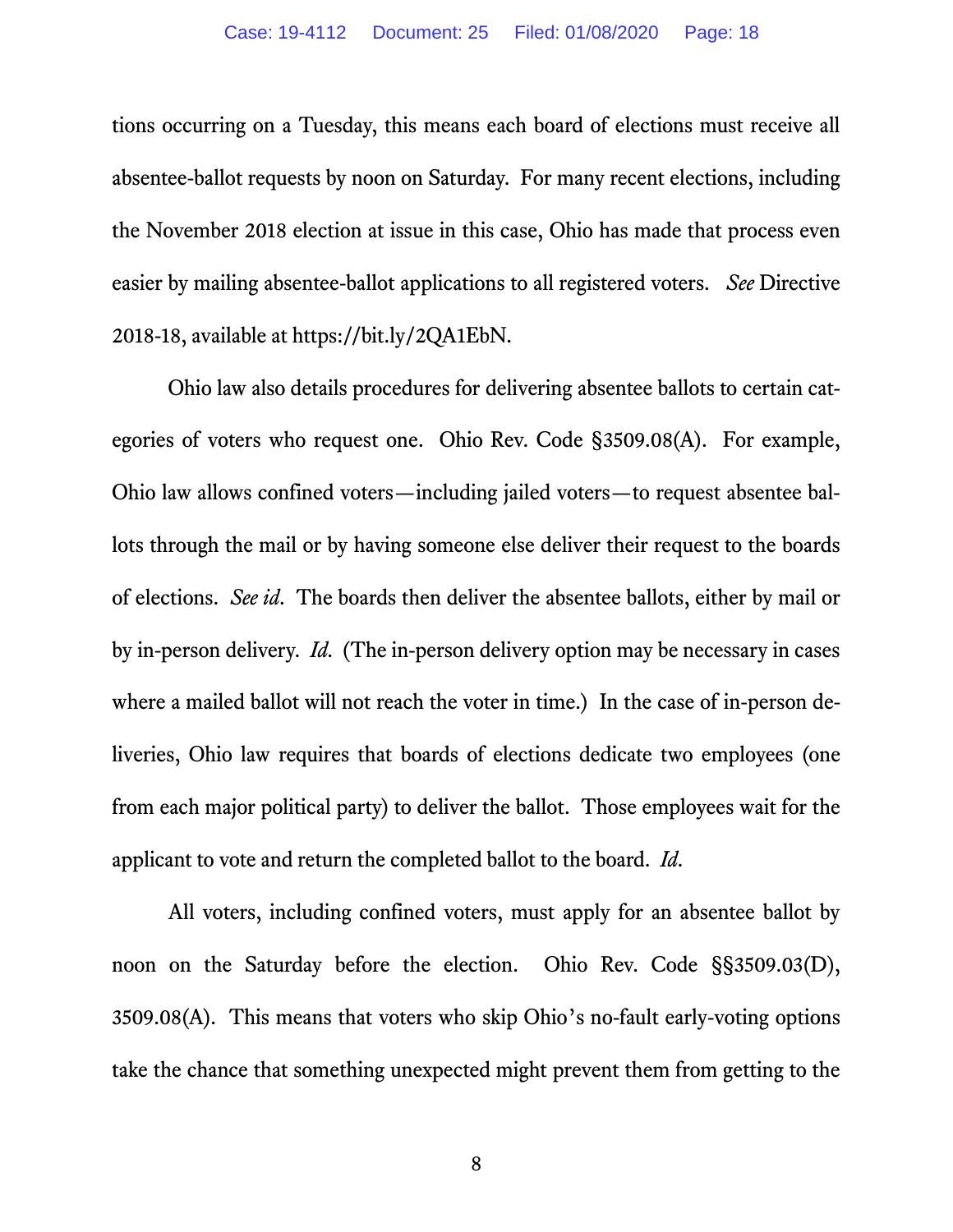polls on Election Day. Ohio makes just one exception to the Saturday-noon deadline: voters who are unexpectedly hospitalized, or whose minor children are unexpectedly hospitalized, after the Saturday-noon deadline may request a ballot until 3 p.m. on Election Day. Ohio Rev. Code §3509.08(B); Directive 2017-02 §1.04, R.55-34, PageID#3016. If the request comes from a hospital located in the county in which the voter is registered, the elections board must dedicate two employees (again, one from each major political party) to deliver the ballot, wait for the applicant to vote, and return the completed ballot to the board. Ohio Rev. Code §3509.08(B)(2). The voter may alternatively request that a family member retrieve and deliver the ballot. *Id.* 

In sum, voters preferring to remain at home on Election Day for any reason (or no reason at all) have until the Saturday before Election Day to request a ballot. For the most part, those who choose not to request a ballot or cast an early inperson vote will be unable to vote if something unexpected keeps them from getting to the polls on Election Day. The only exception applies to voters who are unexpectedly hospitalized, or whose minor children are unexpectedly hospitalized, between the noon-Saturday deadline and Election Day: those voters, and *only* those voters, can seek an absentee ballot until 3 p.m. on Election Day.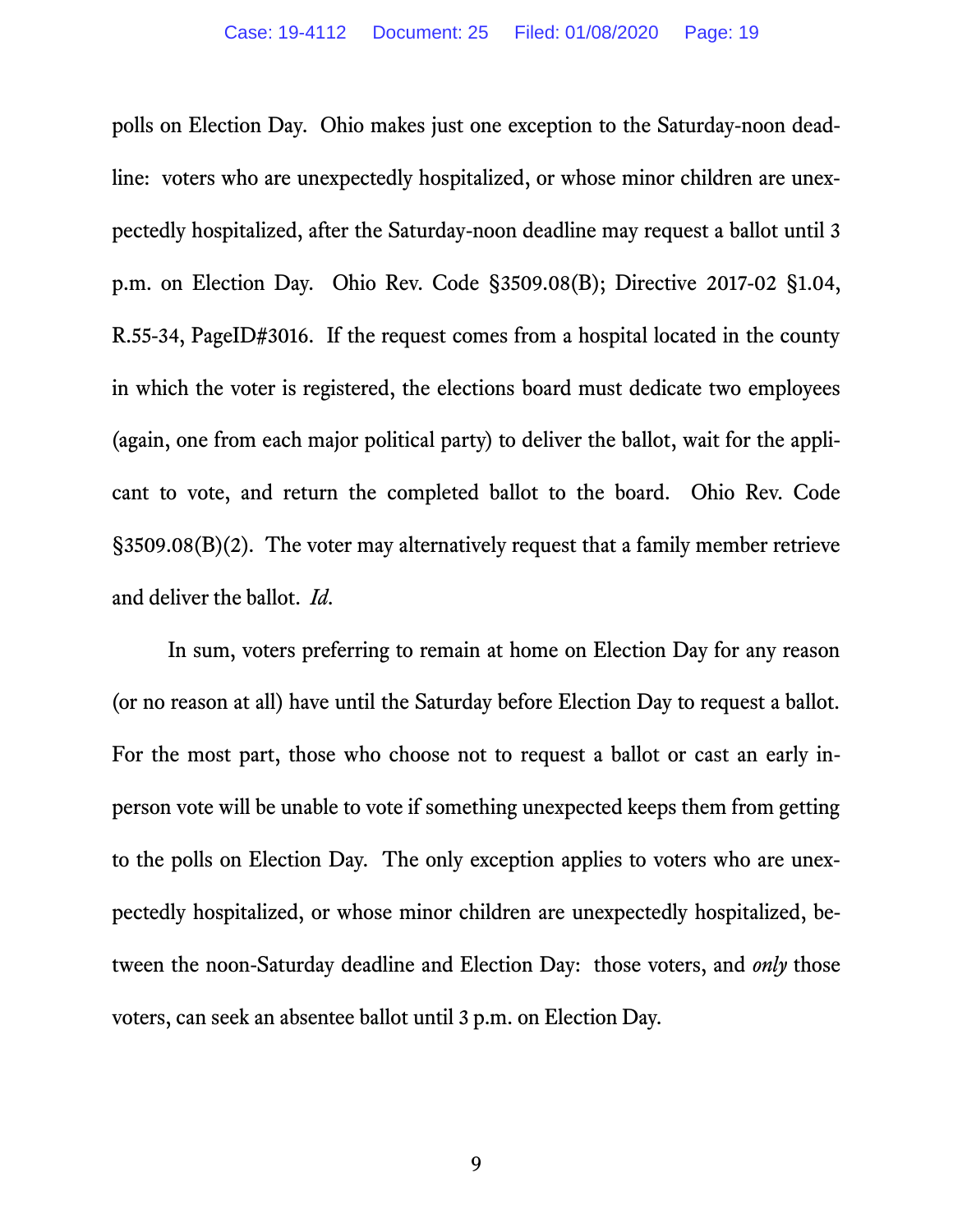<span id="page-19-6"></span><span id="page-19-5"></span><span id="page-19-4"></span><span id="page-19-3"></span><span id="page-19-2"></span><span id="page-19-0"></span>**2.** Ohio is a "national leader" in accommodating those who cannot, or do not want to, vote at the polls on Election Day. *Ohio Democratic Party v. Husted*, 834 F.3d 620, 623 (6th Cir. 2016). To begin, while Ohio takes a no-fault approach to early voting, many States currently limit absentee voting to those with a certain recognized "excuse." *See* Ala. Code §17-11-3; Ark. Code Ann. §7-5-402(1)-(2); Conn. Gen. Stat. §9-135(a); 15 Del. Code Ann. §5502; Ky. Rev. Stat. Ann. §117.085(1)(a); La. Stat. Ann. §18:1303; Mass. Gen. Laws ch. 54, §86; Miss. Code Ann. §23-15- 627; Mo. Rev. Stat. §115.277; N.H. Rev. Stat. §657:1; N.Y. Elec. Law §8-400; 25 Pa. Cons. Stat. §3146.1; S.C. Code Ann. §7-15-320; Tenn. Code Ann. §2-6-201; Tex. Elec. Code Ann. §82.001–.007; Va. Code Ann. §24.2-700; W. Va. Code §3-3-1(b).

<span id="page-19-18"></span><span id="page-19-17"></span><span id="page-19-16"></span><span id="page-19-15"></span><span id="page-19-14"></span><span id="page-19-13"></span><span id="page-19-12"></span><span id="page-19-11"></span><span id="page-19-10"></span><span id="page-19-9"></span><span id="page-19-8"></span><span id="page-19-7"></span><span id="page-19-1"></span>Ohio also allows voters to freely choose between two different early-voting methods: in person and by mail. This puts Ohio ahead of States like Alabama, Connecticut, Mississippi, Missouri, New Hampshire, Pennsylvania, Rhode Island, and South Carolina, which do not currently offer any form of early in-person voting. *See Absentee & Early Voting*, National Conference of State Legislatures, https://bit.ly/359hXBL. And by combining no-fault eligibility with a Saturdaynoon request deadline, Ohio's approach is the most voter-friendly in this Circuit: every other State has an earlier deadline, and both Kentucky and Tennessee restrict absentee voting to certain categories of voters. *See* Ky. Rev. Stat. Ann.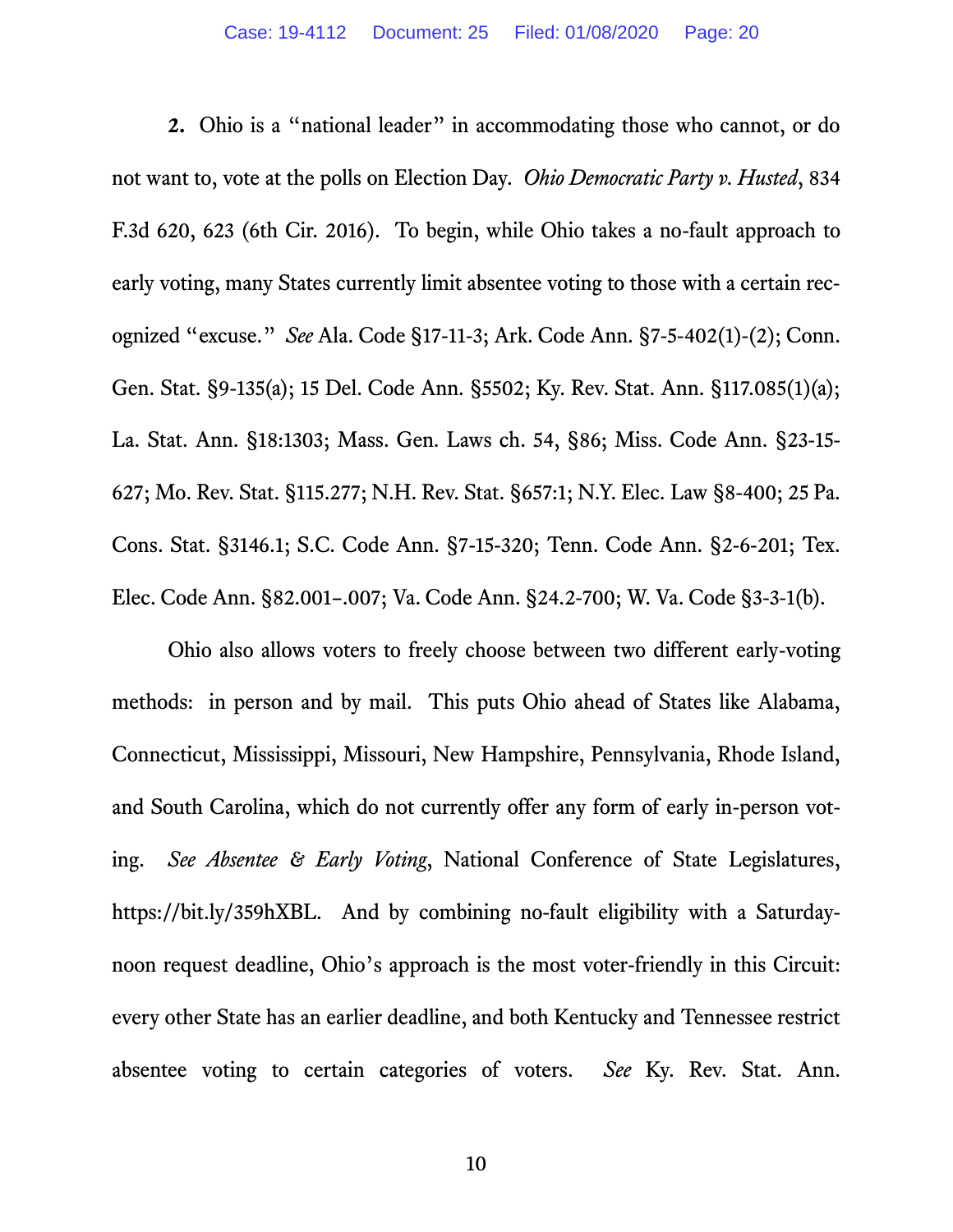<span id="page-20-15"></span><span id="page-20-14"></span><span id="page-20-8"></span>§117.085(1)(a); Mich. Comp. Laws §168.759(2); Tenn. Code Ann. §§2-6-201, 2-6-  $202(a)(1)$ .

<span id="page-20-7"></span><span id="page-20-6"></span><span id="page-20-5"></span><span id="page-20-4"></span><span id="page-20-3"></span><span id="page-20-2"></span><span id="page-20-1"></span>Finally, Ohio has company in providing exceptions for people who face medical emergencies without providing similar exceptions for late-jailed individuals. States from across the Union—from Massachusetts to Utah, and from Minnesota to the Carolinas—have laws that work in much the same way. *See, e.g.*, Ala. Code §17-11-3(c); Conn. Gen. Stat. §9-150c; Ga. Code. Ann. §21-2-384(a)(4); Ind. Code Ann. §3-11-4-1(b); Iowa Code §53.22(3); Ky. Rev. Stat. Ann. §117.077; Mass. Gen. Laws ch. 54, §89; Minn. Stat. §203B.04(2); Mont. Code Ann. §13-13-211(2); N.C. Gen. Stat. 163-230.1(b); 25 Pa. Cons. Stat. §3146.2a; S.C. Code Ann. §7-15-330; S.D. Codified Laws §12-19-2.1; Tenn. Code Ann. §2-6-401(a); Utah Code Ann. §20A-3-306.5; Va. Code Ann. §24.2-705; Wis. Stat. §6.86(3).

<span id="page-20-19"></span><span id="page-20-18"></span><span id="page-20-17"></span><span id="page-20-16"></span><span id="page-20-13"></span><span id="page-20-12"></span><span id="page-20-11"></span><span id="page-20-10"></span><span id="page-20-9"></span><span id="page-20-0"></span>**3.** On November 6, 2018, the day of the general election, Tommy Ray Mays II and Quinton Nelson Sr. sued former Ohio Secretary of State Jon Husted. Both Mays and Nelson are registered Ohio voters. Both wound up in jail shortly before Election Day. Compl., R.1, PageID#2–3. Neither had taken advantage of their early-voting opportunities. *See id.* They alleged that Ohio law violates the Equal Protection Clause by denying jailed voters the same 3 p.m. deadline as unexpectedly hospitalized voters. *Id.*, PageID#11-12. They further alleged that the Saturday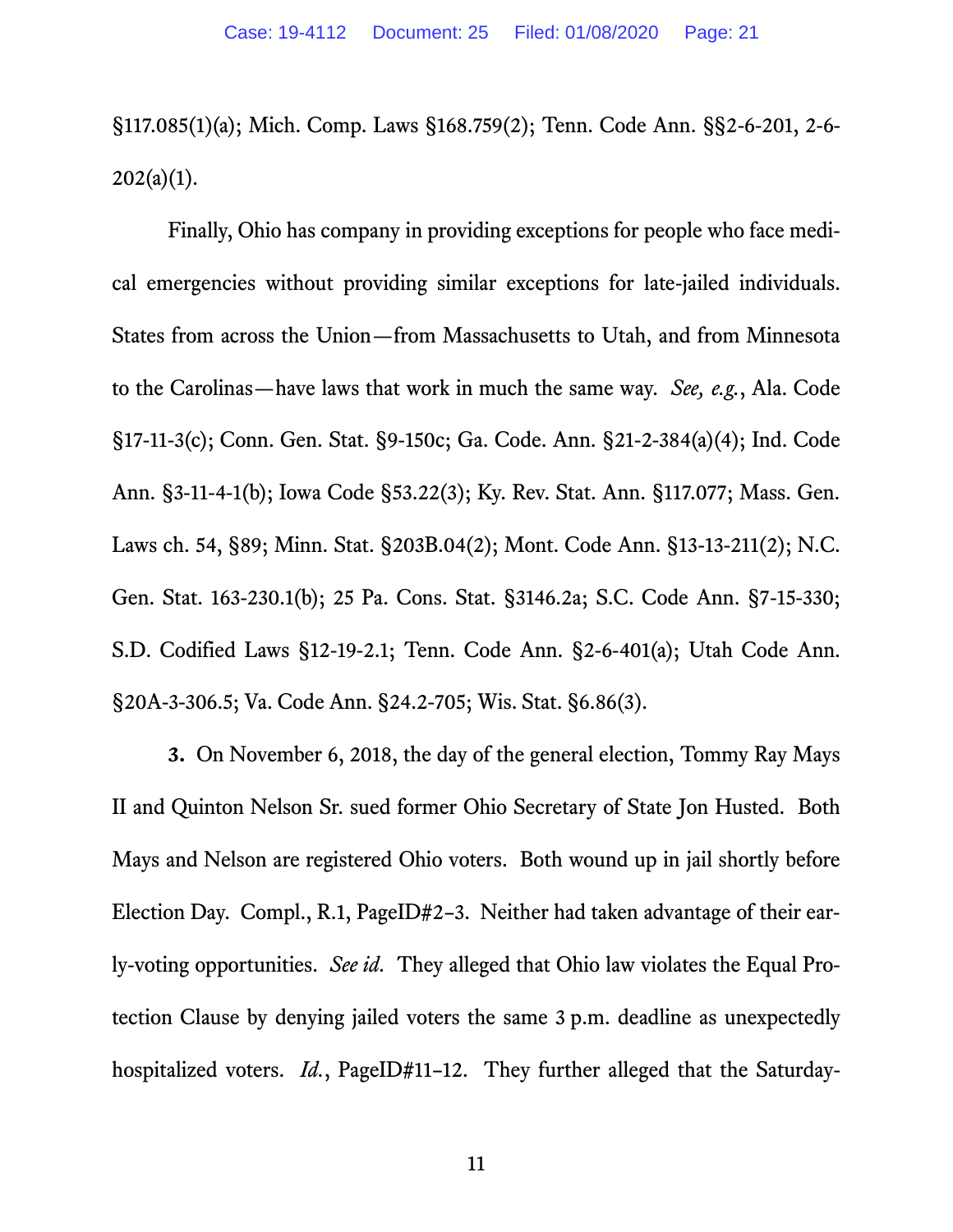noon deadline burdened their right to vote, in violation of the First Amendment, and that it did so even setting aside the more-favorable treatment afforded hospitalized voters. *Id.*, PageID#12–13.

In addition to seeking relief for themselves, Mays and Nelson sought to certify a class of late-jailed individuals under Rule 23(b)(2). They proposed the following class definition:

All individuals arrested and held in detention in Ohio on or after close of business for the county election board on the Friday prior to the Election who (1) are eligible to vote in Ohio and are registered to do so, (2) did not vote absentee in person or by mail prior to their detention, (3) were provided neither an absentee ballot nor transportation to a voting center nor access to any other method of voting while held in detention, and (4) will remain in detention through close of polls on Election Day.

Compl., R.1, PageID#9; Mot. Certify Class, R.29, PageID#238–39. The proposed class thus consisted not only of truly *unexpectedly* jailed voters, but also of future voters who expect to be jailed—for example, voters who are ordered to report to jail after the Saturday-noon deadline. The class also included voters who jailed on Friday or on Saturday morning, before the Saturday-noon deadline.

A few hours after the case began, the District Court awarded Mays and Nelson individual, temporary relief; it ordered hand delivery of 2018 ballots to both plaintiffs. *See* Order, R.12, PageID#153. Over the next year, the parties conducted discovery, litigated the propriety of the proposed class, and filed cross motions for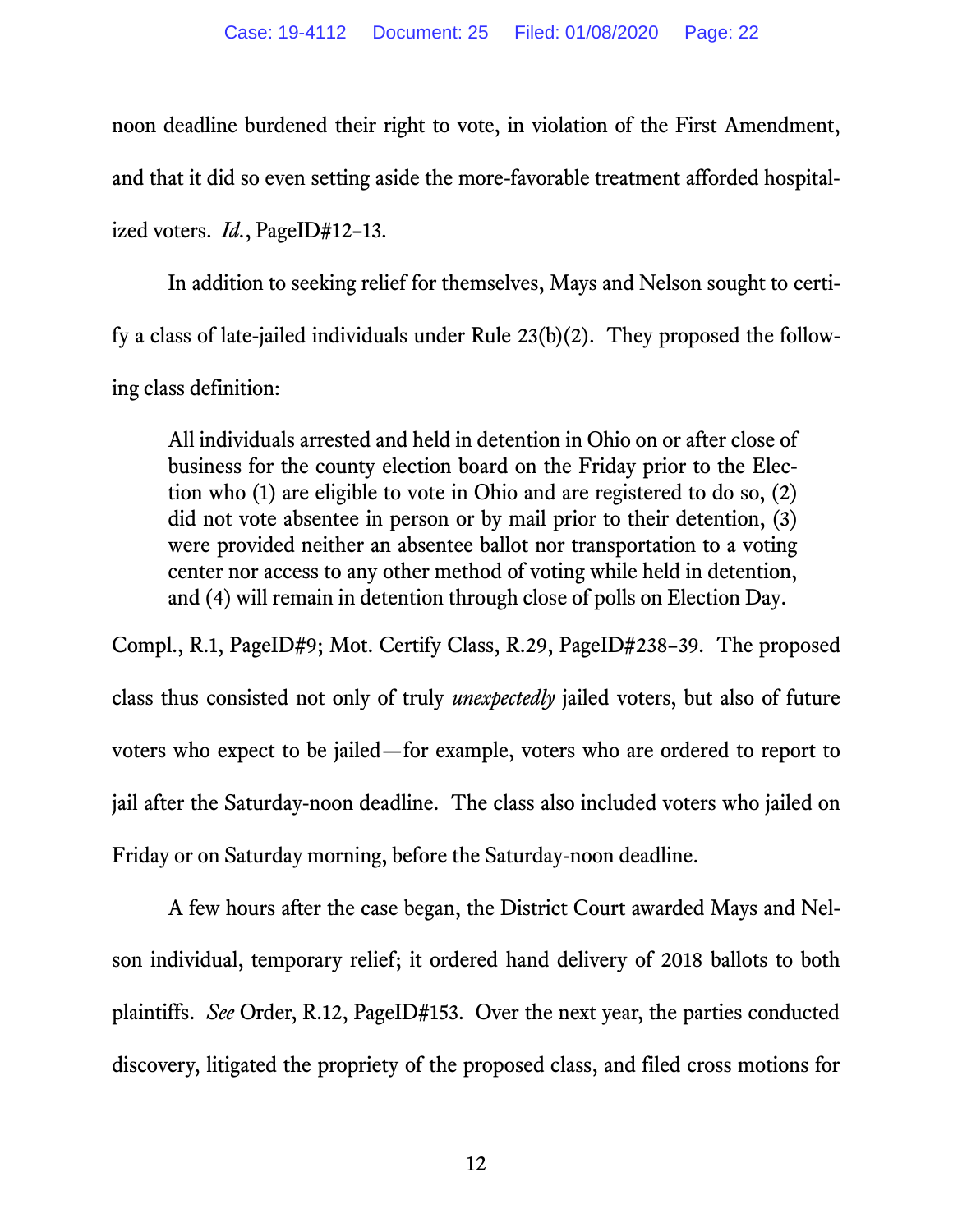summary judgment. *See, e.g.*, LaRose Mot. Summ. J., R.54, PageID#2056; Pls.' Mot. Summ. J., R.55, PageID#2102.

A day after the November 2019 election, the District Court certified a class and awarded the plaintiffs summary judgment. In certifying the class, the court adopted the plaintiffs' proposed class definition. Op., R.70, PageID#4308. It acknowledged potential factual differences between class members, including that some class members might foresee their arrests. *Id.*, PageID#4304. But, in its view, these differences did not "negate the Court's ability" to provide a one-sizefits-all answer for the class. *Id.*

On the merits, the District Court concluded that Ohio's law violated the Equal Protection Clause. It applied the *Anderson-Burdick* test, under which courts faced with challenges to state election laws "weigh 'the character and magnitude of the asserted injury to the rights protected by the First and Fourteenth Amendments that the plaintiff seeks to vindicate' against 'the precise interests put forward by the State as justifications for the burden imposed.'" *Id.*, PageID#4311 (quoting *Burdick v. Takushi*, 504 U.S. 428, 434 (1992)). The District Court concluded that the distinction between jailed and hospitalized voters imposes an intermediate burden on the right to vote—a burden that, while "not severe, is not trivial." *Id*., Page-ID#4315. And it struck down Ohio's law, concluding that the State had no good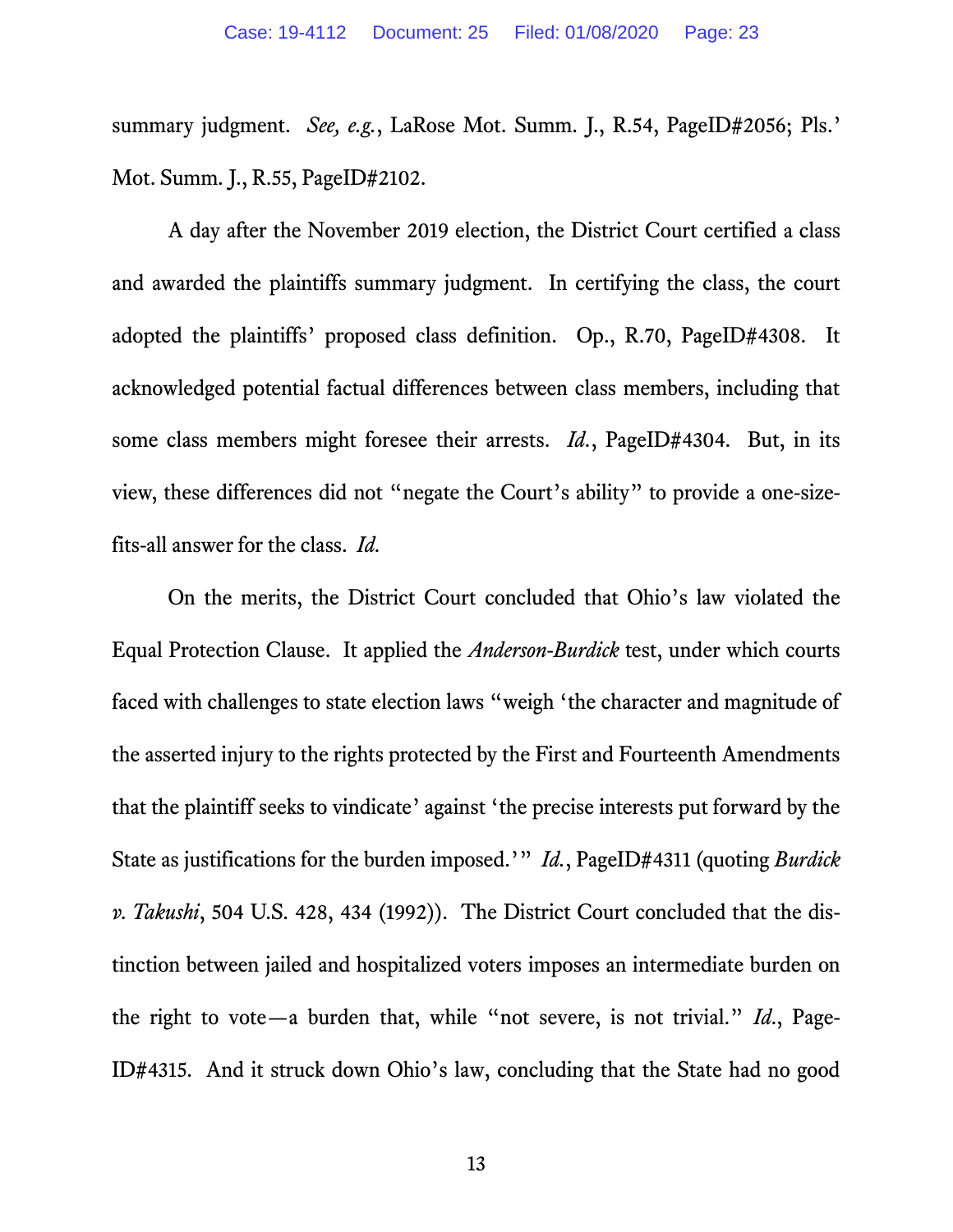reason for denying unexpectedly jailed voters the same late deadline available to unexpectedly hospitalized voters. *Id.*, PageID#4330–31.

Because the District Court resolved this case under the Equal Protection Clause, the District Court did not expressly reach the plaintiffs' First Amendment undue-burden claim. But it did express skepticism about that theory's chances of success. It explained that States "need to put a reasonable deadline on the opportunity to request an absentee ballot." *Id.*, PageID#4322. Thus, it reasoned, "a generally applicable deadline that applied to all would-be absentee voters would likely survive the *Anderson-Burdick* analysis, even if" that meant certain jailed individuals would be unable to meet the deadline. *Id.*

**4.** Ohio's presidential primary is fast approaching. As with all presidential elections, Ohio expects a high turnout and boards of election are already preparing. That preparation includes making plans about how they are going to use finite employees and resources. The State, therefore, asked this Court to either stay the judgment pending appeal or expedite the briefing schedule to permit a final resolution before March 14, 2020—the generally applicable deadline to request an absentee ballot for the primary. On December 11, this Court ordered expedited briefing.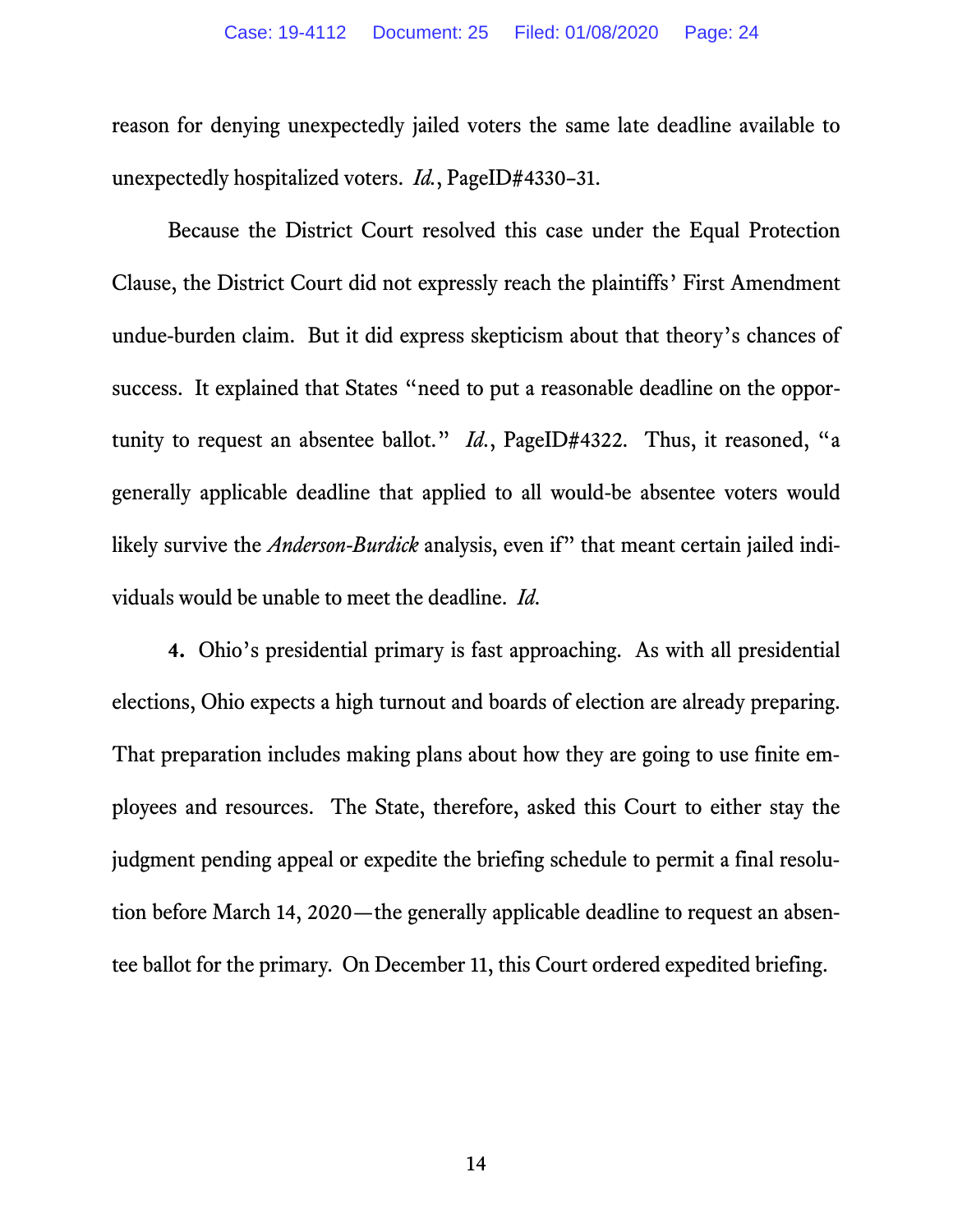#### <span id="page-24-1"></span>**SUMMARY OF ARGUMENT**

<span id="page-24-0"></span>**I.** Ohio allows unexpectedly hospitalized voters to seek absentee ballots until 3 p.m. on Election Day. It requires jailed voters, just like all other voters, to request a ballot no later than noon on the Saturday before Election Day. The District Court held that this distinction between jailed and hospitalized voters violates the Equal Protection Clause. It erred.

<span id="page-24-3"></span><span id="page-24-2"></span>Under the *Anderson-Burdick* framework that governs this disparatetreatment claim, courts must balance the burden on voting rights against the State's justifications for the burdens its rule imposes. *Burdick v. Takushi*, 504 U.S. 428, 434 (1992) (quoting *Anderson v. Celebrezze*, 460 U.S. 780, 789 (1983)). The degree of scrutiny this test requires varies depending on the degree of the burden the challenged law imposes. When a law imposes only minimal burdens, the analysis is "akin to rational-basis review." *Ohio Council 8 Am. Fed'n of State, Cty. & Mun. Emps. v. Husted*, 814 F.3d 329, 338 (6th Cir. 2016). Severe burdens get strict scrutiny. *Schmitt v. LaRose*, 933 F.3d 628, 639 (6th Cir. 2019) (quoting *Timmons v. Twin Cities Area New Party*, 520 U.S. 351, 358 (1997)). Burdens that are "somewhere between minimal and severe" are assessed under a "flexible" analysis, *Schmitt*, 933 F.3d at 641, under which States have wide latitude to draw distinctions between (non-suspect) groups of voters that are not "in all *relevant* respects alike,"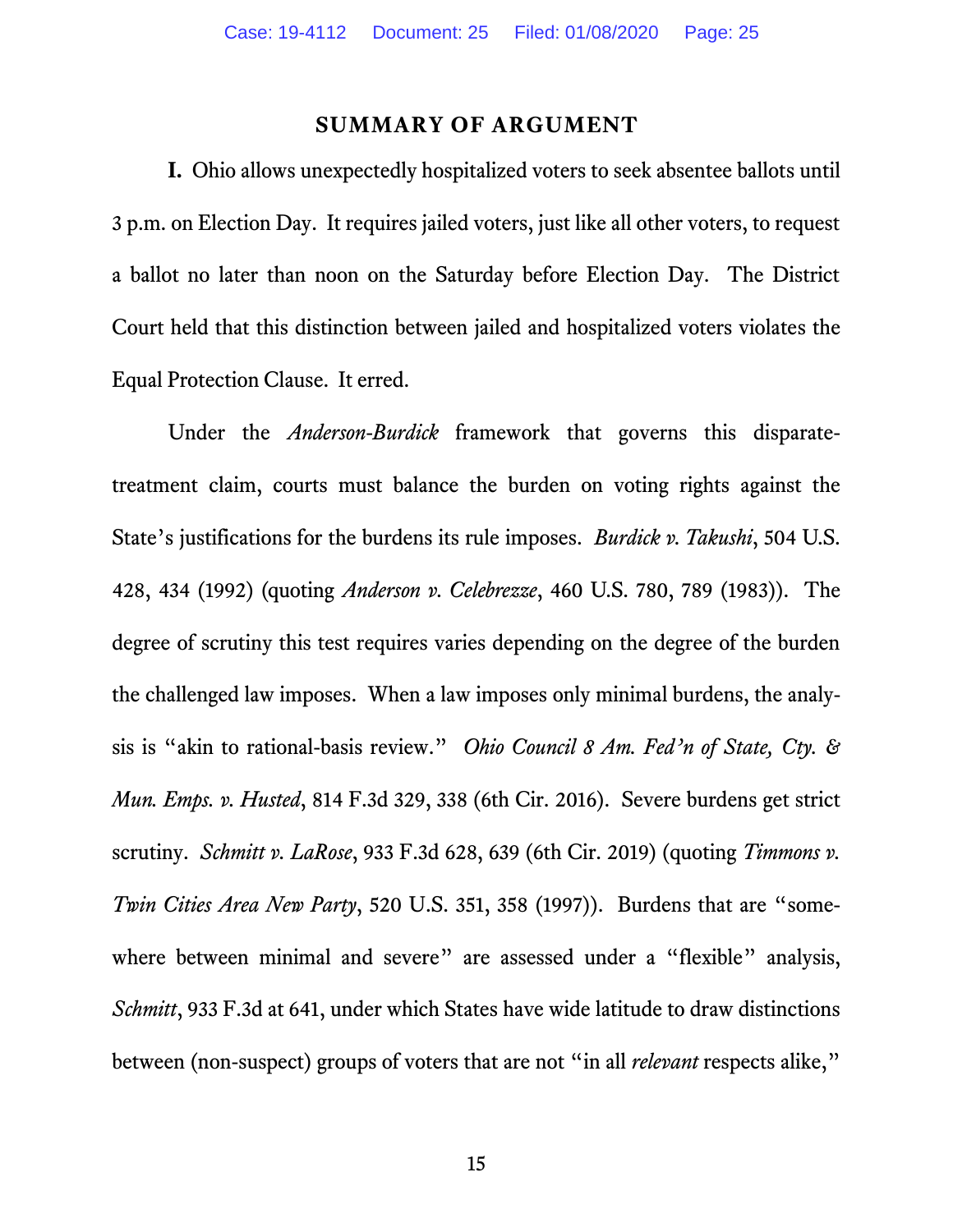*Obama for Am. v. Husted*, 697 F.3d 423, 435 (6th Cir. 2012) (quoting *Nordlinger v. Hahn*, 505 U.S. 1, 10 (1992)).

Ohio's distinction between jailed and hospitalized voters is constitutional. For starters, the State's decision not to extend the 3 p.m. deadline to jailed voters imposes a minimal burden on the opportunity to vote—at worst, the burden is "somewhere between minimal and severe." *Schmitt*, 933 F.3d at 641. Jailed voters may request absentee ballots on precisely the same terms as all other voters *except for* unexpectedly hospitalized voters. Anyone who fears being jailed on Election Day can avail himself of Ohio's many early-voting options. And even those who fail to timely request a ballot or vote early will miss but a single election because of this unique late-jailed scenario.

<span id="page-25-0"></span>Even assuming the burden is moderate (rather than minimal), it is justified by the State's interest in the "orderly administration" of elections. *Crawford v. Marion Cty. Election Bd.*, 553 U.S. 181, 196 (2008) (plurality). On Election Day, and on the immediately-preceding days, boards of elections must complete many important, time-consuming tasks, often with already-overburdened staffs. The State's substantial interest in getting all this done, correctly and orderly, justifies declining to extend the absentee-ballot-request deadline for jailed voters. The reason is this: absentee-ballot requests by jailed voters impose logistical and adminis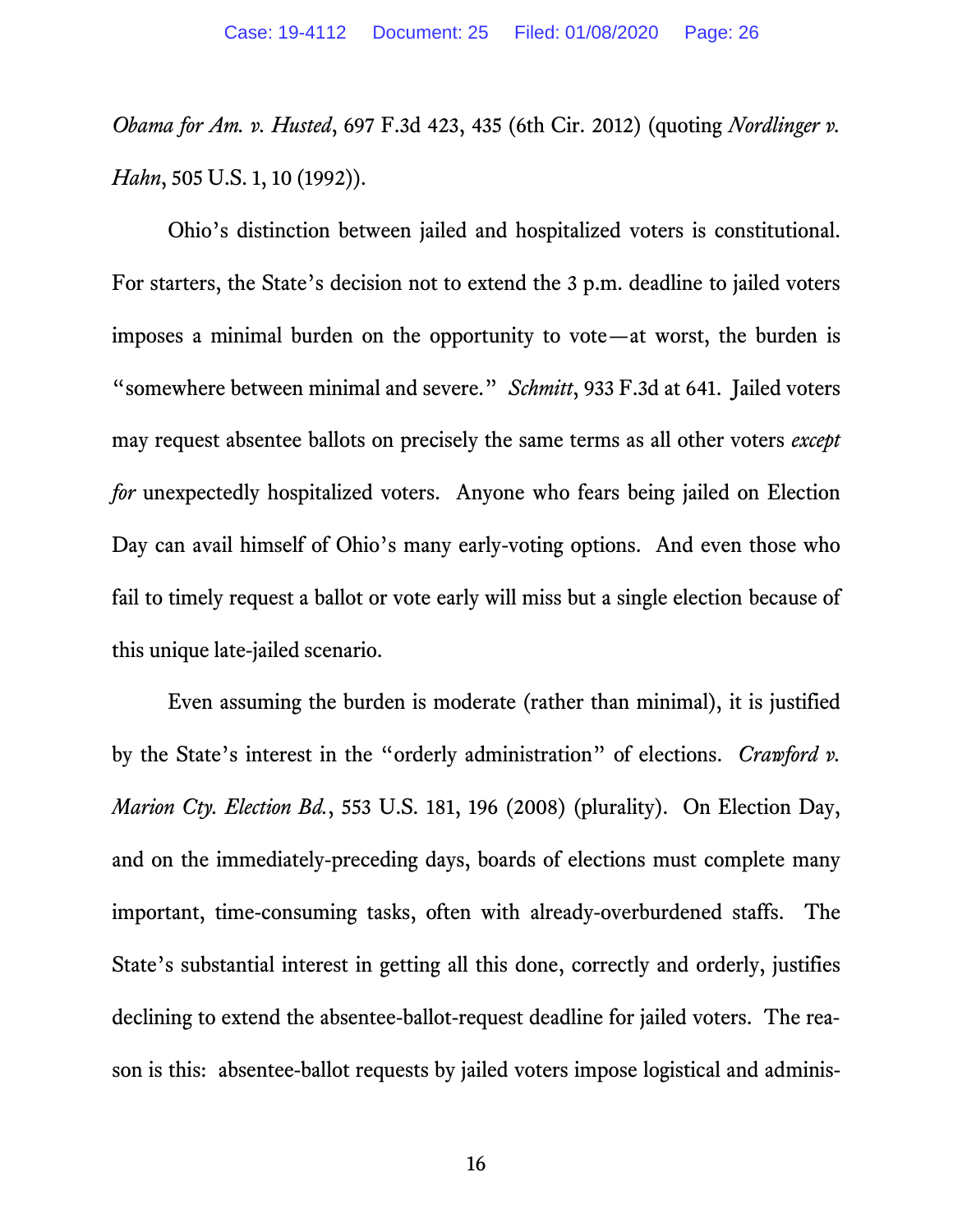trative difficulties that identical requests by hospitalized voters do not. In jails, but not hospitals, election officials must go through security before entering. Boards of elections can often dispatch to jails only those employees who have already cleared a background check. And once election officials pass jailhouse security, they must wait for guards to find and deliver voters. These additional steps take additional time—time that election officials cannot give without sacrificing work on the many other important tasks they must complete on and just before Election Day. Preventing a disruption of these important election-related tasks more than justifies the at-most-moderate burden on voting rights that Ohio's distinction imposes.

The District Court largely failed to engage with these arguments. For example, it asserted that jailed and hospitalized voters are "similarly situated when it comes to voter availability," Op., R.70, PageID#4325, but nowhere refuted or meaningfully grappled with the contrary record evidence. The District Court also hypothesized ways that the State "could," in its view, accommodate jailed voters without undermining its admittedly-substantial interest in orderly election administration. *See, e.g.*, *id*, Page ID#4326–27. Many of these hypotheses would not, in fact, work. Regardless, the question is not whether the State *could* find a way to treat jailed and hospitalized voters alike. The question is whether the State's inter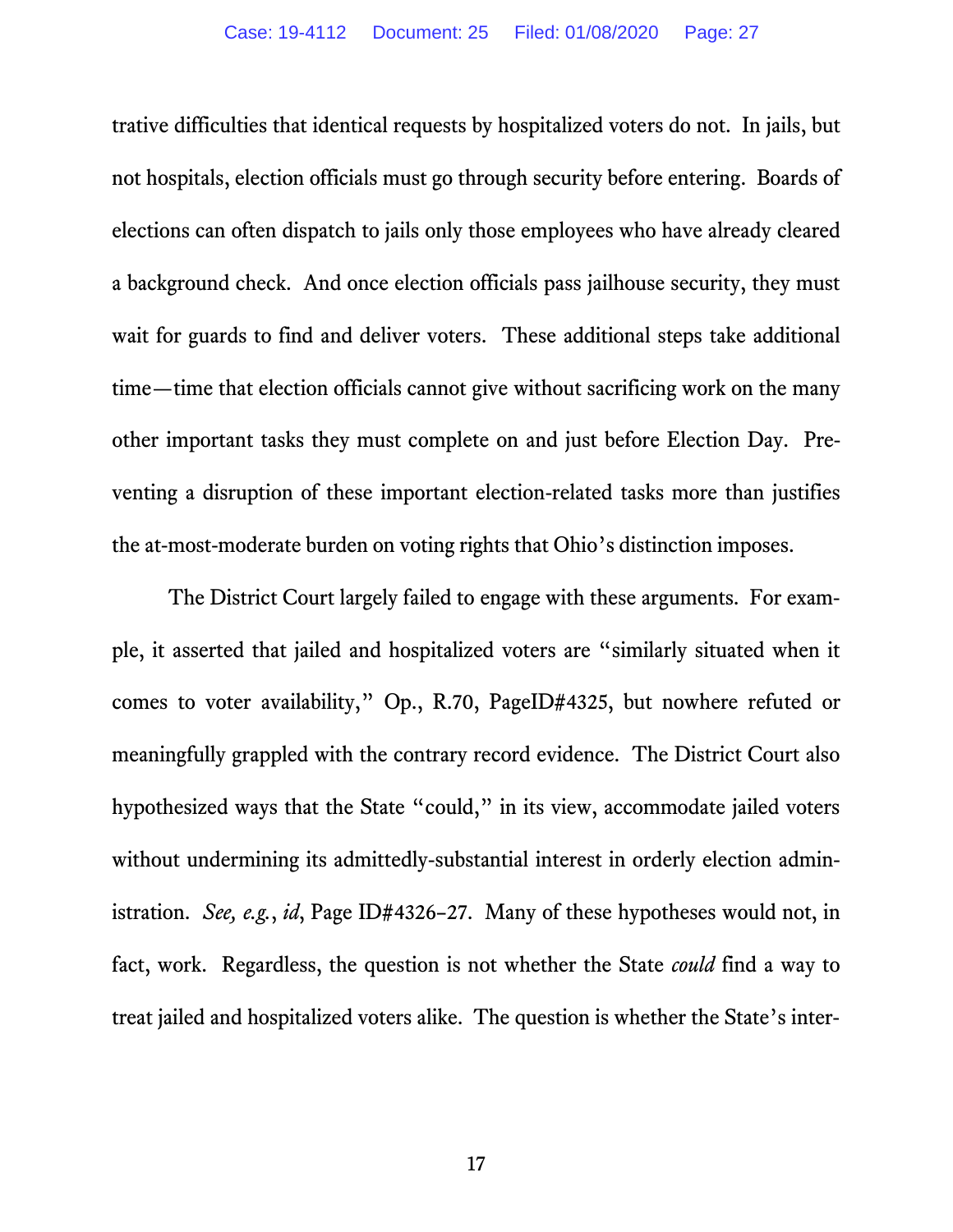est in refusing to do so is strong enough to outweigh the at-most-moderate burden imposed on voting rights. The answer to that question is "yes."

**II.** The plaintiffs' remaining claim—that the Saturday-noon deadline unduly burdens jailed voters' right to vote—likewise fails. The undue-burden claim, just like the disparate-treatment claim, arises under the *Anderson-Burdick* framework. According to the plaintiffs, the Saturday-noon deadline, even without regard to the later deadline given to unexpectedly hospitalized voters, imposes a burden on the right to vote that cannot be justified by any countervailing state interest.

The Court should reject the plaintiffs' argument. Again, the Saturday-noon deadline for seeking an absentee ballot imposes an at-most-moderate burden on the right to vote. And again, that burden is justified by the State's interest in the orderly administration of elections. Ohio cannot possibly allow *all* voters who face unexpected events at any point before the close of polls on Election Day to obtain an absentee ballot; election officials have too many critically important tasks to complete. Ohio must draw the line somewhere. And drawing it mere days before the election, thus accommodating the vast majority of voters who wish to vote with a mail-in absentee ballot, is wholly appropriate. Indeed, the District Court recognized that, owing to the State's interest in orderly election administration, "a generally applicable deadline that applied to all would-be absentee voters would likely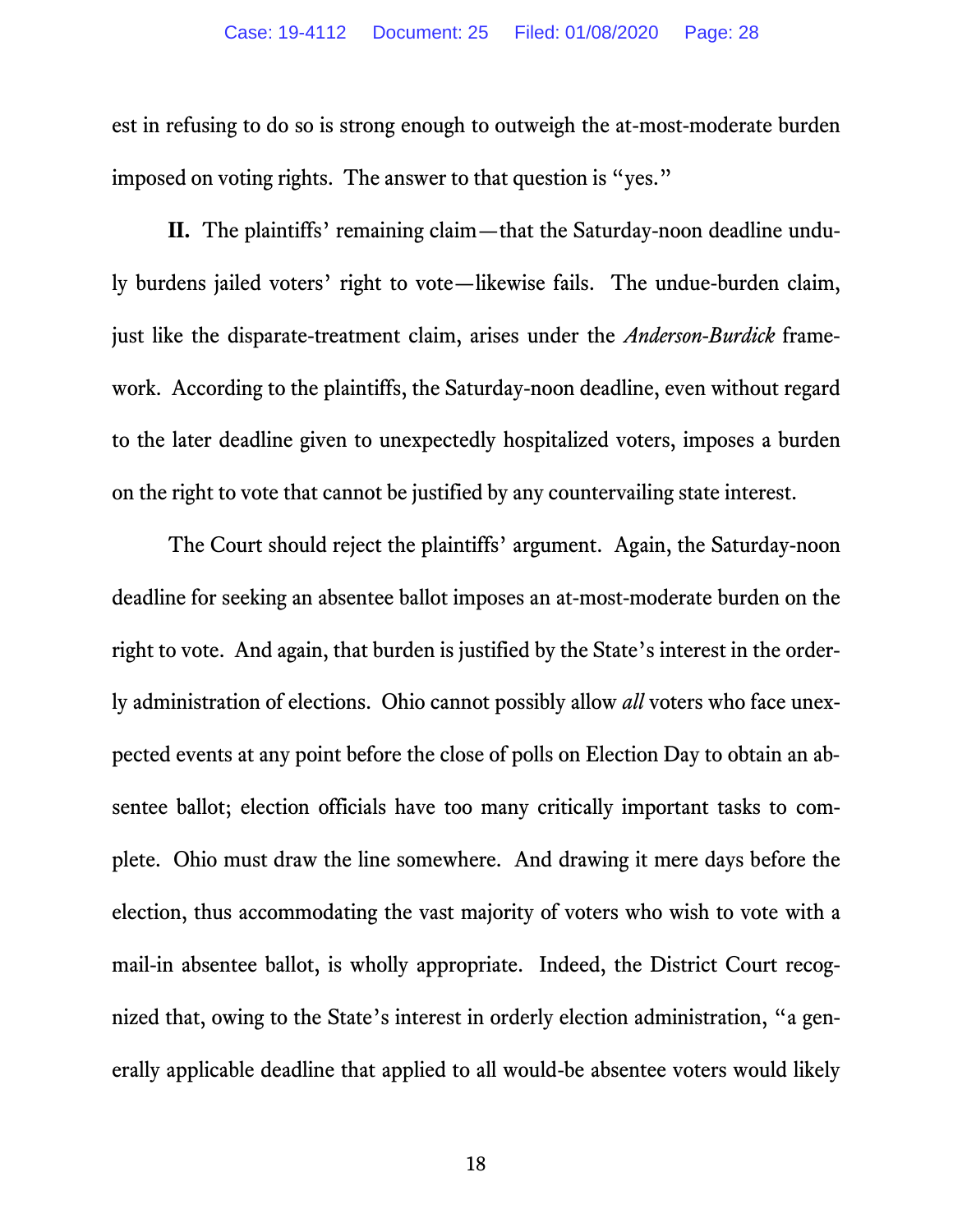survive the *Anderson-Burdick* analysis, even if" some voters were unable to meet the deadline. Op., R.70, PageID#4322. The generally applicable Saturday-noon deadline survives *Anderson-Burdick* scrutiny.

**III.** The District Court abused its discretion by certifying a class that violates Rule 23's commonality, typicality, and ascertainability requirements.

<span id="page-28-1"></span>*Commonality and Typicality.* To satisfy commonality, a class must present a common question that "is central" to the class members' claims and can be answered "in one stroke." *Wal-Mart Stores, Inc. v. Dukes*, 564 U.S. 338, 350 (2011). Typicality similarly requires that, "as goes the claim of the named plaintiff, so go the claims of the class." *Sprague v. Gen. Motors Corp.*, 133 F.3d 388, 399 (6th Cir. 1998) (*en banc*). Legally relevant factual differences between class members thus destroy commonality and typicality. *See Dukes*, 564 U.S. at 350.

<span id="page-28-0"></span>The class here includes jailed voters who are factually different in key ways from their fellow class members. First, the class includes even those voters who *expect* to be in jail on Election Day—for example, voters who must report to jail between the Saturday-noon deadline and Election Day, or voters who knowingly risk being jailed by skipping a mandatory court date. The Saturday-noon deadline imposes an even-lesser burden on the voting rights of *these* voters than it does on the rights of unexpectedly jailed voters, because those who expect to be jailed can plan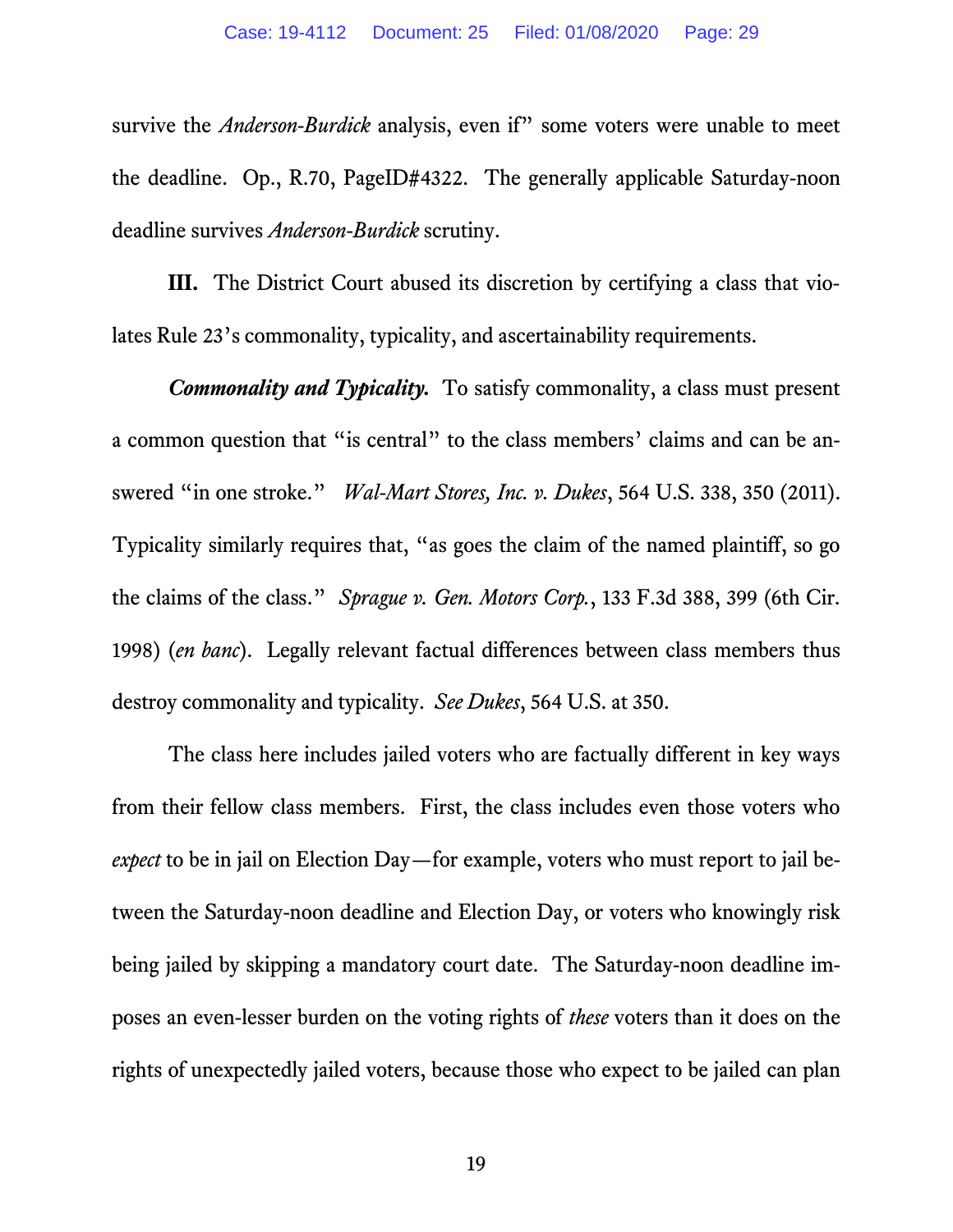accordingly in deciding whether to vote early. The class also includes people arrested on Friday and on Saturday morning. Those voters can still make use of the Saturday-noon deadline, so they too are burdened less by the deadline than their later-jailed peers.

These factual distinctions are legally relevant: because these two groups of jailed voters are burdened less by the Saturday-noon deadline than are voters *unexpectedly* jailed *after* the Saturday-noon deadline, the *Anderson-Burdick* balance must be conducted separately. It is therefore impossible to resolve all class members' claims in "one stroke," *Dukes*, 564 U.S. at 350, and the class fails commonality and typicality.

<span id="page-29-0"></span>*Ascertainability.* "Before a court may certify a class pursuant to Rule 23, the class definition must be sufficiently definite so that it is administratively feasible for the court to determine whether a particular individual is a member of the proposed class." *Young v. Nationwide Mut. Ins. Co.*, 693 F.3d 532, 537–38 (6th Cir. 2012) (quotations omitted). The certified class fails this requirement. The class is defined to include jailed voters who "will remain in detention through close of polls on Election Day." Op., R.70, PageID#4306. Neither election officials nor the courts will be able to locate such voters with much certainty. For one thing, jailed voters might seek bail or otherwise be released before Election Day without ad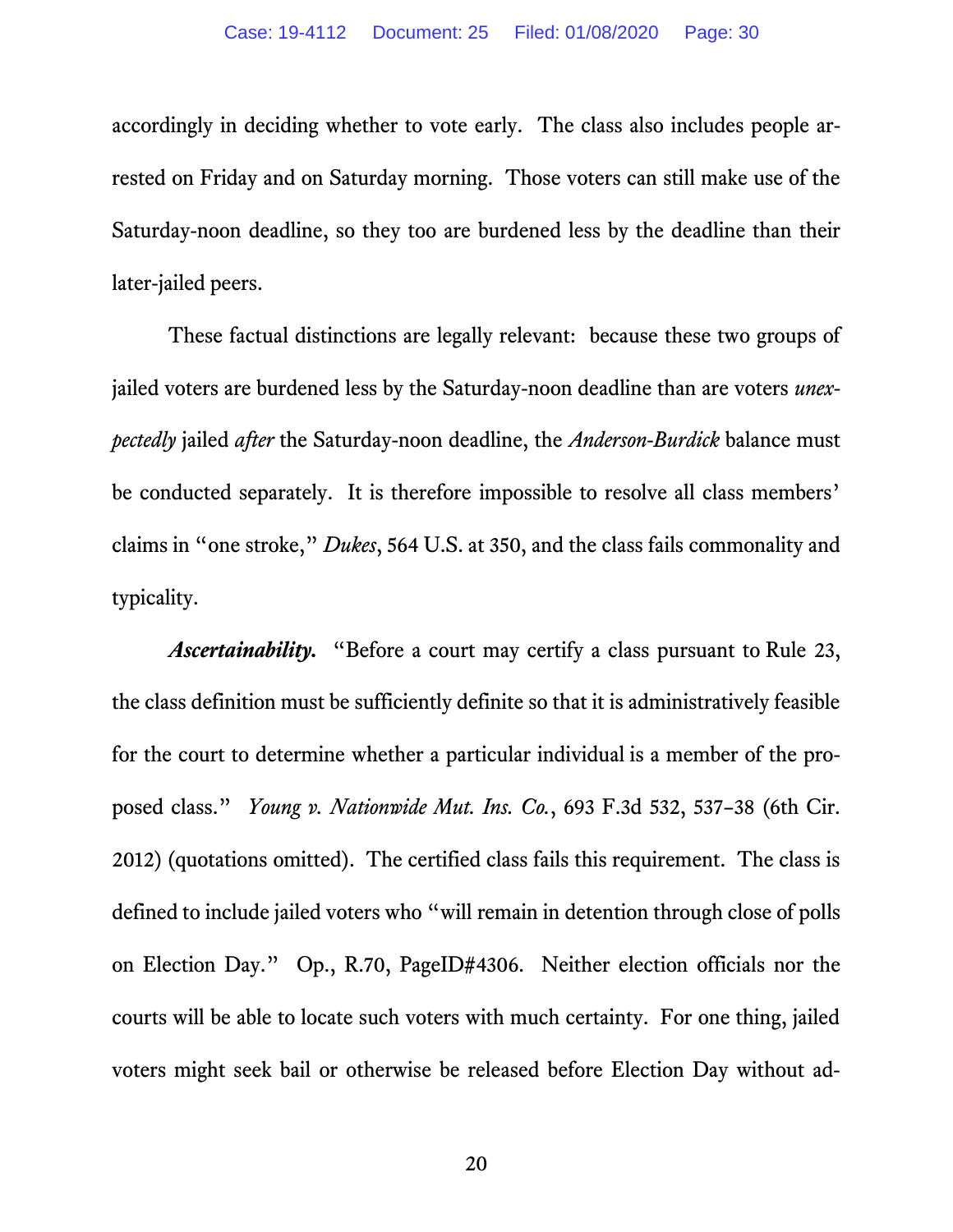vance warning. For another, there is no way to know which voters remained in detention "through close of polls on Election Day" until after the polls close, meaning election officials will not know, when 3 p.m. rolls around, which voters who requested a ballot will ultimately end up being class members. A class whose membership is not set by the time the defendant has to provide class members with relief is not "ascertainable."

<span id="page-30-1"></span><span id="page-30-0"></span>The District Court certified the class anyway, reasoning that *Cole v. City of Memphis*, 839 F.3d 530 (6th Cir. 2016), made the ascertainability requirement inapplicable to Rule 23(b)(2) injunctive-relief classes. Op., R.70, PageID#4306–07. Not so. *Cole* presented the question whether ascertainability applies to injunction classes seeking a *negative* injunction. It held that ascertainability does not apply in this context, since the government does not need to know the identities of class members to comply with a court order requiring it to cease an activity. *Cole* did not involve, and so it did not consider, whether ascertainability applies to Rule 23(b)(2) classes seeking a *positive* injunction, such as the one sought by the plaintiffs here. *Cole*'s reasons for rejecting ascertainability do not extend to this context, because the government cannot give the class members the affirmative relief they seek—it cannot bring them their ballots—unless it knows who they are. *See Jamie S. v. Milwaukee Pub. Sch.*, 668 F.3d 481, 495 (7th Cir. 2012).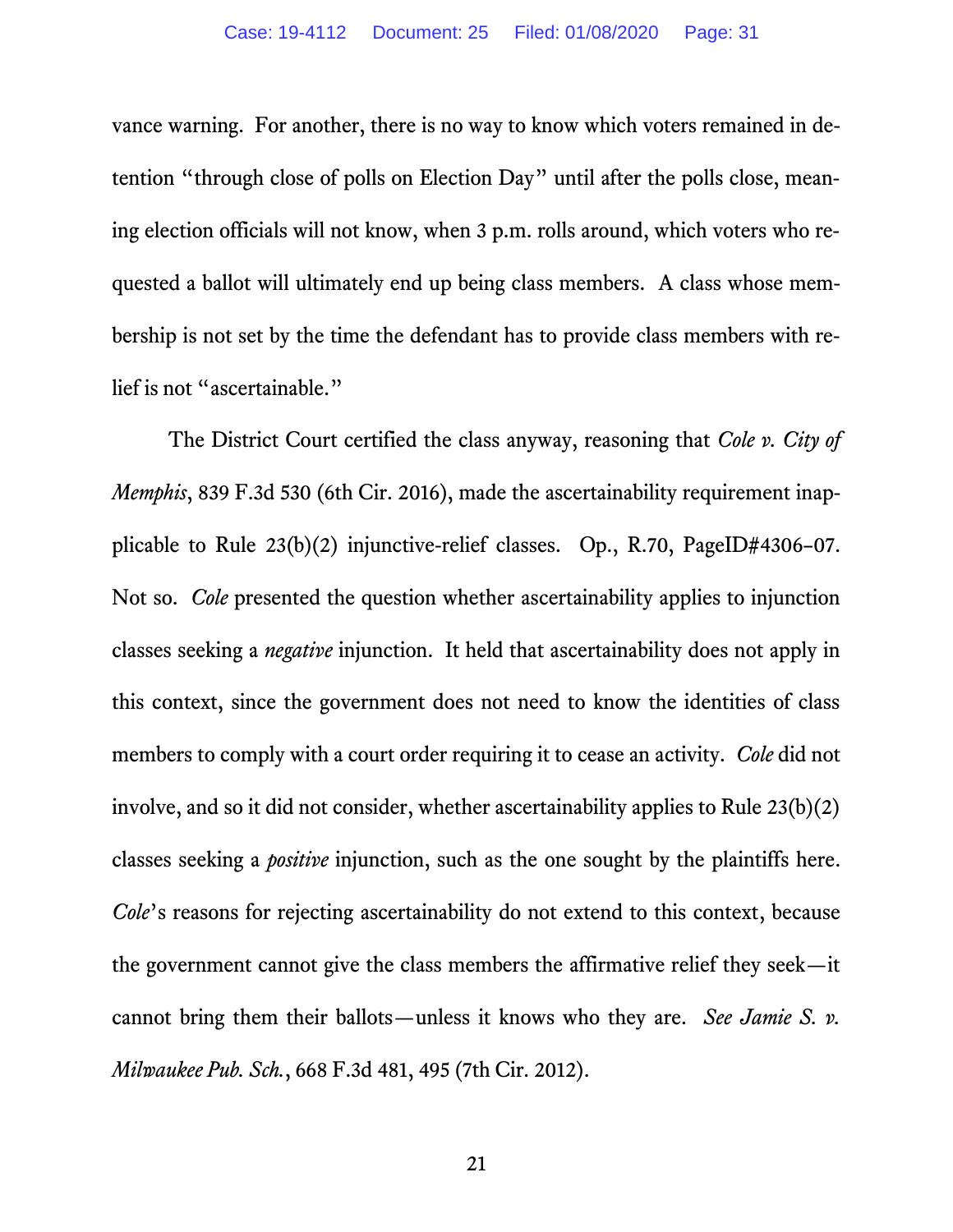#### <span id="page-31-4"></span>**STANDARD OF REVIEW**

<span id="page-31-2"></span><span id="page-31-0"></span>This Court reviews a district court's order granting summary judgment *de novo*. *Leary v. Daeschner*, 349 F.3d 888, 896 (6th Cir. 2003). For the Court to affirm, the record must show "there is no genuine dispute as to any material fact and the movant is entitled to judgment as a matter of law." Fed. R. Civ. P. 56(a). The Court must "view all evidence and draw all reasonable inferences in the light most favorable to the nonmoving party." *Leary*, 349 F.3d at 897.

This Court reviews an order certifying a class for abuse of discretion. *Reeb v. Ohio Dep't of Rehab. & Corr.*, 435 F.3d 639, 643 (6th Cir. 2006). Such an abuse occurs when a district court "relies on erroneous findings of fact, applies the wrong legal standard, misapplies the correct legal standard when reaching a conclusion, or makes a clear error of judgment." *Id.* at 644.

#### <span id="page-31-3"></span>**ARGUMENT**

<span id="page-31-1"></span>This Court should reverse the District Court's judgment. The plaintiffs' equal-protection and First Amendment claims fail as a matter of law, and so the Court should remand with instructions to award the Secretary summary judgment. Moreover, the District Court erred in certifying a class that does not satisfy Rule 23's commonality, typicality, or ascertainability requirements.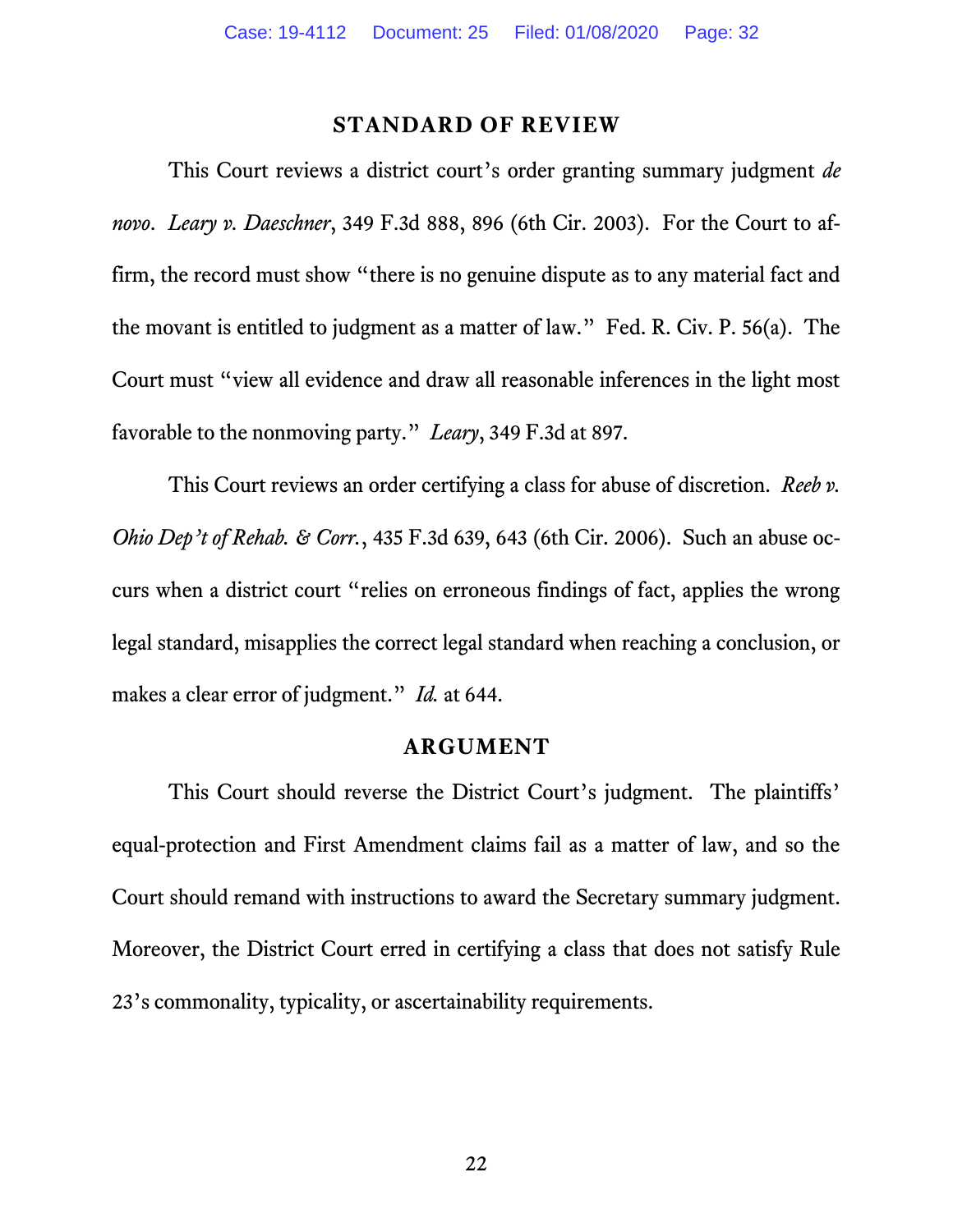### <span id="page-32-0"></span>**I. Ohio's distinction between jailed and hospitalized voters is constitutional.**

<span id="page-32-5"></span><span id="page-32-4"></span>The right to vote is "implicit in our constitutional system." *Mixon v. Ohio*, 193 F.3d 389, 402 (6th Cir. 1999) (quotations omitted). Needless to say, States cannot violate that right. At the same time, the Constitution empowers States to prescribe "the Times, Places and Manner of holding elections." U.S. Const. art. I, §4. "States may, and inevitably must, enact" election rules, even if such rules, in practical effect, prevent some people from voting. *Clingman v. Beaver*, 544 U.S. 581, 593 (2005) (quotations omitted); *see also Griffin v. Roupas,* 385 F.3d 1128, 1130 (7th Cir. 2004).

<span id="page-32-3"></span><span id="page-32-2"></span><span id="page-32-1"></span>These competing principles give rise to the question of how to determine whether an election regulation so burdens the right to vote that it *violates* that right. The courts have settled on a balancing test, under which courts "weigh 'the character and magnitude of the asserted injury' … against 'the precise interests put forward by the State as justifications for the burden imposed by its rule,' taking into consideration 'the extent to which those interests make it necessary to burden the plaintiff's rights.'" *Burdick v. Takushi*, 504 U.S. 428, 434 (1992) (quoting *Anderson v. Celebrezze*, 460 U.S. 780, 789 (1983)). Under this test, the level of scrutiny depends on the nature of the burden: "Laws imposing 'severe burdens on plaintiffs' rights' are subject to strict scrutiny, but 'lesser burdens … trigger less exacting re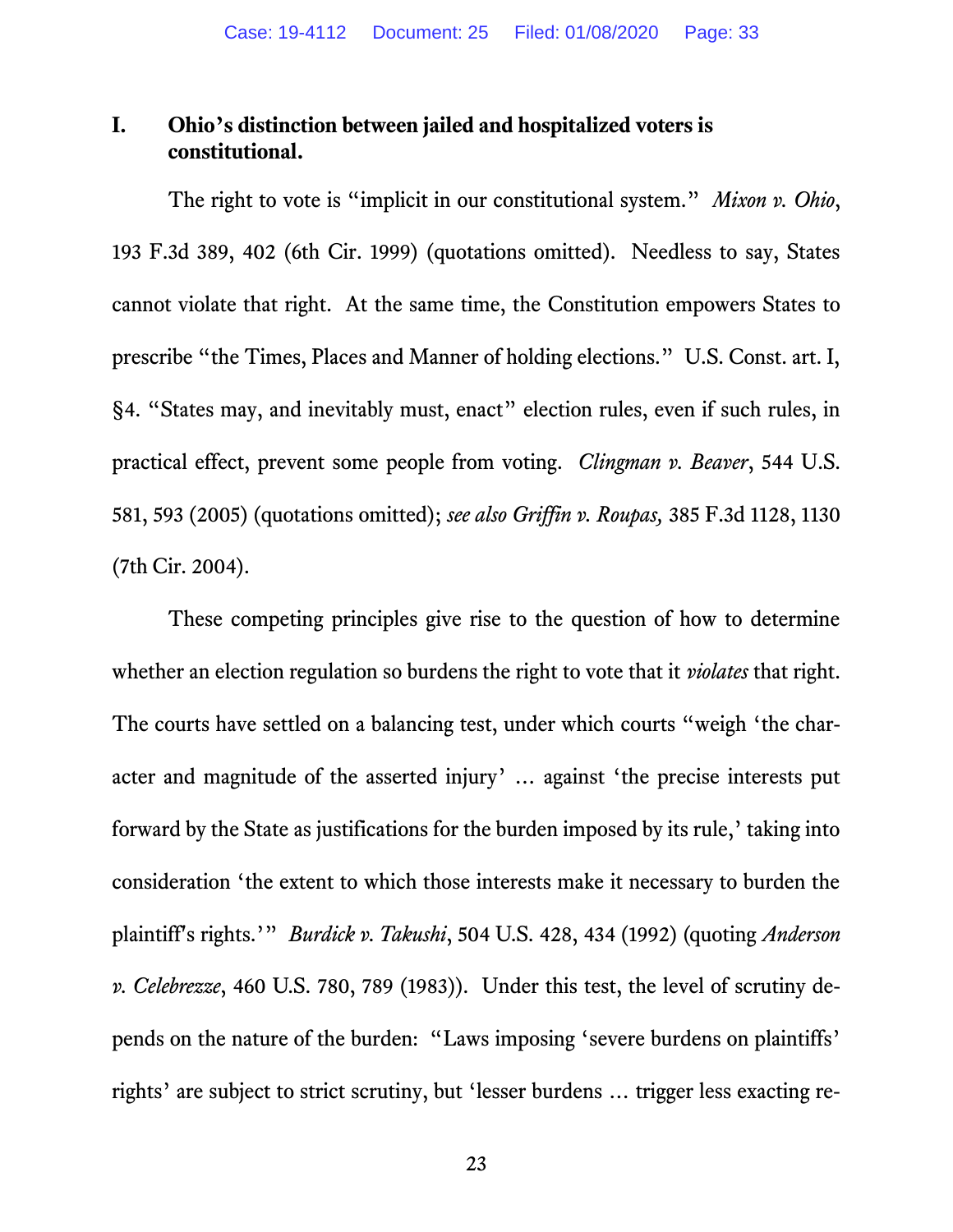view.'" *Schmitt v. LaRose*, 933 F.3d 628, 639 (6th Cir. 2019) (quoting *Timmons v. Twin Cities Area New Party*, 520 U.S. 351, 358 (1997)).

<span id="page-33-2"></span><span id="page-33-0"></span>Owing to the States' substantial authority to regulate elections, the lessexacting form of review is often easily satisfied. If a rule imposes reasonable, generally-applicable requirements, "the State's important regulatory interests" surrounding elections "are generally sufficient." *Anderson*, 460 U.S. at 788. When a law imposes only minimal burdens, the analysis is "akin to rational-basis review." *Ohio Council 8 Am. Fed'n of State Cty. & Mun. Emps. v. Husted*, 814 F.3d 329, 338 (6th Cir. 2016). But even when a law's burden "is somewhere between minimal and severe," the analysis remains "flexible." *Schmitt*, 933 F.3d at 641. This flexibility is important. Any voting law, such as a deadline, "inevitably affects—at least to some degree—the individual's right to vote." *Burdick*, 504 U.S. at 433 (quotations omitted). If such "inevitabl[e]" effects meant rigid scrutiny that "would tie the hands of States seeking to assure that elections are operated equitably and efficiently." *Id.* 

This Court's cases add another wrinkle: they hold that *Anderson-Burdick* balancing captures at least two types of claims. *See Obama for Am. v. Husted*, 697 F.3d 423, 428–31 (6th Cir. 2012). The first type of claim—the prototypical one alleges an election regulation unduly burdens the right to vote. Such claims arise

<span id="page-33-1"></span>24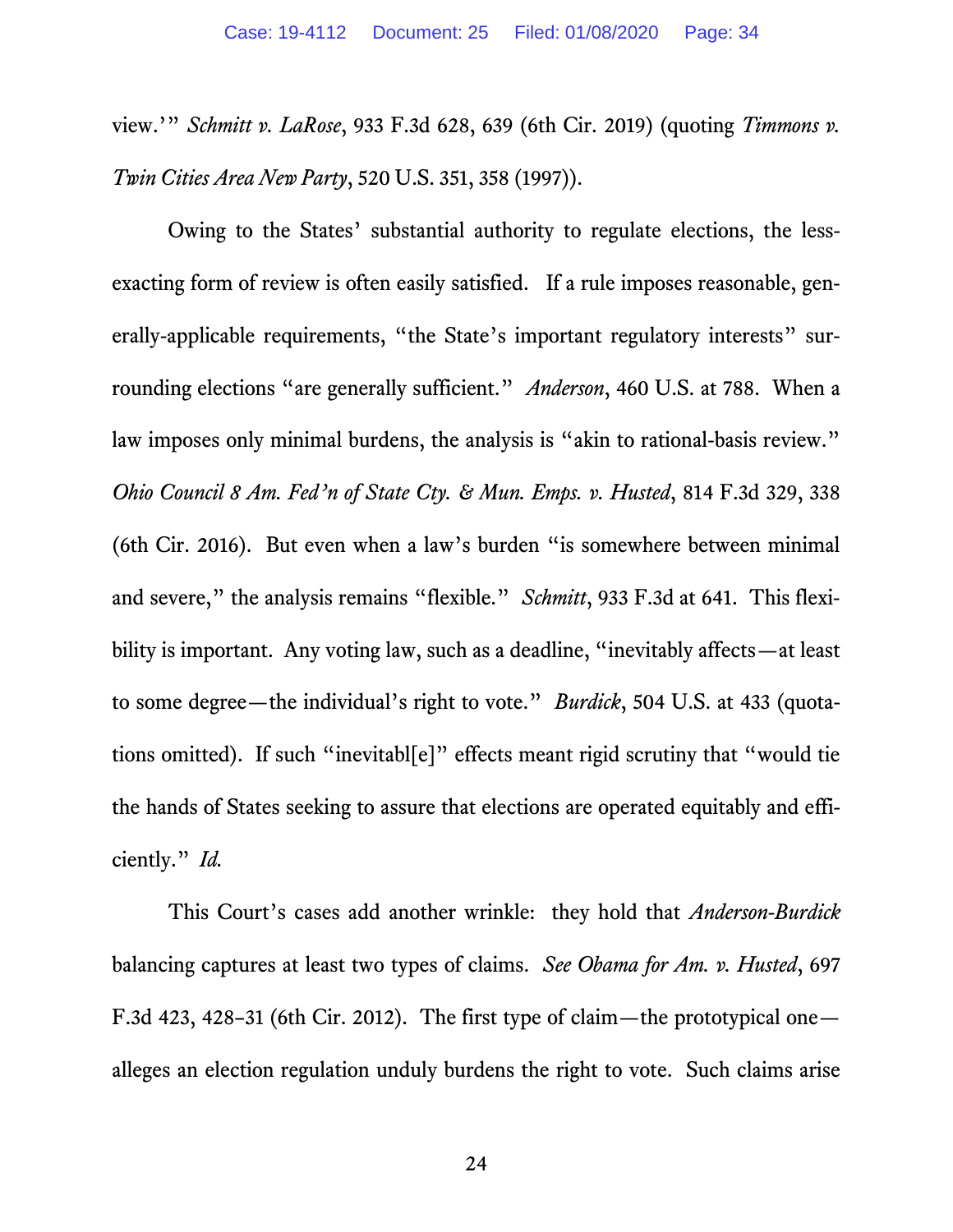under the Due Process Clause, although the plaintiffs here raise the same type of claim under the First Amendment. The second type of claim, arising under the Equal Protection Clause, alleges that a State "classifies voters in disparate ways" with some corresponding effect on the right to vote. *Id.* at 428. (Though it is foreclosed by circuit precedent, the Secretary preserves his argument that *Anderson-Burdick* is not the right approach for resolving equal-protection claims. *See* Op., R.70, PageID#4310 n.13.)

Even though the plaintiffs raised both types of claims, the District Court resolved just one: it held that Ohio's distinction between jailed and hospitalized voters violates the Equal Protection Clause. That is wrong. The plaintiffs' equalprotection claim fails as a matter of law, and the Court should reverse and remand with instructions to enter summary judgment for the Secretary. This section explains why. In Section II below, the Secretary shows why the undue-burden claim fails as well.

### <span id="page-34-1"></span><span id="page-34-0"></span>**A. As a matter of law, the Equal Protection Clause permits Ohio's distinction between hospitalized voters and jailed voters.**

When evaluating a disparate-treatment claim under *Anderson*-*Burdick*, key equal-protection principles still apply. *Obama for Am.*, 697 F.3d at 435 (citing *Nordlinger v. Hahn*, 505 U.S. 1, 10 (1992)); *see also Jolivette v. Husted*, 694 F.3d 760, 771 (6th Cir. 2012). The Equal Protection Clause requires that "all persons simi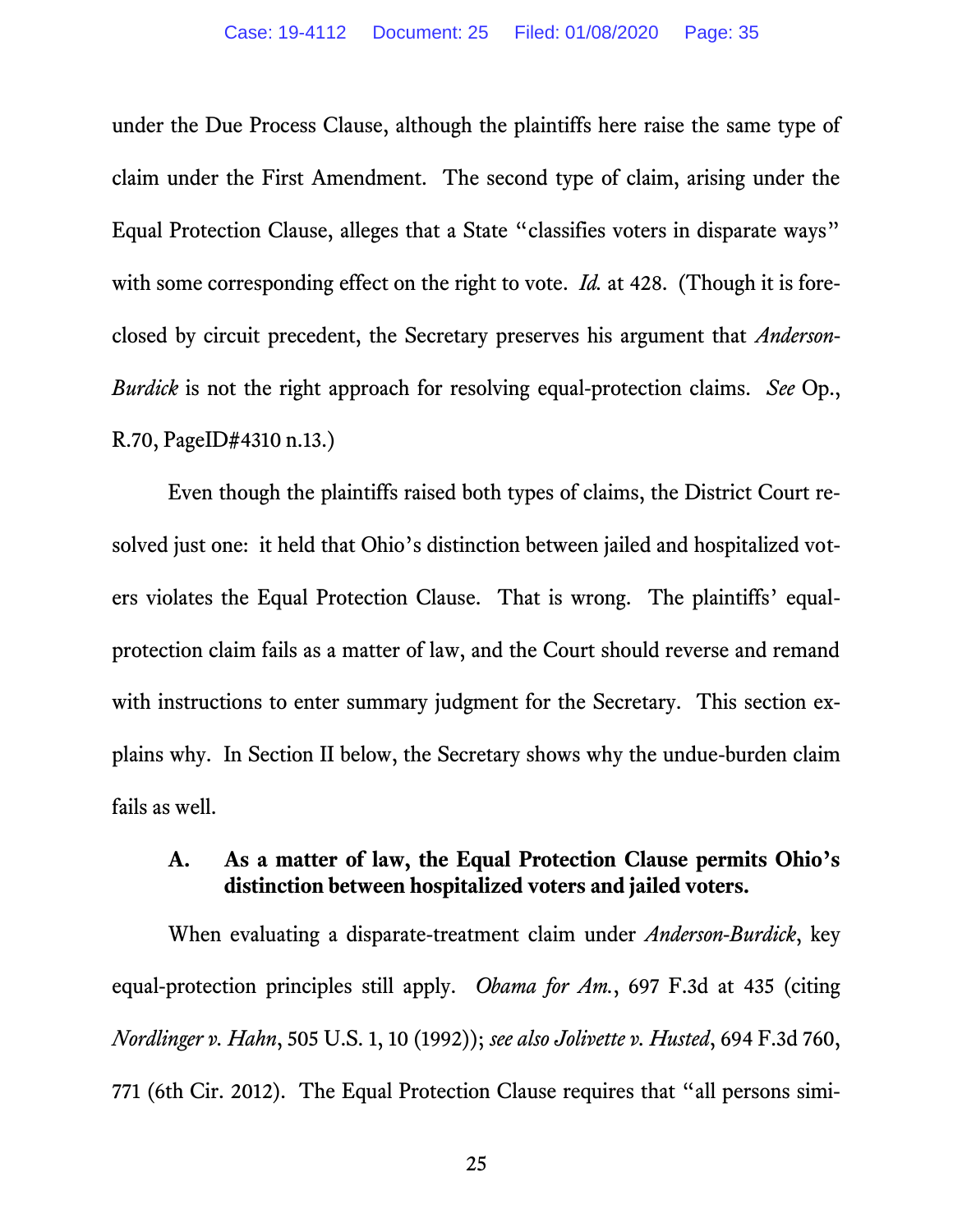<span id="page-35-4"></span><span id="page-35-0"></span>larly situated should be treated alike." *City of Cleburne v. Cleburne Living Ctr.*, 473 U.S. 432, 439 (1985). People are similarly situated if they "are in all *relevant* respects alike." *Obama for Am.*, 697 F.3d at 435 (quotations omitted). Conversely, those who are *not* alike in all relevant ways—people with attributes that a reasonable person could find "material" to the topic at hand, *Trihealth, Inc. v. Bd. of Comm'rs*, 430 F.3d 783, 790 (6th Cir. 2005)—may be treated differently. "The Equal Protection Clause does not forbid classifications," *Nordlinger*, 505 U.S. at 10, especially when no suspect class is at stake.

<span id="page-35-3"></span><span id="page-35-2"></span><span id="page-35-1"></span>Given this broad ability to account for relevant differences, States have "wide leeway" to pass election rules even if they treat *somewhat* similar people differently. *McDonald v. Bd. of Election Comm'rs*, 394 U.S. 802, 808 (1969). This is true because any attempt to help one group of voters "inevitably requires that some [other] persons who have an almost equally strong claim to favored treatment be placed on different sides of the line." *Fitzgerald v. Racing Ass'n*, 539 U.S. 103, 108 (2003) (quotations omitted); *see also McDonald*, 394 U.S. at 810–11. Thus, *Anderson-Burdick* remains "sufficiently flexible" to allow States to address "the complexities" that come with crafting statewide election rules that cover many different people in many different situations. *Obama for Am.*, 697 F.3d at 429.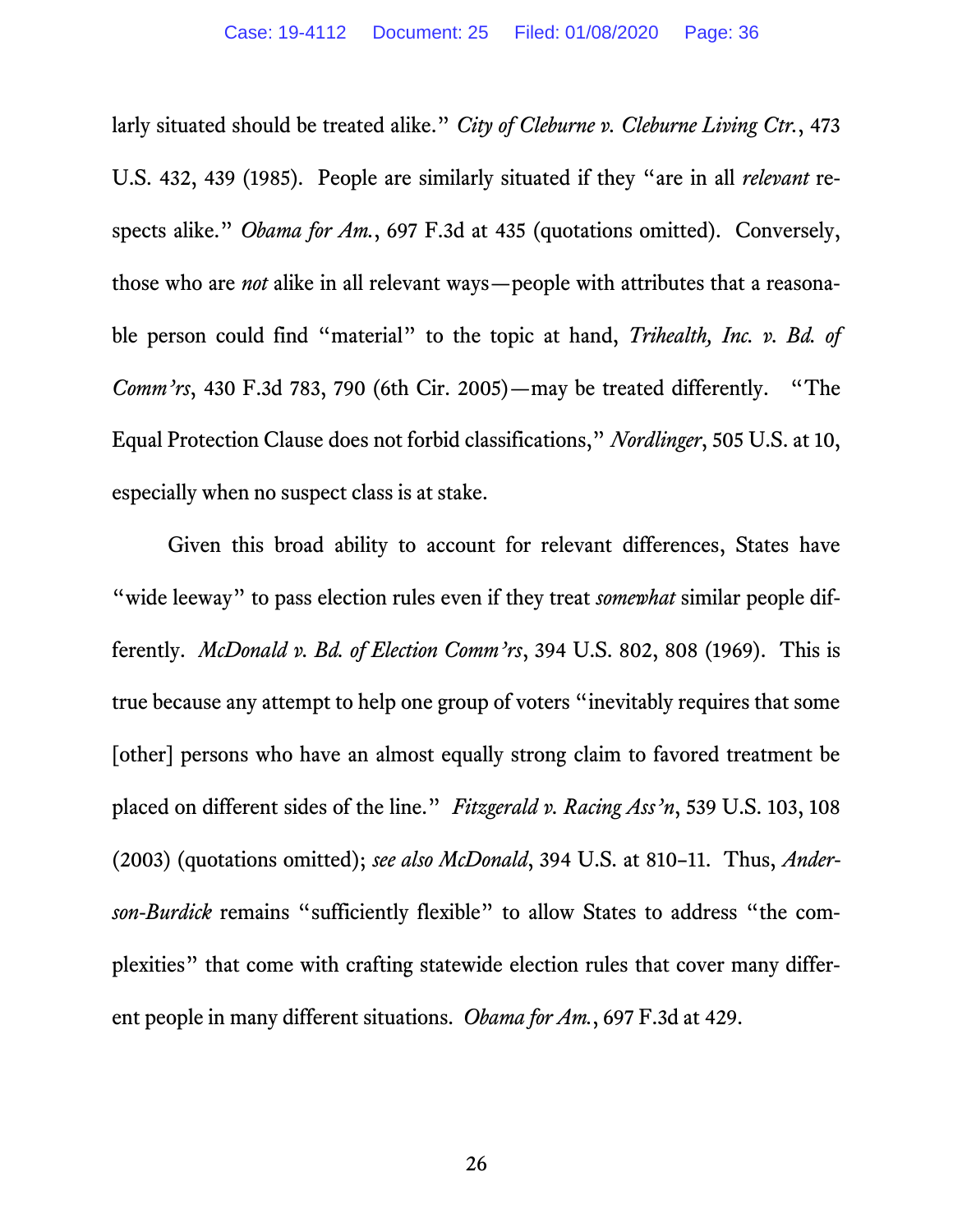## **1. The distinction between jailed and hospitalized voters imposes, at most, a moderate burden on voting rights.**

Ohio's distinction between jailed and hospitalized voters imposes a minimal burden on voting rights. It affects *only* those voters who are jailed after the Saturday-noon deadline for absentee-ballot applications and remain jailed through Election Day. And these affected voters have ample opportunity not to be burdened at all: given the many early-voting opportunities that Ohio extends, anyone who fears winding up in jail on Election Day (or any other curve ball life might throw) may eliminate the risk by voting early, either in person or by mail.

Other considerations reduce the character and magnitude of the burden still more. For one thing, being jailed on Election Day is presumably a once-in-alifetime event for most voters. This means the State's refusal to extend the deadline for jailed voters until 3 p.m. on Election Day imposes only a once-in-a-lifetime burden. This is in contrast to other election regulations, like identification requirements, that might burden a person in many elections. Additionally, many jailed voters know or expect that they will be jailed, perhaps because they received an order to report to jail on a particular date or skipped a mandatory court appearance. For that subset of jailed voters—one cannot fairly call them *unexpectedly*  jailed voters—the slight burden is reduced still more.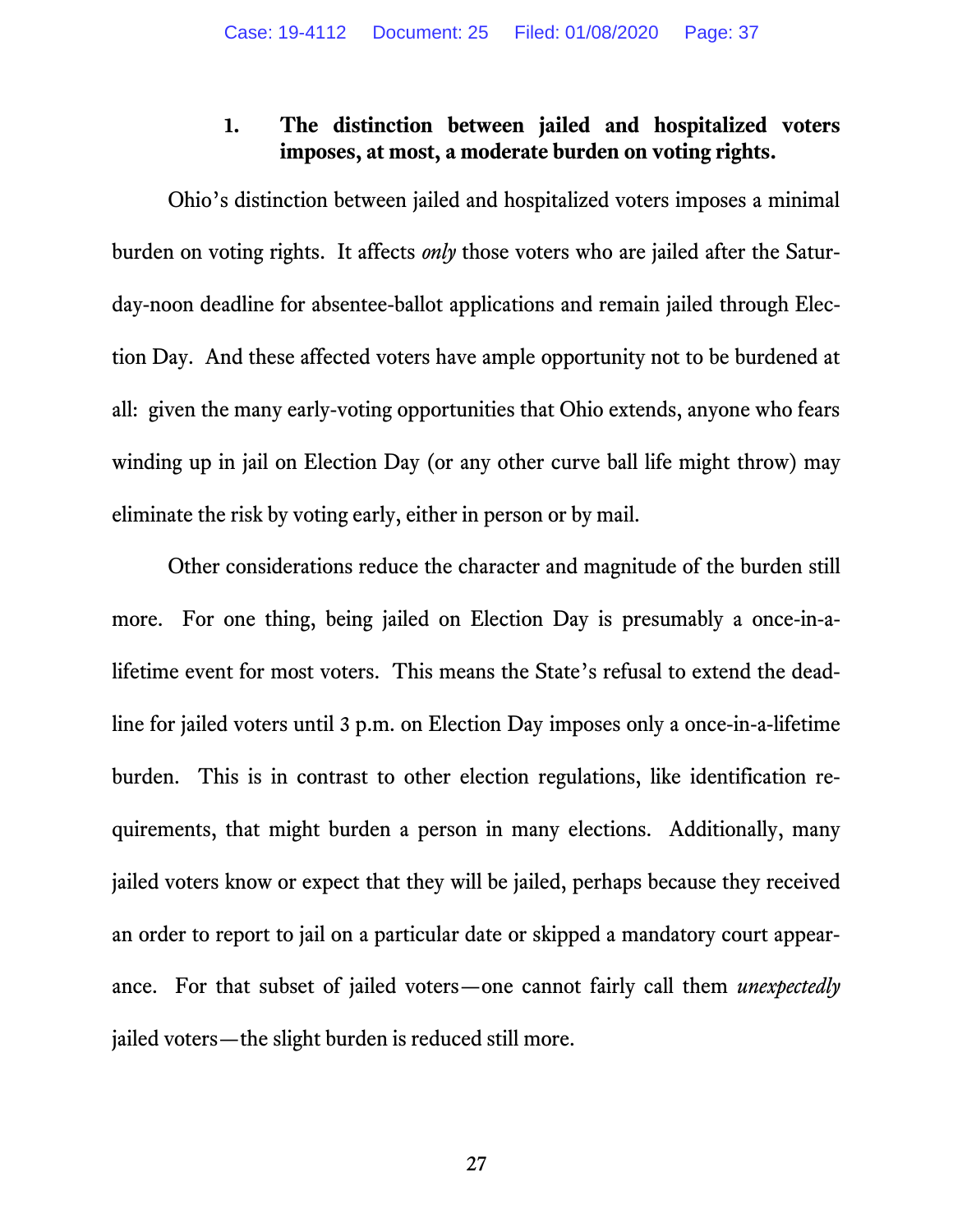At worst, Ohio's distinction between unexpectedly jailed and unexpectedly hospitalized voters imposes a burden "somewhere between minimal and severe." *Schmitt*, 933 F.3d at 641. That is what the District Court said. Op., R.70, Page-ID#4319.

> **2. The distinction between jailed and hospitalized voters is more than justified by the important state interest it furthers: the interest in the orderly administration of elections.**

Assuming for the sake of argument that the distinction between jailed and hospitalized voters imposes a moderate burden on voting rights, its constitutionality must be assessed under the "flexible" analysis that *Anderson-Burdick* requires in these circumstances. *Schmitt*, 933 F.3d at 641. Under such an analysis, even a moderate burden on voting rights is vastly outweighed by the substantial state interest that the distinction promotes: the interest in the "orderly administration" of elections. *Crawford v. Marion Cty. Election Bd.*, 553 U.S. 181, 196 (2008) (plurality); *see also Lawrence v. Blackwell*, 430 F.3d 368, 375 (6th Cir. 2005).

The need for orderly elections actually captures a number of interrelated interests including "preserving the integrity of the election process," *Timmons v. Twin Cities Area New Party*, 520 U.S. 351, 364 (1997); "maintaining a stable political system," *id.*; "preventing voter fraud," *Crawford*, 553 U.S. at 197; "protecting public confidence," *id.*; and reducing administrative costs, *Ohio Democratic Party v.*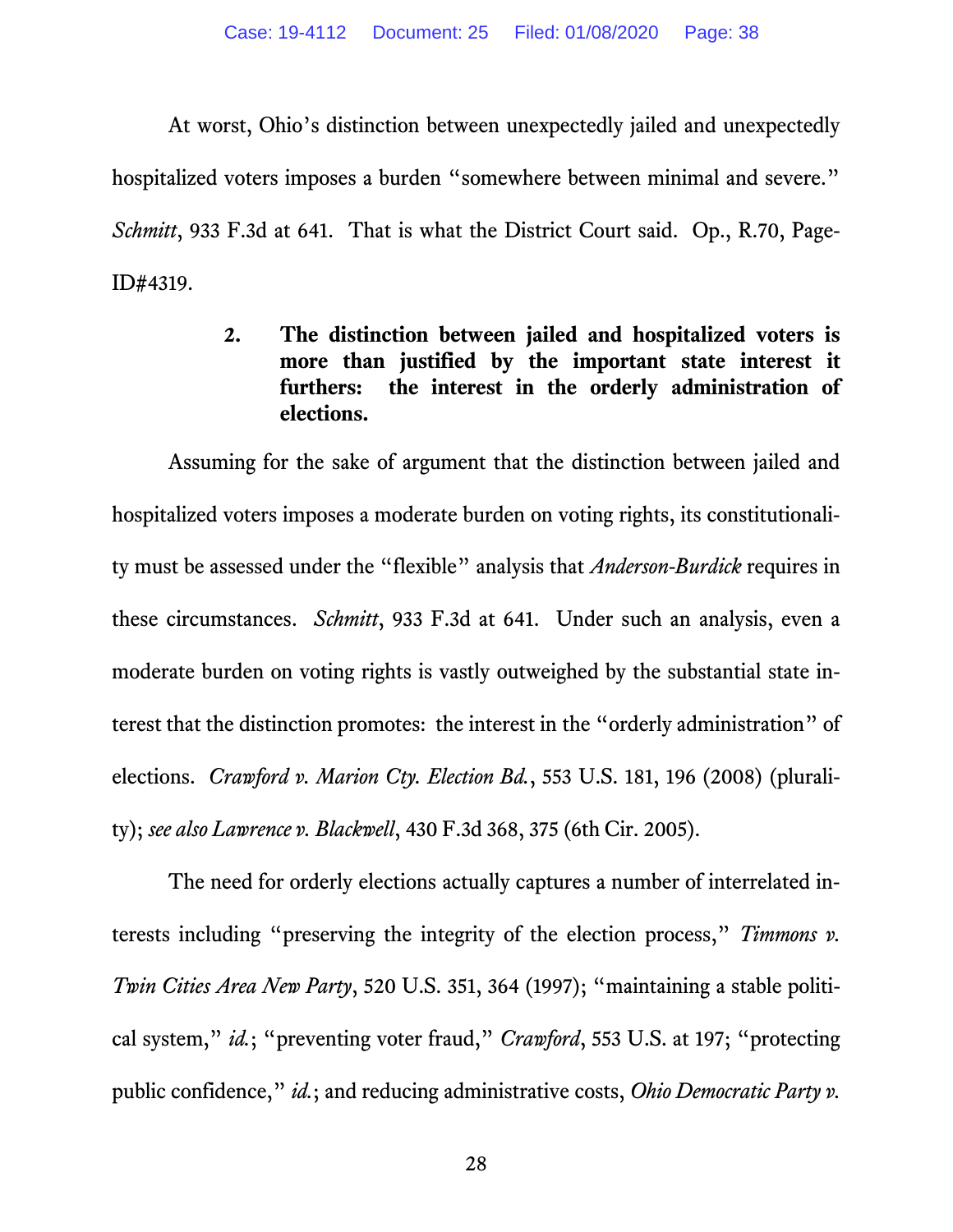*Husted*, 834 F.3d 620, 634 n.8 (6th Cir. 2016). To ensure that election officials are able to administer elections in an orderly fashion, States may take steps to keep election officials from being "overburdened" and to "reduc[e] the administrative strain felt by boards of elections." *Ne. Ohio Coal. for the Homeless v. Husted*, 837 F.3d 612, 635 (6th Cir. 2016). The fact of the matter is that election officials must, especially in the days on and just before an election, complete "a host of … tasks necessary to conduct a fair election." *Lawrence*, 430 F.3d at 375. Strained officials make mistakes—and it is important to avoid mistakes in the election context. The State cannot, of course, remove all stress from these officials during election season, but it must carefully balance what they can handle and what is too much.

The distinction Ohio draws between jailed and hospitalized voters helps to strike the balance. On Election Day, and in the days immediately preceding it, Ohio's election officials must complete numerous, important, time-consuming tasks with limited staffs, all while being careful to avoid errors. In light of all this, the State appropriately advances its interest in the orderly administration of elections by declining to extend the absentee-ballot-request deadline for groups of voters—including jailed voters—whose requests impose unique logistical and administrative difficulties. The State could not accommodate those voters without diverting resources away from the "host of other tasks necessary to conduct a fair elec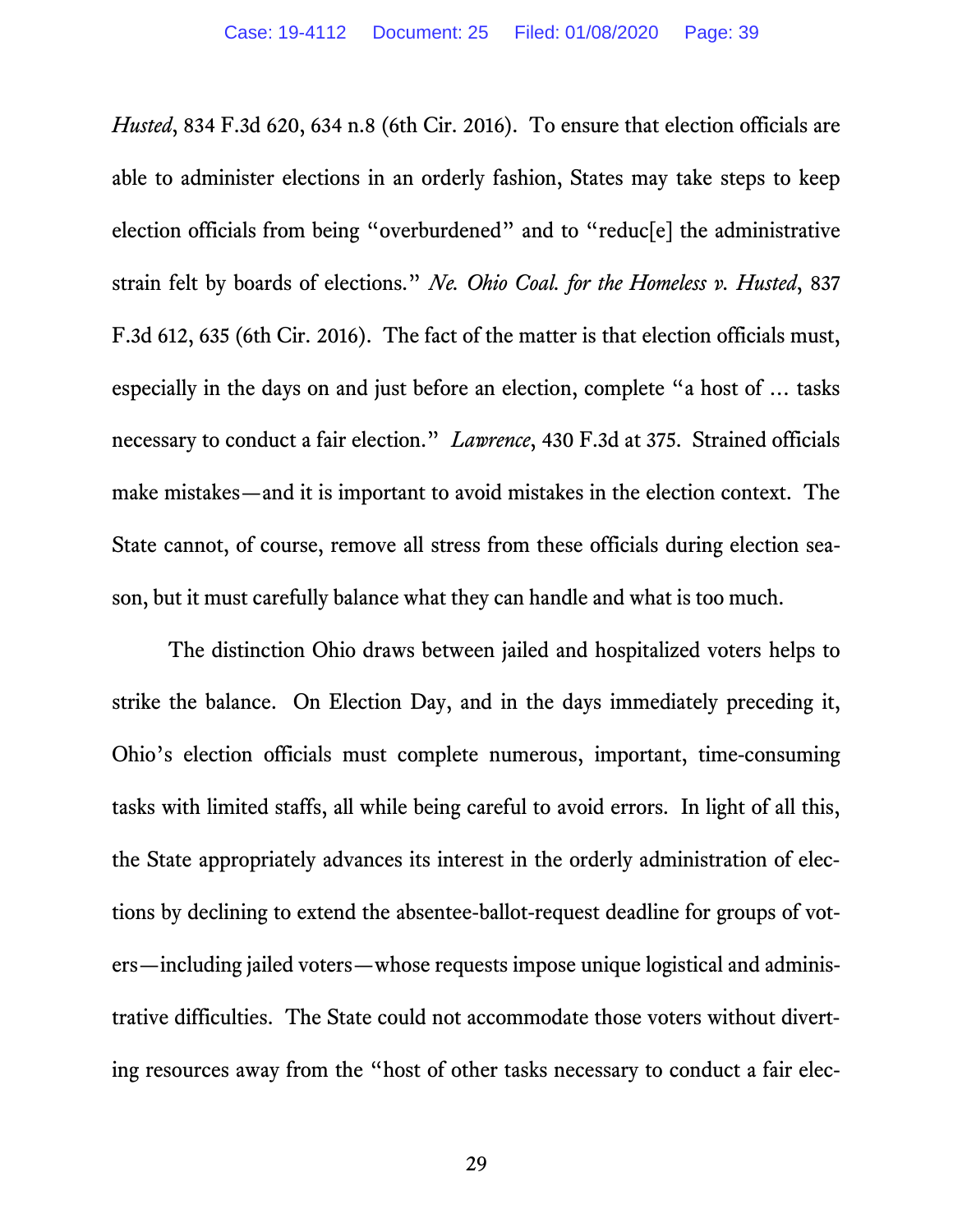tion," *Lawrence*, 430 F.3d at 375, thus undermining the State's interest in orderly election administration.

To understand all this, it helps to consider the matter in three steps. *First*, it is important to understand the many tasks that election officials must complete. *Second*, one must consider, in light of that context, the logistical and administrative difficulties posed by absentee-ballot requests from jailed voters (but not hospitalized voters). *Finally*, with those two steps out of the way, it becomes apparent why Ohio's distinction promotes orderly election administration and justifies the burden on jailed voters.

*Election Day resources.* Running an election is a difficult task for any State. But the challenges only increase in a State like Ohio, which offers its voters so many early-voting opportunities. Ohio's eighty-eight elections boards must facilitate early in-person voting, absentee voting, and Election Day voting for over eight million registered Ohioans. Simultaneously, the process must ensure that *only* those registered voters vote. Boards often must accomplish their many tasks with a small, seasonal staff. The State has a strong interest in easing this load—or, at least, not adding to it—to the greatest extent it can. The reason is perhaps obvious: the greater the demands placed on an already-thin staff, the greater the likelihood of something going wrong on Election Day and the days surrounding it, undermin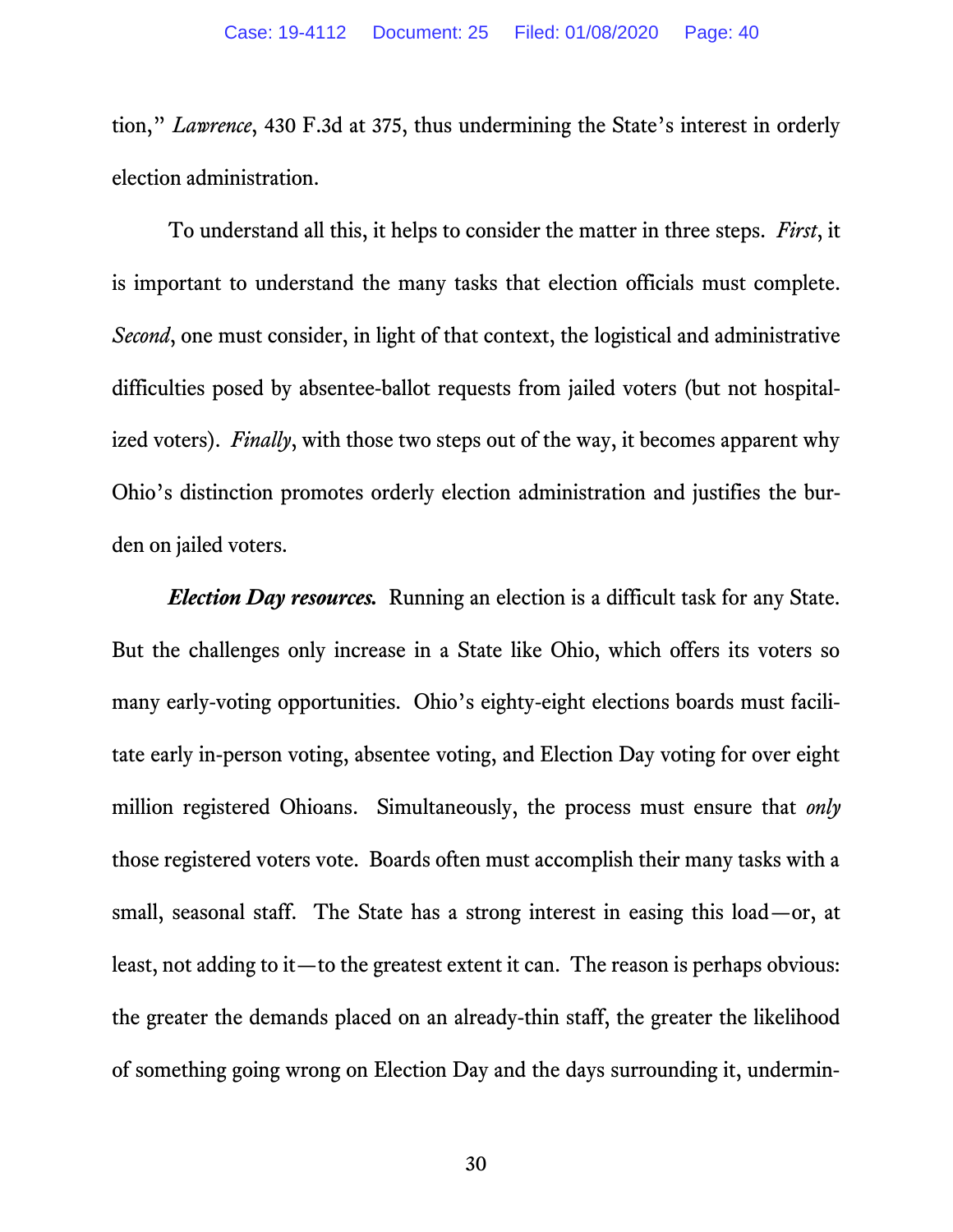ing the State's strong interest in orderly election administration. The Court, therefore, cannot properly evaluate the question this case presents without accounting for the fact that boards of elections are "crazy busy" on and around Election Day. *See* Kelly Dep. 83:5, R.52-6, PageID#1925.

*First,* consider the boards' absentee-ballot duties. From the day after registration closes until the Saturday before Election Day, board employees prepare absentee ballots for mailing. In some counties, boards may need to mail tens of thousands of absentee ballots—the Secretary's records reveal that Cuyahoga County mailed 178,319 absentee ballots in the month leading up to Election Day 2018. In Montgomery County, where Mays and Nelson reside, the board of elections mailed 41,552 absentee ballots to registered voters. *See* Absentee Supplemental Report, https://www.ohiosos.gov/elections/election-results-and-data/2018-officialelections-results/.

Issuing absentee ballots involves several levels of review and quality control. When an application comes in, board employees check it against the information in the board's voter-registration system. Poland Dep. 13:21-25, R.52-2, PageID#1501. If a match exists, the board creates an absentee-ballot packet corresponding to the voter's precinct. The packet includes the ballot, instructions, an identification envelope, and a return envelope. *Id.* 14:2–6, R.52-2, PageID#1501. Larger counties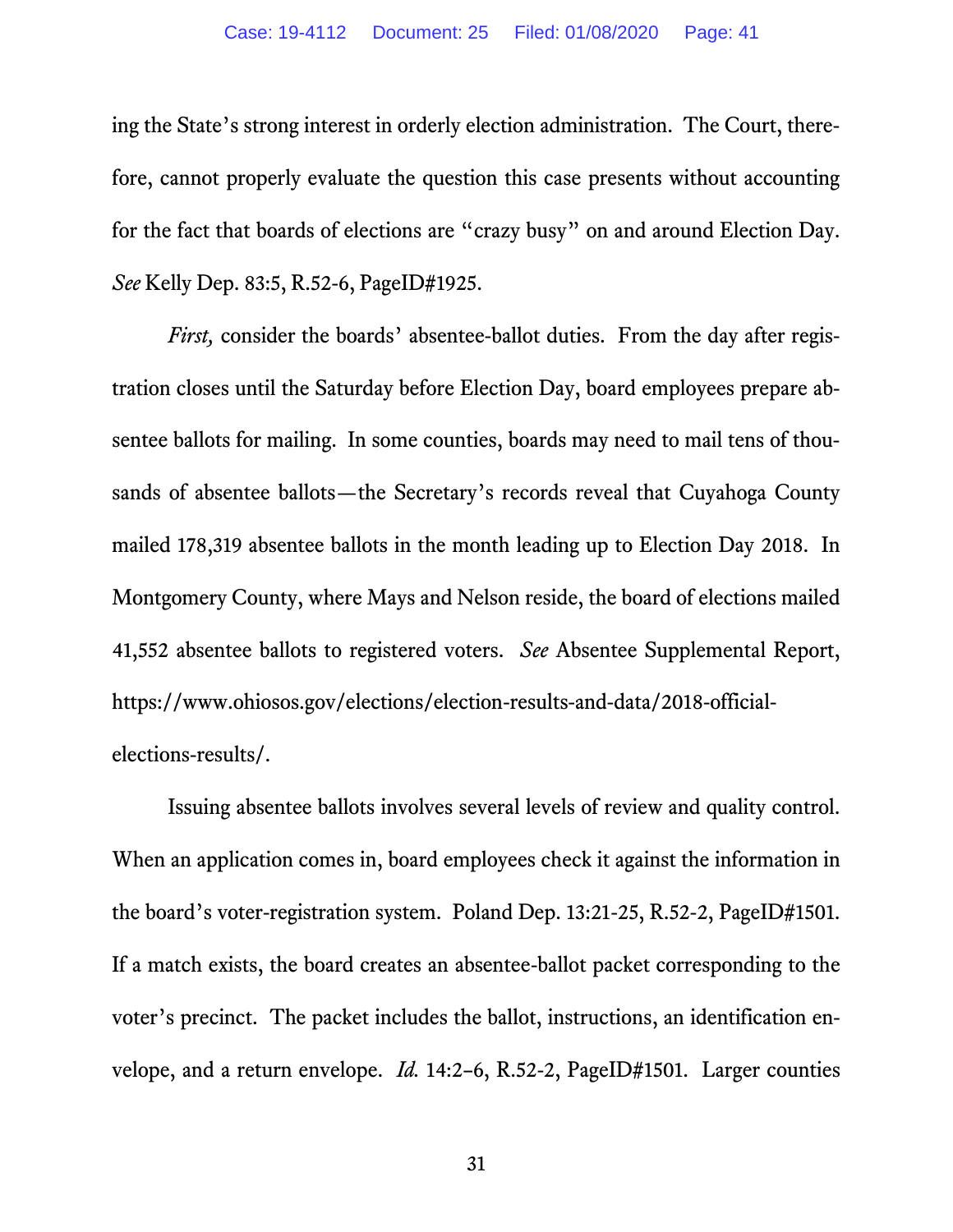have hundreds of precincts—even the medium-size Butler County has 282. Smith Dep. 84:19-20, R.52-3, PageID#1604. And small counties too can contain multiple precincts.

While the boards continue to review ballot applications and mail ballots until noon on Saturday, they must also examine completed absentee ballots as voters return them. Board employees must review completed ballots for deficiencies and notify voters when they need to correct their ballots. Smith Dep. 102:16-19, R.52-3, PageID#1604. One election official explained that board employees again match the voter's identifying information on the *completed* ballot to the information in the voter-registration system. Poland Dep. 55:15-22, R.52-2, PageID#1501. If the information is accurate, the board employees inspect the absentee ballot for damage or other anomalies before scanning the ballot. *Id*. Processing completed absentee ballots continues through and even after Election Day. Absentee ballots postmarked before Election Day count, so long as the boards receive them within ten days of the election. Ohio Rev. Code §3509.05(B)(1).

*Second*, while some board employees are busy attending to mailed ballots, others manage early in-person voting. In the days just before a presidential election, the board and its employees must staff the early-voting area from 8:00 a.m. to 7:00 p.m. on Friday, from 8:00 a.m. to 4:00 p.m. on Saturday, from 1:00 p.m. to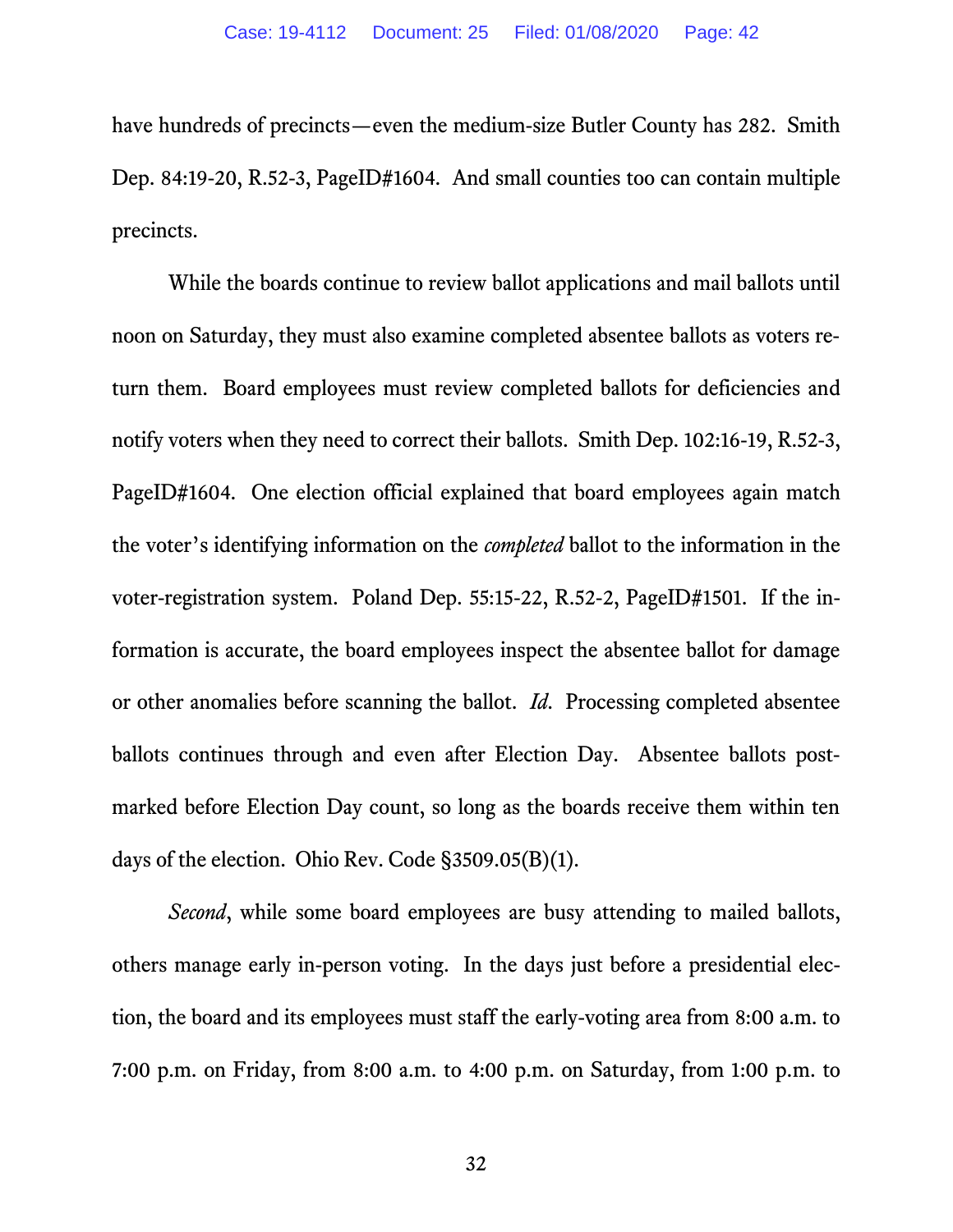5:00 p.m. on Sunday, and from 8:00 a.m. to 2:00 p.m. on Monday. Poland Decl. ¶4, R.54-1, PageID#2097. The weekend before the election always sees the most early voters. In staffing the early-voting area, boards of elections must devote resources to crowd control, assisting voters, and monitoring electioneering activities. *Id.*

*Third*, and in the midst of all this, boards must prepare for Election Day itself. For instance, boards must locate and train many poll workers before Election Day. Large counties like Montgomery County demand the hiring and training of thousands of poll workers. Kelly Dep. 83:17-20, R.52-6, PageID#1925. Poll-worker hiring and training bleeds into the weekend before Election Day, with some counties offering trainings on that Friday and Saturday. Poland Decl. ¶5, R.54-1, Page-ID#2097. During this same time, every board must replace poll workers who drop out, finding and training new workers on short notice or rearranging current staff. *Id.*; Smith Dep. 104:4-6, R.52-3, PageID#1604.

In addition to this initial training, boards must also field a continuous stream of questions from voters and poll workers as an election approaches. Smith Dep., R.55-15, PageID#2454; Kelly Dep., R.55-6, PageID#2269. Voters ask about polling-place locations, voting hours, acceptable forms of voter identification, and other topics. *Id*. Poll workers pose more complicated questions, including—among,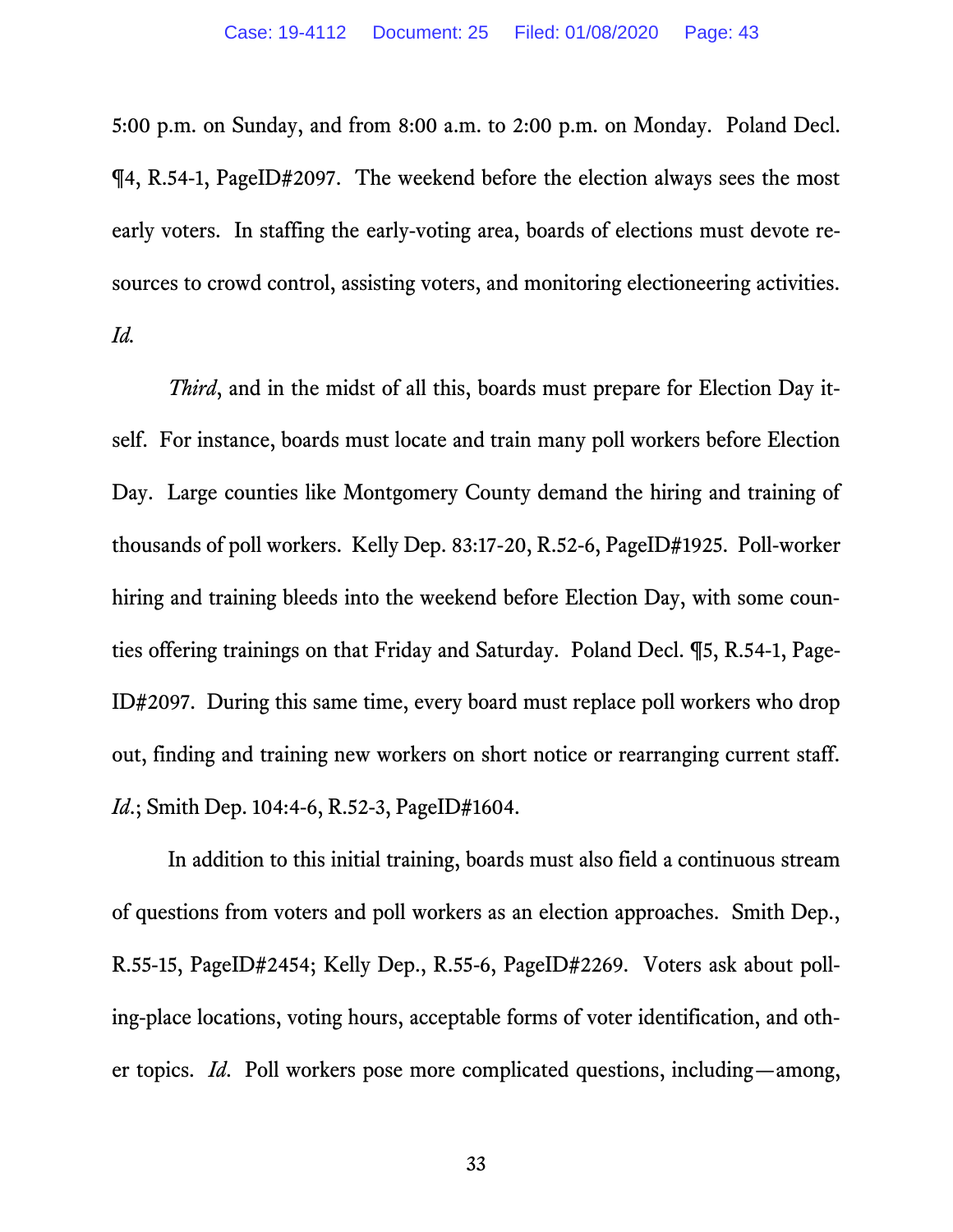many, many other topics—questions regarding voting-machine operation, equipment delivery, and access to voting places. All counties have to devote resources to answering these questions. The Hamilton County Board even staffs two different help desks: one for voters and one for poll workers. Poland Decl.  $\P$  ¶8-9, R.54-1, PageID#2097.

A few days before an election, boards begin to deliver the physical voting equipment to potentially hundreds of polling locations throughout the county. Smith Dep. 103:4-6, R.52-3, PageID#1604. Montgomery County, as one example, has 170 Election Day polling locations. Kelly Dep. 83:17-20, R.52-6, PageID#1925. In Hamilton County, poll workers for each precinct pick up ballots and supplies from the distribution centers the weekend before Election Day. If a poll worker fails to show up—a yearly occurrence—the Hamilton County Board of Elections must make alternative arrangements for delivering the supplies to the precincts. Voting machines are delivered separately, with the Board's staff members accompanying the machines to each polling place. Poland Decl. ¶¶6-7, R.54-1, Page-ID#2097.

Then comes Election Day itself. The boards must ensure that each polling location is prepared to open at 6:30 a.m. Ohio Rev. Code §3501.32(A). To that end, each county must oversee polling locations, staffing, voting equipment, and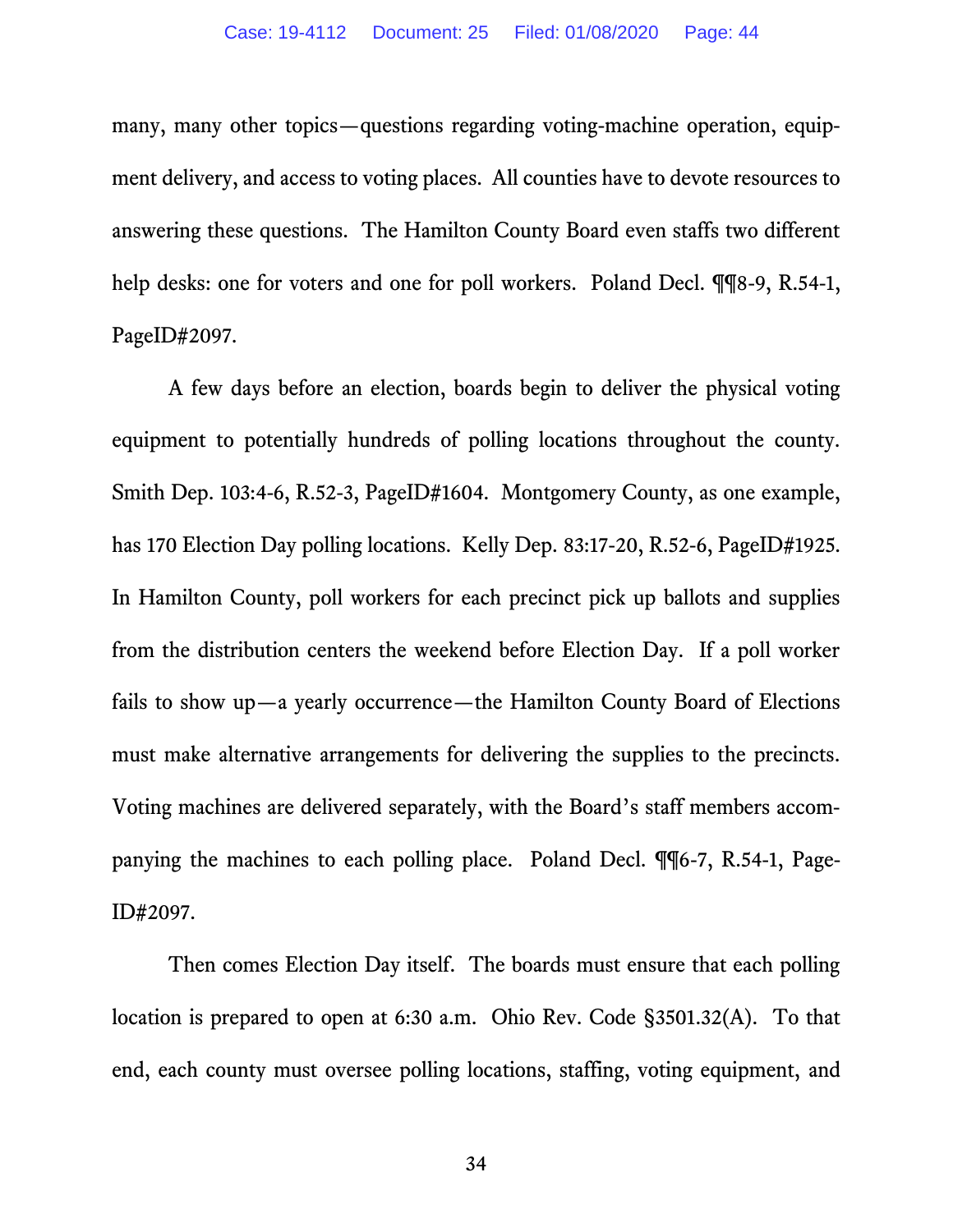more. The Hamilton County Board, for its part, conducts an organizational meeting on Monday night, where each polling location checks its supplies, ensures public access to the polling place, and verifies that the voting equipment works properly. The Board operates a poll-worker help desk to answer poll workers' questions during the set-up process and also employs 100 troubleshooters who can travel to polling places experiencing more-complicated problems. Poland Decl. ¶9, R.54-1, PageID#2097.

Election Day voting cannot proceed if poll workers do not have accurate voting lists. Ohioans who voted early in person or requested mailed absentee ballots cannot vote a regular ballot on Election Day; they may only vote provisionally. Ohio Rev. Code §3509.09(B). But because voters can request mailed absentee ballots until noon on Saturday and can vote in person until 2:00 p.m. on Monday, boards cannot finalize the eligible-voter lists until late Monday afternoon. After creating the lists, the boards must transmit them to the correct precincts. While large counties like Hamilton County may transmit the lists electronically, other counties may need to hand deliver updated lists to polling locations. Poland Decl. ¶10, R.54-1, PageID#2097. Butler County, for example, prints the lists on Monday afternoon and packs them with voting equipment and supplies to send to the polling locations. Smith Dep. 105:18–24, R.52-2, PageID#1604.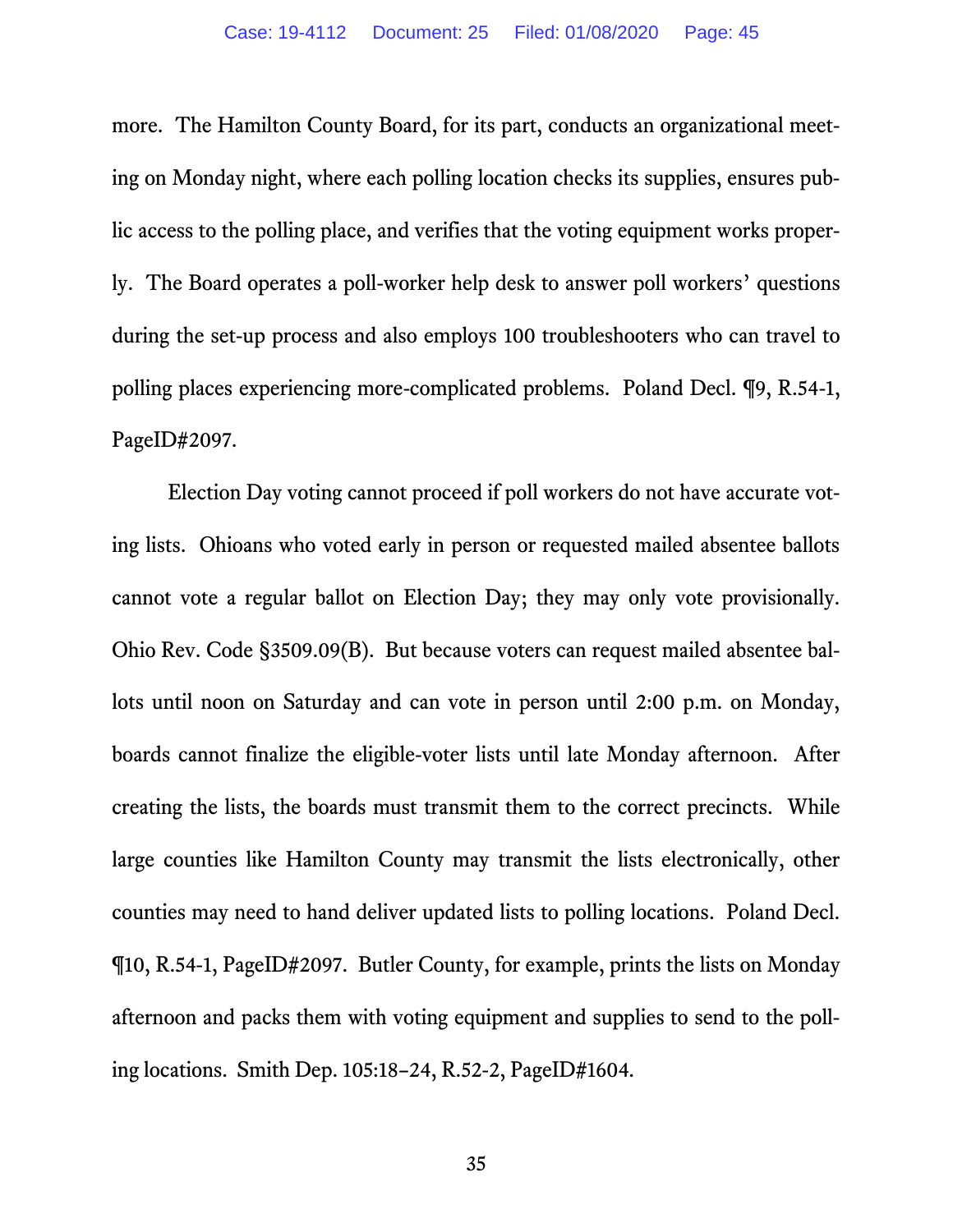Once the polls open on Election Day, boards must be ready to attend to all of these responsibilities simultaneously. Their employees must ensure voters have access to polling locations, replace absent poll workers, answer poll workers' questions, answer voters' questions, address voting-machine issues, continue to process and scan completed absentee ballots, respond to ballot and other supply shortages, deliver absentee ballots to hospital-confined voters, close polling locations at 7:30 p.m. (after allowing anyone in line to vote), collect voting equipment, supplies, and ballots, and then begin to count votes. And these are only the regular and expected duties of boards on and around Election Day. When unforeseen circumstances arise—such as the death of a candidate or a widespread power outage—the boards must divert resources to deal with those issues as well.

*Fourth*, and also in the midst of all of this, the boards are busy ensuring that jailed, homebound, and hospitalized voters who properly request ballots, receive them.Bipartisan teams of board employees travel to hospitals, jails, and nursing homes to deliver and collect absentee ballots. Smith Dep. 12:10-24, 15:12-19, R.52- 3, PageID#1604. For example, the Butler County Board of Elections creates bipartisan teams of four. *Id.* 38:8-11, R.52-3, PageID#1604. The teams typically visit nursing homes during the early-voting period, turning to the county jail the Friday before the election, bringing blank ballots to the jail, waiting for the inmates to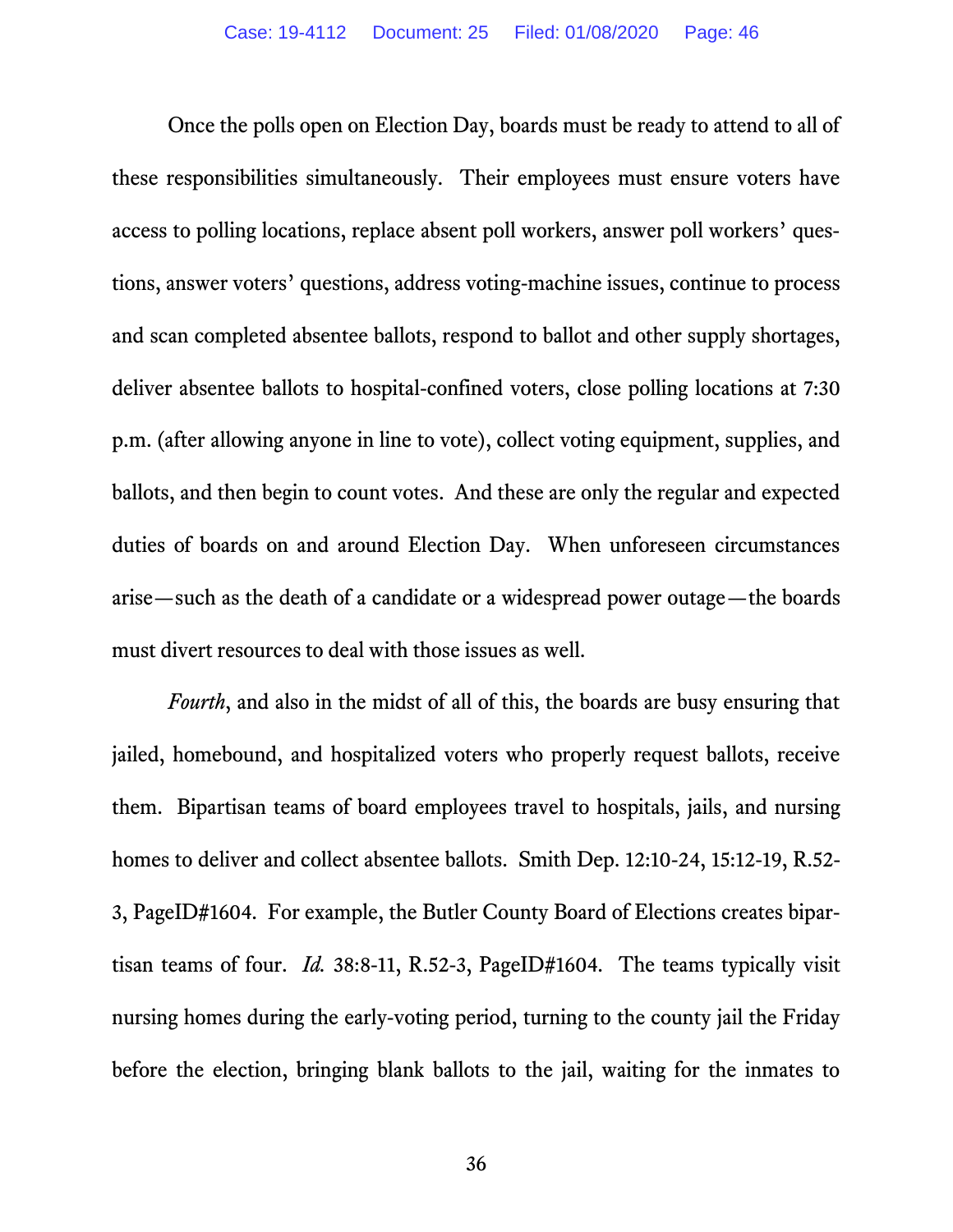complete the ballots, and returning them to the Board of Elections. Smith Dep. 12:23-24, 39:12-16, 42:7-24, R.52-3, PageID#1604. Hospitals contact the Board between noon on Saturday and 3:00 p.m. on Election Day, and the Board sends a team to the hospitals as needed. *Id*. 14:3-12, R.52-3, PageID#1604.

Hamilton County uses a similar process. It hires a team of eight employees to travel to the county's nursing homes in the weeks leading up to Election Day. Poland Dep. 65:23-24, R.52-2, PageID#1501. For jails, that team waits until Monday before the Election—that is, *after* the request deadline closes—which ensures they do not need to make additional trips. *See id*. 31:11-13, R.52-2, PageID#1501. On Election Day, that *same* team travels to county hospitals after 3:00 p.m. to deliver absentee ballots to hospitalized voters under §3509.08(B) and return those ballots to the Board by the close of the polls at 7:30 p.m. *Id*. 46:6-10, 50:21-51:15, 56:18-21, R.52-2, PageID#1501; Seskes Dep. 47:12-16, R.52-1, PageID#1270.

*Logistical concerns.* Delivering absentee ballots to jails presents a number of logistical problems that do not arise in the hospital context. The first (and most obvious) difference between jail and hospital voting is accessibility. Access to and movement within jails requires careful preparation, patience, and time, none of which are in ample supply on Election Day. This process is "quite an ordeal." Fisher Dep. 55:25, R.52-4, PageID#1750. For example, when employees from a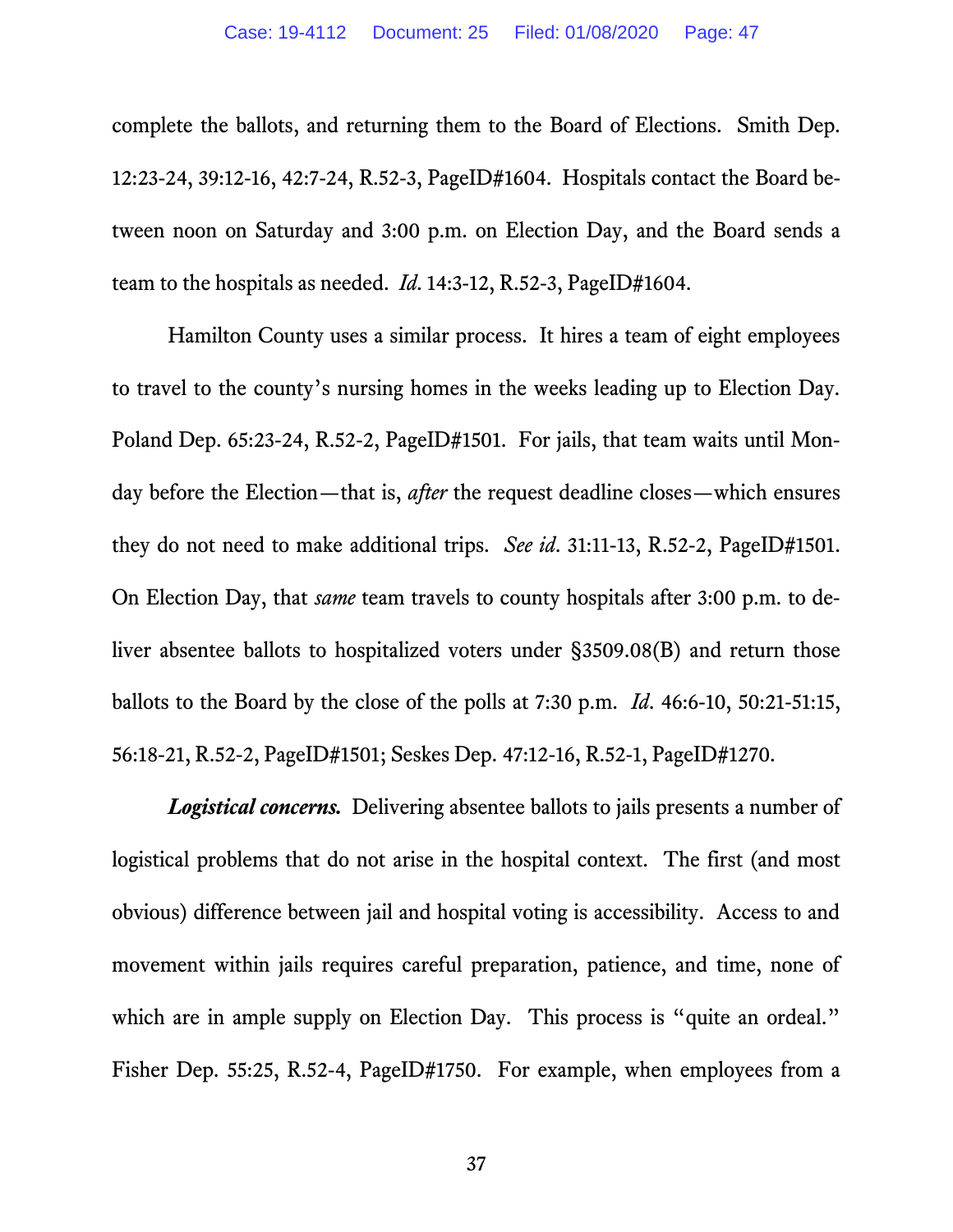county board of elections deliver *timely* requested absentee ballots to jailed voters, they must (1) bring a list of voters' names to the jail, (2) wait for an escort to the voting location, and (3) wait for the listed inmates to be located within the jail and brought to the voting location. In Franklin County, a deputy escorts the employees to the jail's chapel, while other deputies "will get the inmates out of their cell and bring them to the chapel to vote." Trowbridge Dep. 96:14-15, R.51-1, PageID#908. In Butler County, the jail employees bring inmates to the Board employees "one at a time so they can vote with the appropriate people that stand there." Fisher Dep. 57:21-22, R.52-4, PageID#1750. All this contrasts sharply with the protocol in hospitals. To be sure, hospitals can be chaotic too, and patients may not be in their rooms when board employees arrive. But unlike jails, board employees can work with the patients and hospital staff to locate the voters.

The second major difference between jails and hospitals relates to security concerns. Jail officials have an interest in keeping their facilities safe. Thus, jails often require employees of county boards of elections, like other visitors, to undergo background checks before gaining access to inmates. *See* Trowbridge Dep. 111:12-17, R.51-1, PageID#908. Further, employees' visits to jails prompt close monitoring by jail staff to prevent contraband from entering the facility. In Butler County, for example, the jail guards subject the Board's employees to a "tracking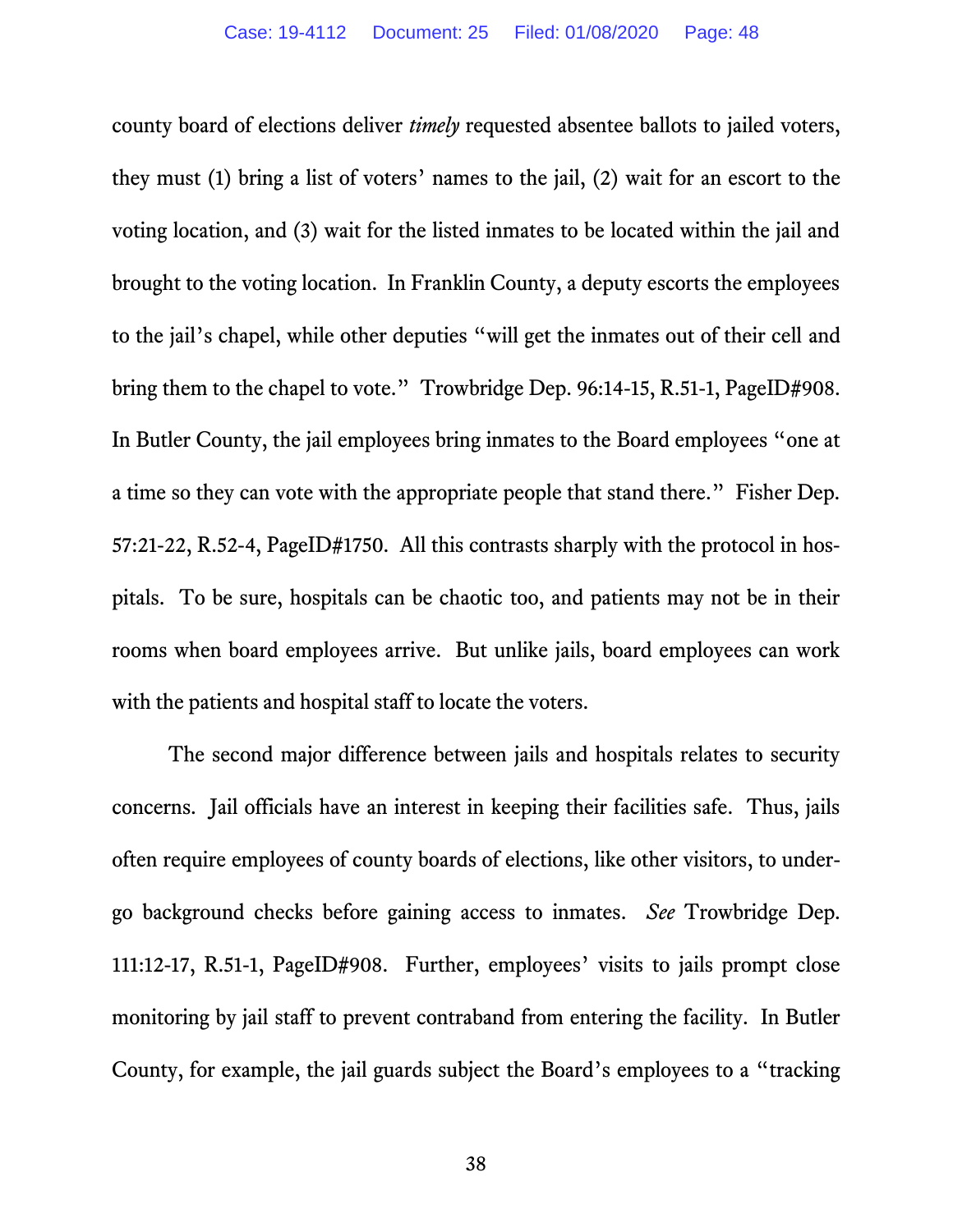process," verifying that everything employees bring into the jail exits with them. Fisher Dep. 107:5-6, R.52-4, PageID#1750. Something as innocuous as a leftbehind pencil or pen can be a weapon in the wrong hands. Trowbridge Dep. 113:7- 24, R.51-1, PageID#908. This monitoring takes time that board employees do not have on Election Day, and is best done with an already-planned list of voters. Of added concern, in the midst of Election Day time pressure, savvy prisoners could abuse the system by making a large number of requests in hopes of distracting the guards.

The third concern unique to jails is the transience of newly arrested inmates relative to inmates generally. Jailed individuals make their initial court appearances soon after being arrested. Trowbridge Dep. 21:2-19, 108:19-109:4, R.51-1, Page-ID#908. For inmates arrested the weekend before Election Day, these court appearances may very well occur on Election Day. In addition to being in court, inmates can move between a number of different locations: they sometimes transfer to another jail or housing unit within the jail, a medical facility, a psychiatric facility, or get released from jail. Fisher Dep. 57:16-58:7, R.52-4, PageID#1750; Trowbridge Dep. 108:19-109:25, R.51-1, PageID#908. As one sheriff's employee described, "there's a lot of work that goes into this. It's not just somebody walking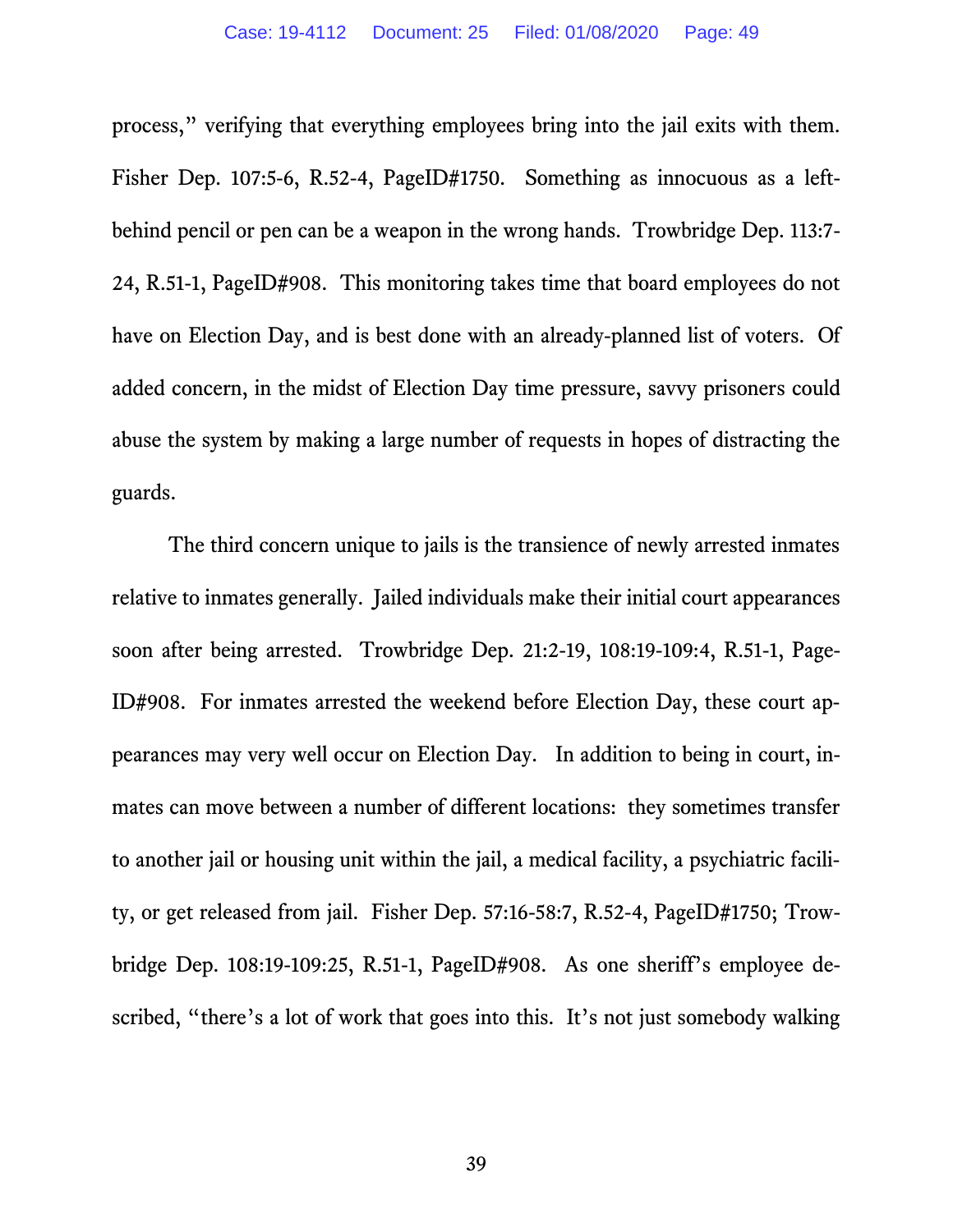through the front door of the jail and doing the ballot." Fisher Dep. 58:17-19, R.52- 4, PageID#1750.

For these reasons, to be both smooth and secure, jailed voting requires planning in advance. Even under the current deadlines, the jail voting process "can take hours." Poland Dep. 33:21–34:7, R.52-2, PageID#1501. Shifting the request deadline in a way that would require jailed voting after 3 p.m. on Election Day would only exacerbate these obstacles.

*The balance of burdens and interests favors Ohio.* Now comes the balancing. The States, everyone agrees, have a responsibility to conduct elections, and a strong interest in making sure those elections run smoothly. *See Crawford*, 553 U.S. at 196; *Lawrence*, 430 F.3d at 375. To fulfill that responsibility and promote that interest, they may adopt procedures designed "to ferret out" mistakes during the election process. *See Doe v. Reed*, 561 U.S. 186, 198 (2010). That is precisely what the distinction between jailed and hospitalized voters does: in declining to extend the absentee-ballot-request deadline to a category of voters whose requests are especially burdensome, the State ensures that boards of elections' already-heavilyburdened staffs are not made to divert resources away from the many important election-related tasks for which they are responsible. And by keeping resources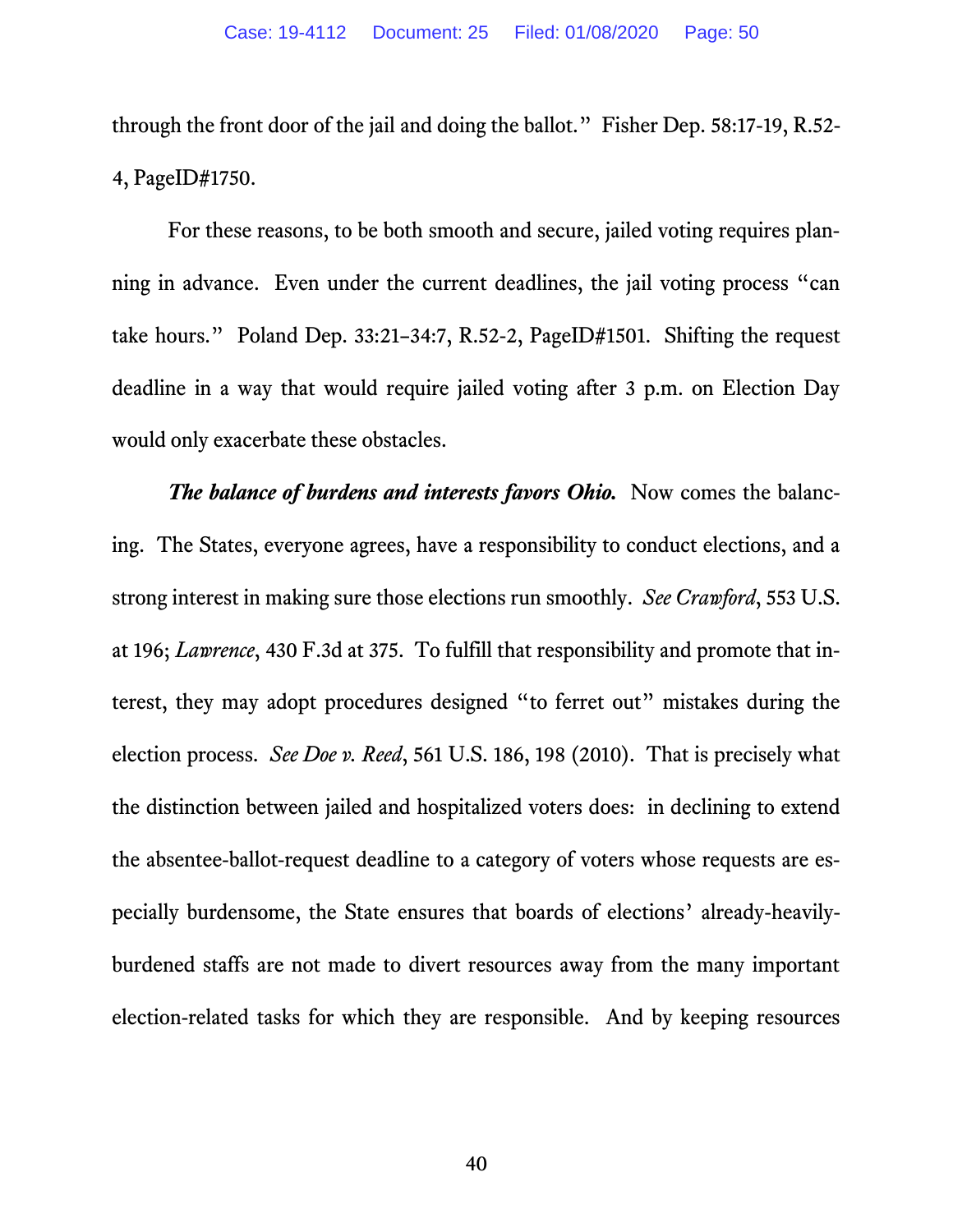from being expended on a class of particularly burdensome demands, the State decreases the risk of errors in election administration.

The record confirms what common sense compels: accommodating late absentee-ballot requests from jailed voters would hinder the orderly administration of elections. One official testified that it would be "difficult, yes, to reach out and make sure everyone was in place" to accommodate jailed voters' last-minute requests. Smith Dep., R.55-15, PageID#2441. The director of Hamilton County's board testified she would need additional staff to have the capacity to deliver ballots to late-jailed individuals on Election Day. Poland Dep., R.55-16, PageID#2469–70. She further testified that the County's confined-voter team could not accommodate late requests from both hospitals and jails after 3:00 p.m. on Election Day. Poland Decl. ¶¶13–14, R.54-1, PageID#2097.

Because the distinction between hospitalized and jailed voters ensures that the boards can properly discharge their many duties, and because it does so without imposing any serious burden on voting rights, *see above* 27–28, it must be upheld under the "flexible" version of *Anderson-Burdick* that applies in these circumstances. *Schmitt*, 933 F.3d at 641.

Another way to think about the balance of interests here is by starting with the recognition that the State cannot have orderly elections while simultaneously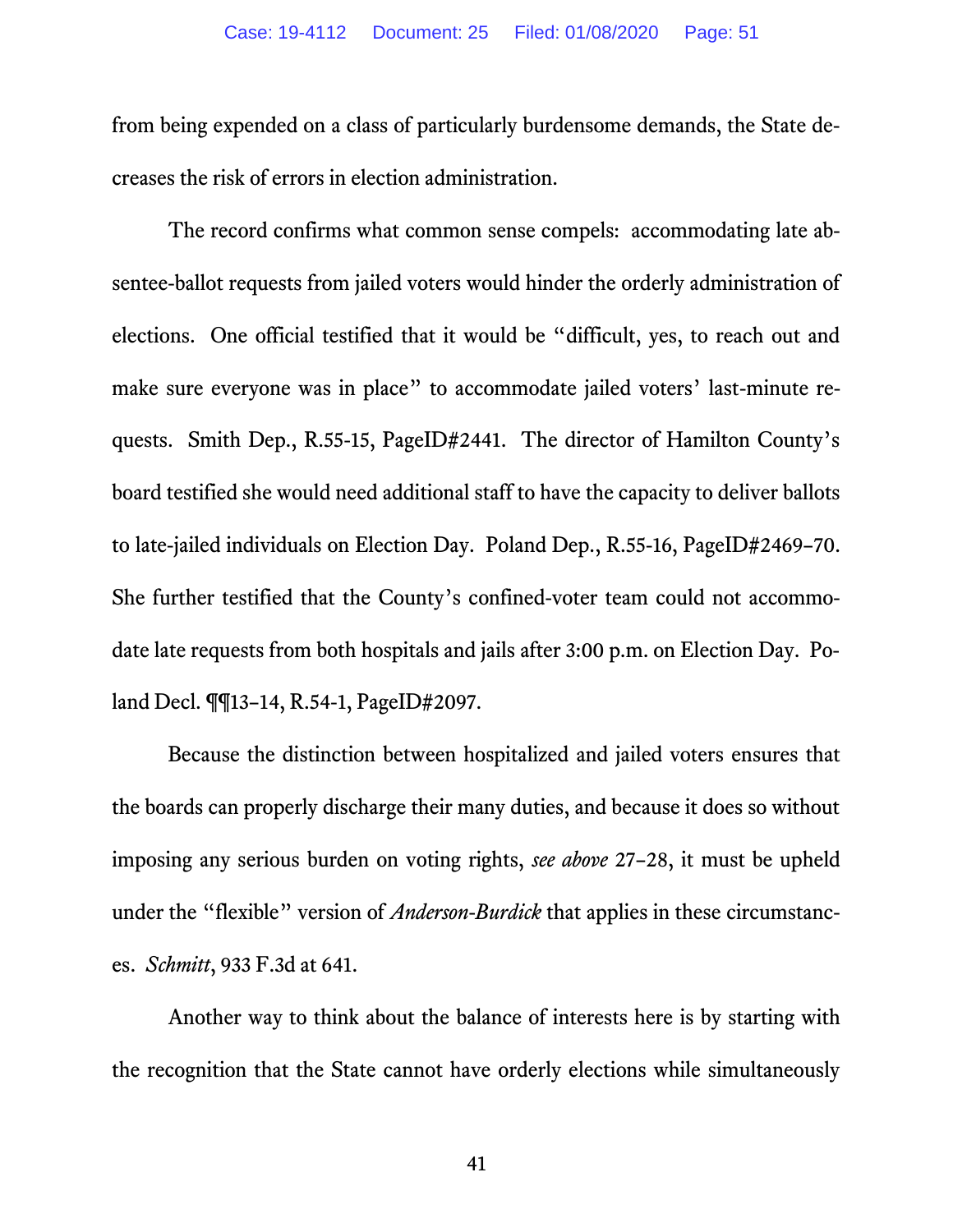fulfilling every Election Day request for an absentee ballot. As just one example, there will presumably be hundreds of Ohioans who get in traffic accidents on any given Election Day. *See Traffic Crash Facts*, Ohio Department of Public Safety, at 2, (April 2018), https://bit.ly/35d3Uey. And would anyone really contend that, once the State agrees to fill *anyone*'s late request for an absentee ballot, it has to do the same for *everyone*? Does an exception for the unexpectedly hospitalized require county boards of elections to hand deliver ballots to everyone else who is unexpectedly unable to make it to the polls on Election Day, whether because of car trouble, a towed car, a family death, a flooded basement, or something else? Of course not. The State must be able to draw a line somewhere. And the State is fully justified in putting jailed voters and hospitalized voters on different sides of the line: however sympathetic their circumstances might be, jailed voters pose particularly significant administrative and logistical problems that hospitalized voters do not.

One final point before turning to the problems with the District Court's contrary analysis: the foregoing assumed for the sake of argument that the burden Ohio's distinction imposes on jailed voters' rights is "moderate." But Ohio maintains that the burden is "minimal," not moderate, and that the distinction ought to be reviewed under a lax standard "akin to rational-basis review." *Ohio Council 8*, 814 F.3d at 338. The distinction easily satisfies that standard. Laws survive ration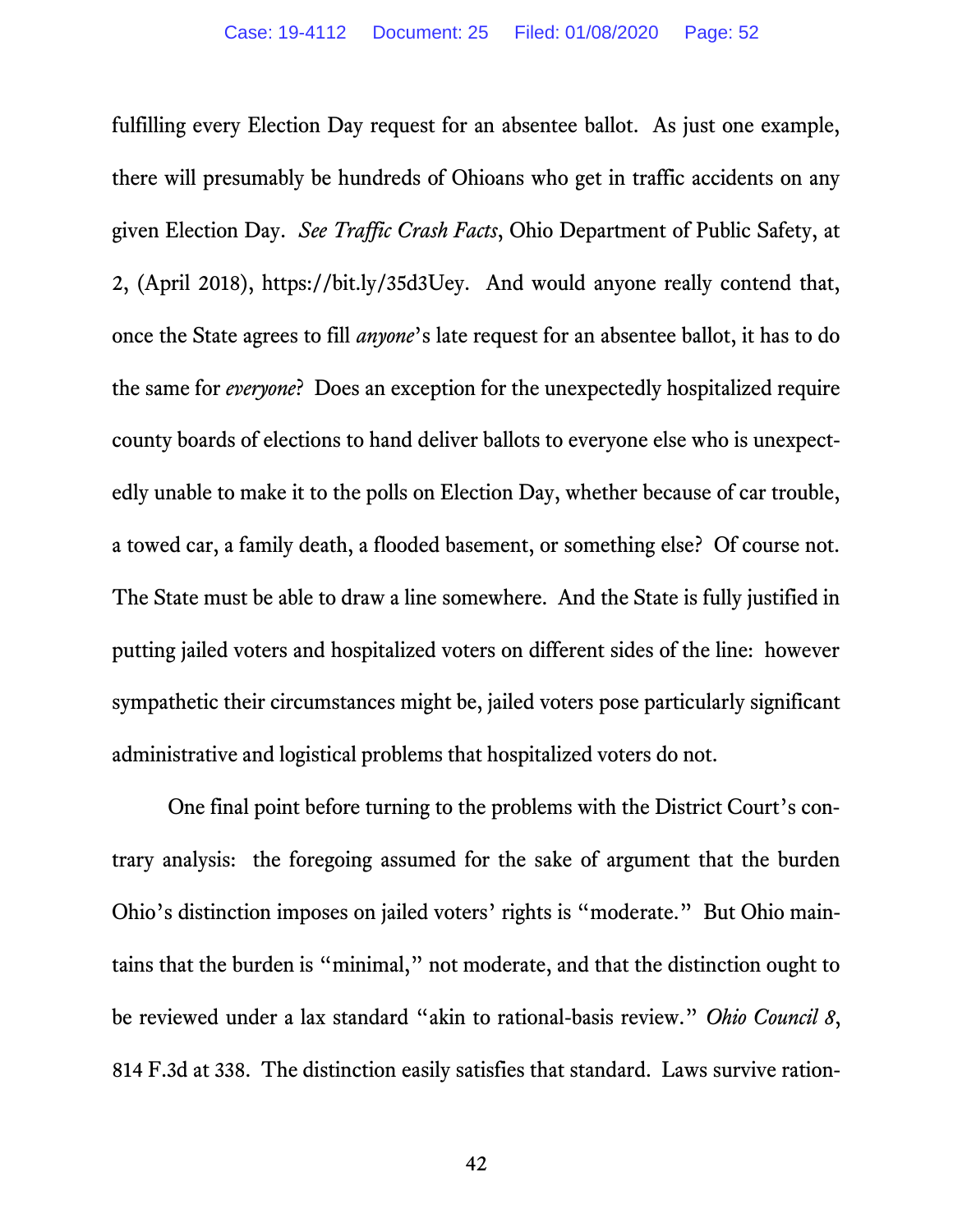al-basis review as long as there is "a rational relationship between the disparity of treatment and some legitimate governmental purpose." *Heller v. Doe*, 509 U.S. 312, 320 (1993). Here, there is: given the logistical differences between delivering absentee ballots to jails and hospitals, and given the limited resources that boards of elections can afford to spare on Election Day and the days just before it, there is a "rational relationship between the disparity of treatment and" the State's "legitimate governmental purpose" in the orderly administration of elections. *Id*. The Court can and should hold that the burden imposed by Ohio's law is minimal, and then uphold the law under rational-basis review. Doing so would go a long way toward nipping in the bud misguided election-law claims like the one at issue here.

#### **B. The District Court's equal-protection analysis fails.**

The District Court's opinion fails to support its ruling. Indeed, the opinion contains many mistakes.

*Election-administration concerns.* The District Court did not grapple *at all*  with the relevance of election officials' busy schedules on and around Election Day. It cast the topic of "election administration" aside as "not relevant" and "not responsive" to the plaintiffs' disparate-treatment claims. Op., R.70, PageID#4321– 22. This cursory treatment makes little sense. Recognizing the many things election officials must do on and around Election Day provides important context for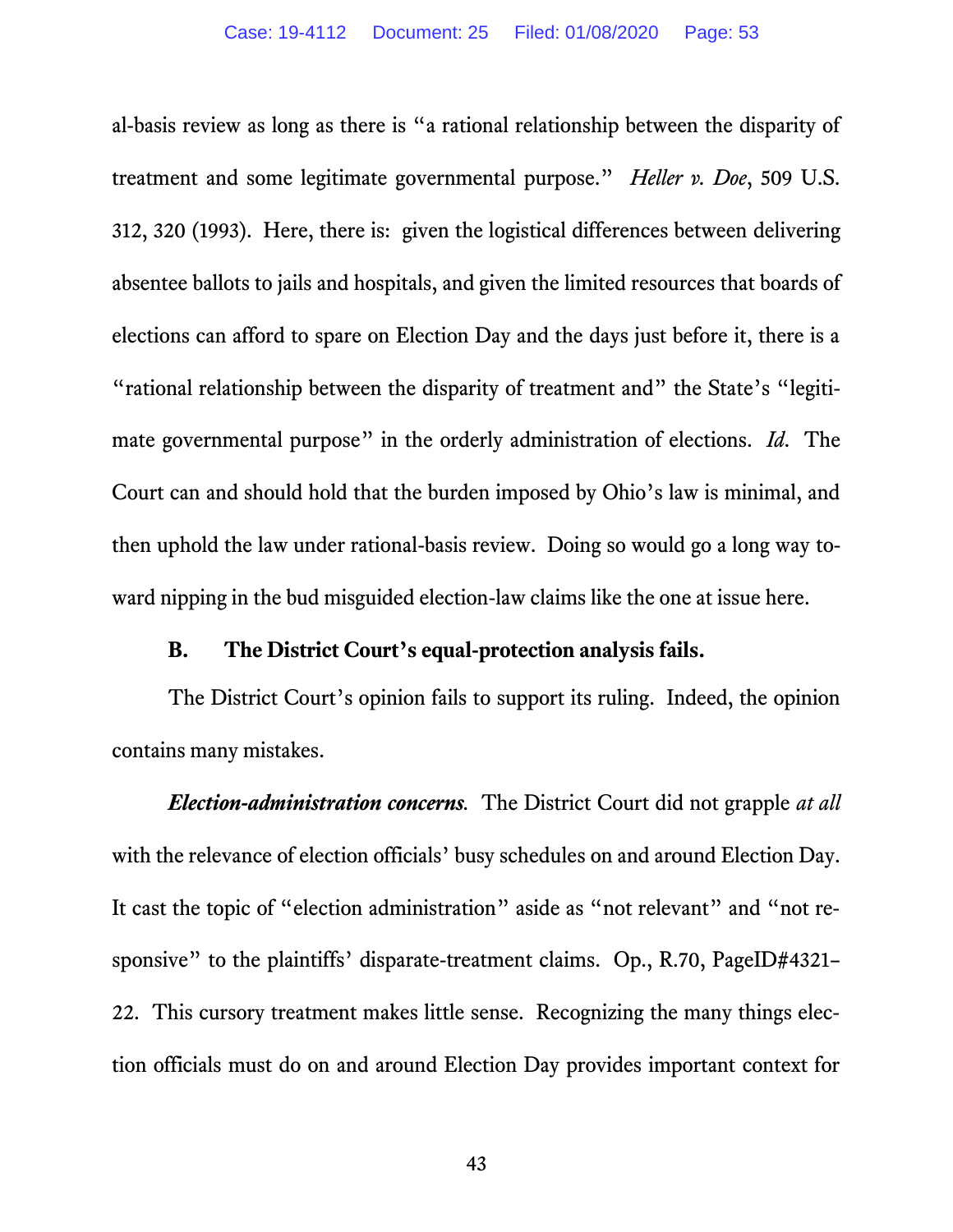understanding why Ohio declines to extend the Saturday-noon deadline for jailed voters.

*Logistical difficulties of delivering ballots to jails.* The court did address some of the many administrative difficulties posed by late requests from jailed voters. But its conclusions about those difficulties are hard to understand. For example, the District Court concluded that jailed voters are "similarly situated" to hospitalized voters "when it comes to voter availability." Op., R.70, PageID#4325. The Court rested this conclusion on two observations. First, it noted that hospitalized voters, just like jailed voters, might be at different locations within a hospital and thus hard to find. *Id.* Second, it said that, even though many jails require election officials to clear background checks before entering, "election officials already undergo whatever background checks are necessary" before Election Day. *Id.*, PageID#4327.

Neither observation supports the District Court's conclusion. First, while a hospitalized voter might *sometimes* be hard to find, jailed voters are *often* hard to find because of their transient nature. In any event, the key distinction between jailed and hospitalized voters is that board employees can enter hospitals and try to locate voters on their own. They might even contact the voters, or a family member, and determine the voters' location that way. In contrast, board employees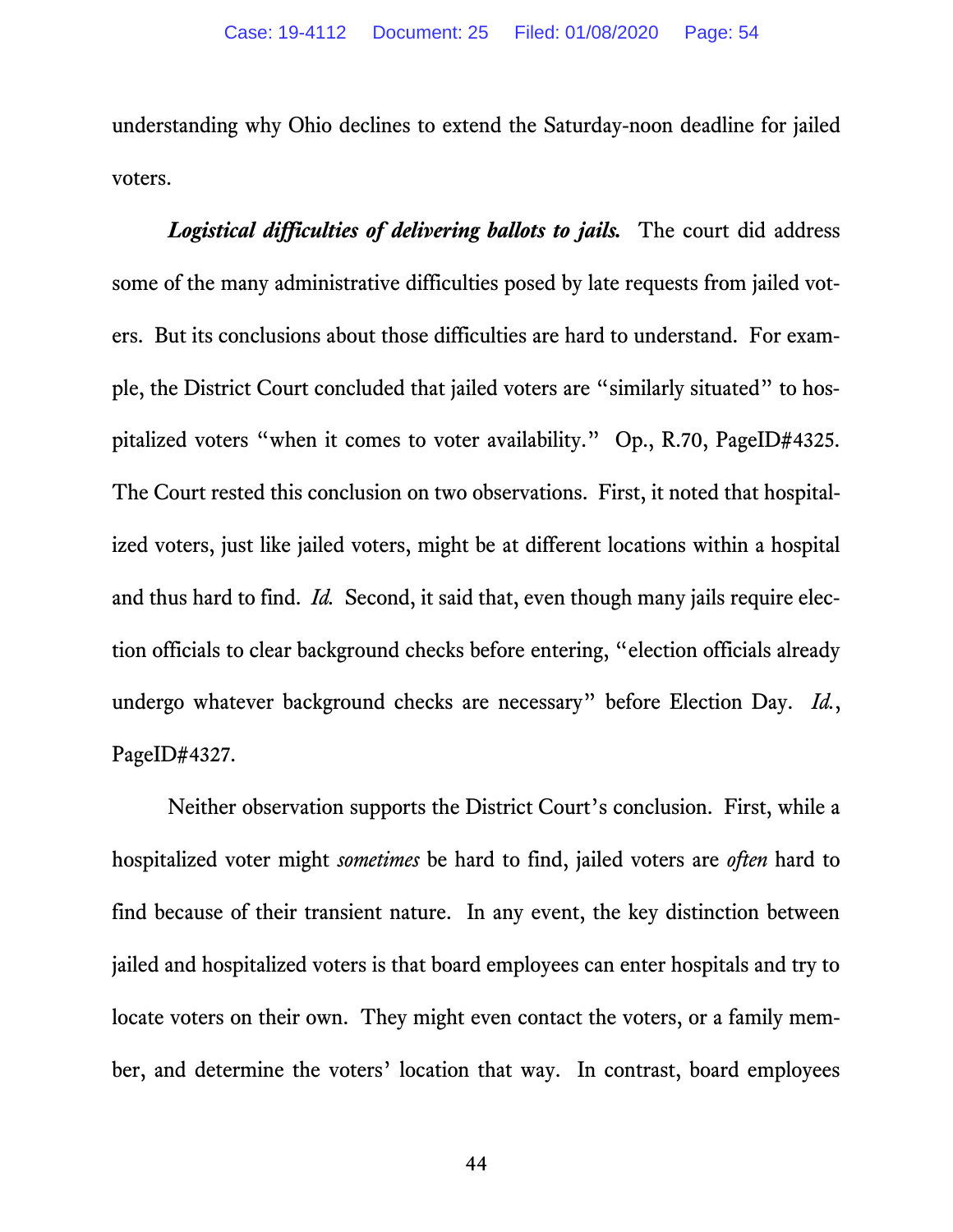cannot ever enter jails without first passing through security. Once inside, they must wait for guards to locate and move the jailed voter. *See* Trowbridge Dep. 70:4-6, R.51-1, PageID#908; Fisher Dep. 57:16-22, R.52-4, PageID#1750.

As for the District Court's assertion that any background checks will already have been completed, that assumes, without any basis, that the board employees who receive background checks to deliver absentee ballots *before* Election Day will be available *on* Election Day. It would seem quite likely, especially in smaller counties, that those officials will be preoccupied attending to other issues.

The District Court's other stated basis for ignoring the unique logistical and administrative difficulties posed by jailed voters fares no better. It asserted that the "differences between how long a Board of Elections official waits to locate an inmate versus a voter confined to hospital when attempting to *deliver* the ballot … are not pertinent to whether the State is justified in imposing different deadlines for the *application* for a ballot." Op., R.70, PageID#4325. Breaking down this sentence, the court is saying that the logistical difficulties raised by the Secretary are irrelevant because they pertain only to the difficulty of delivering ballots, not to the difficulty of accommodating late applications.

That is a *non sequitur*. The difficulty of delivering the ballots on and just before Election Day *is* what justifies the State "in imposing different deadlines for the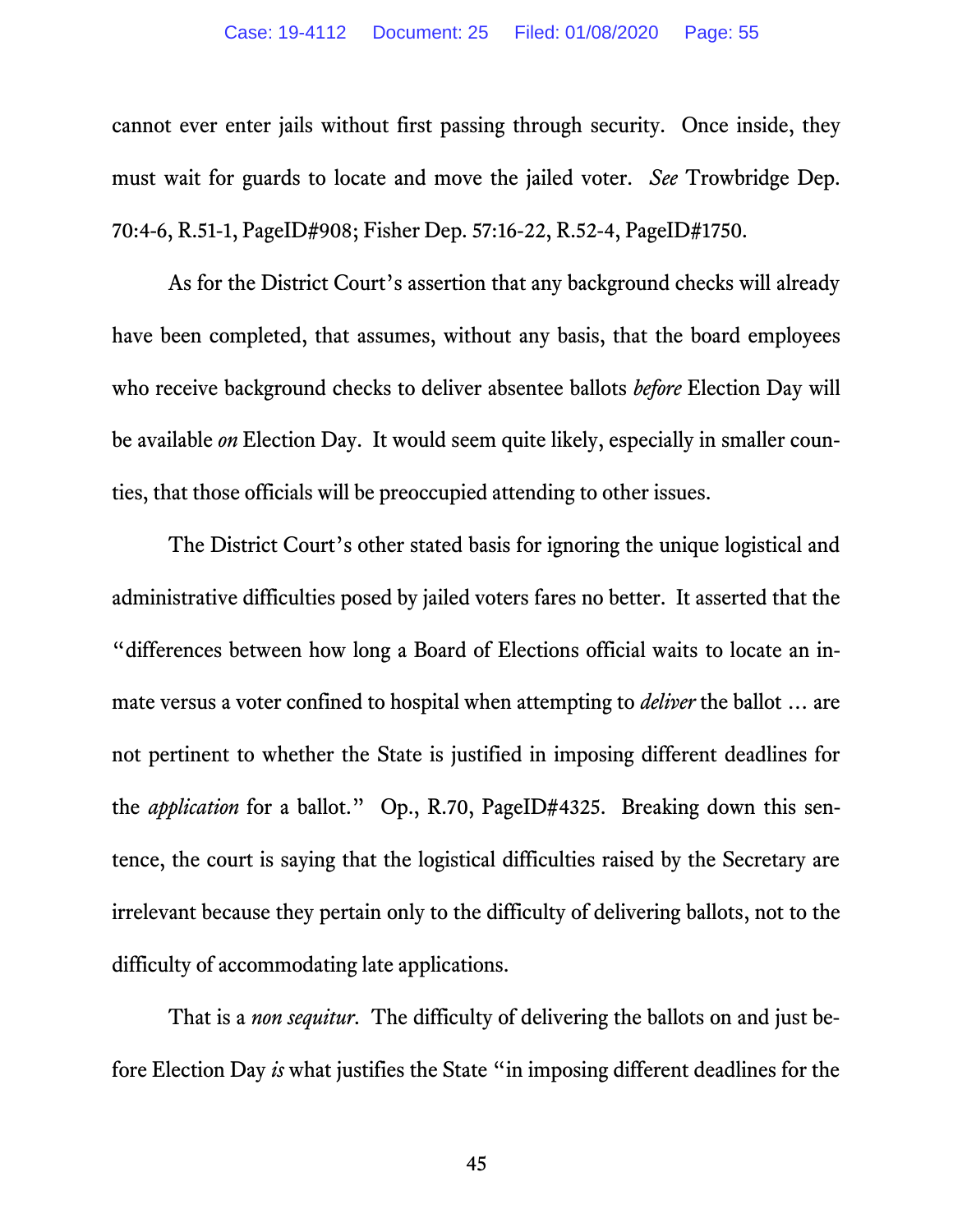*application* for a ballot." *Id*. The logistical problems of delivery bear directly on the issues in this case.

*Other States' laws.* As it did in this brief, *see above* 10–11, the Secretary highlighted below that Ohio's approach compares favorably to the approaches in other States. In a footnote, the District Court brushed aside any in-depth review of other States' laws. Op., R.70, PageID#4330 n.22. The Court suggested, no doubt to the surprise of the other States, that their laws are likely unconstitutional as well.

The District Court's treatment of state comparisons was another mistake. This Court has already admonished "wearing blinders" to "comparisons with the laws and experience of other states." *Ohio Democratic Party*, 834 F.3d at 629. While such comparisons might not prove dispositive, "to ignore such information as irrelevant is to needlessly forfeit a potentially valuable tool in construing" constitutional standards. *Id.* In this case, "the experience of [Ohio's] neighboring states," *id.*, indicates that some compelling state interest justifies imposing absentee deadlines and making exceptions for hospitalized voters. Why else would so diverse an array of States impose similar rules?

*Level of Scrutiny*. In the end, the District Court recited the *Anderson-Burdick* test without performing the "flexible analysis" that test requires. *Schmitt*, 933 F.3d at 641.For every difficulty that jails present (and that hospitals do not)—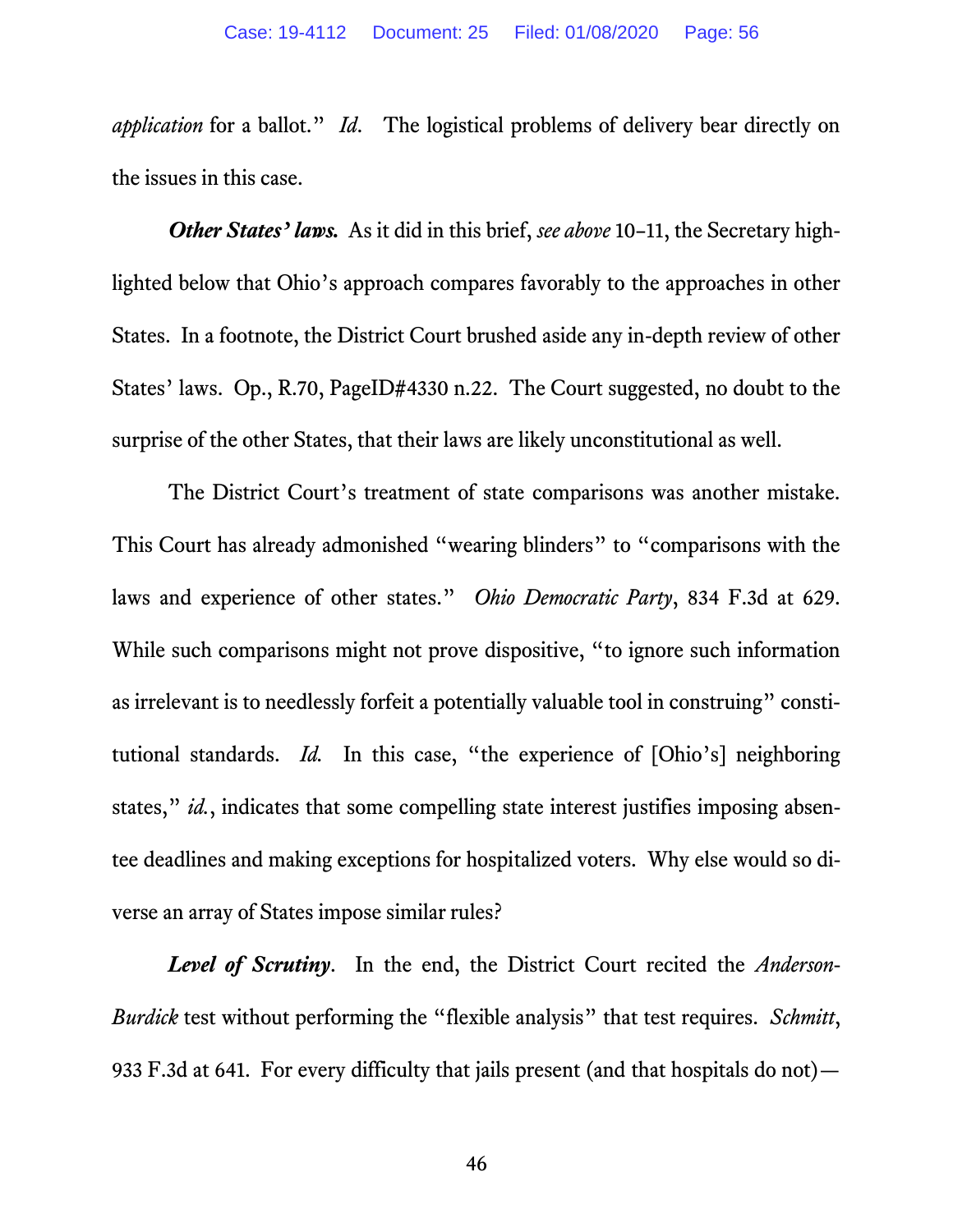even difficulties that bear directly on the question whether jailed voters are harder than hospitalized voters to accommodate in the waning hours of an election—the District Court hypothesized ways these difficulties "could" be resolved. For example, at one point the District Court framed the issue as whether boards of elections "could" use "the same procedures" they already use for jailed voters who timely request a ballot, and simply push the process back until Election Day. Op., R.70, PageID#4327.As an initial matter, given the press of Election Day business, it is doubtful that boards of elections could employ the same, orderly process if they waited until after 3 p.m. on Election Day to deliver *all* jailed voters' absentee ballots. In any event, the test is not whether boards *can* possibly treat late-jailed voters the same as late-hospitalized voters. To justify differential treatment of nonsuspect groups under the Equal Protection Clause, the State must only show that relevant differences exist between the two groups, and that the distinction advances a state interest that outweighs any burden. It did that, many times over.

# **II. The Secretary is entitled to summary judgment on the plaintiffs' undueburden claim.**

This Court should reject the plaintiffs' alternative argument that Ohio's Saturday-noon deadline by itself—without regard to any disparate treatment unduly burdens jailed voters' right to vote. Compl., R.1, PageID#12-13. The District Court did not issue a final decision on this claim. (Although, as noted below, it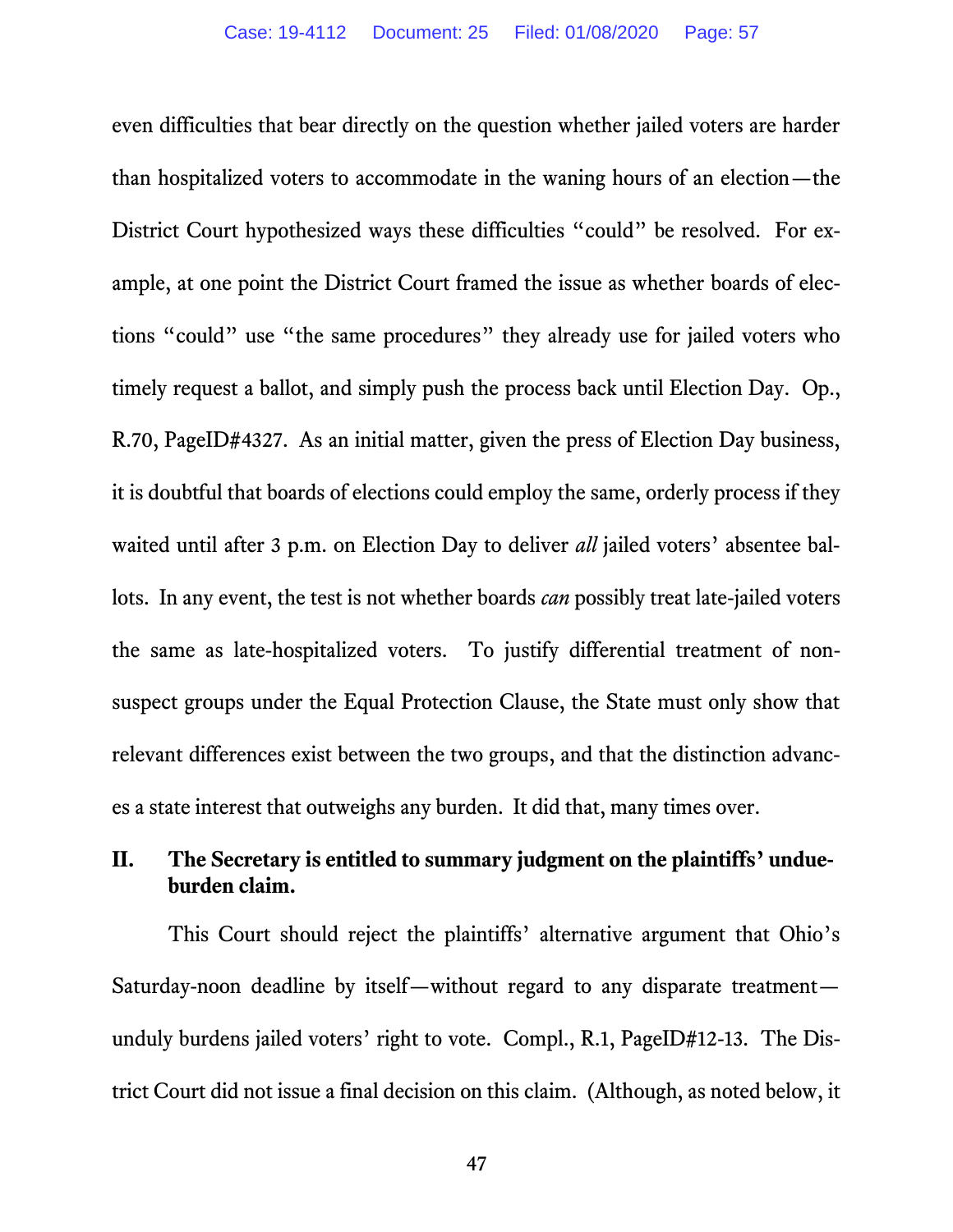did express skepticism regarding whether the claim had any merit.) Regardless, the claim so clearly fails as a matter of law that the Court should remand with instructions to enter summary judgment for the Secretary. There is no need to let the uncertainty regarding Ohio's absentee-ballot deadlines linger any longer.

To see why this claim fails, recall that it arises under the very same *Anderson-Burdick* framework as the equal-protection claim. *See above* 24–25. The only difference here is that the plaintiffs are not challenging any disparate treatment. Instead, they are arguing that the Saturday-noon deadline burdens the right to vote because it stops jailed voters from seeking an absentee ballot after the deadline, and that this burden is not justified by any competing state interest.

The application of *Anderson-Burdick* to this argument is straightforward. The deadline's effect on late-jailed individuals is no different than the effect on the many other voters who have unexpected life events. And that effect is minimal. All voters who skip Ohio's generous early-voting schedule take the chance that life might get in the way of their plans on Election Day. *See Obama for Am.*, 697 F.3d at 435. All such voters even run the risk that they, like jailed voters, will be unable to vote because of a *state-created obstacle*: A state employee might be kept from the polls if he is forced to respond on Election Day to an unexpected emergency; a driver racing to the polls before they close might miss out if she is pulled over for a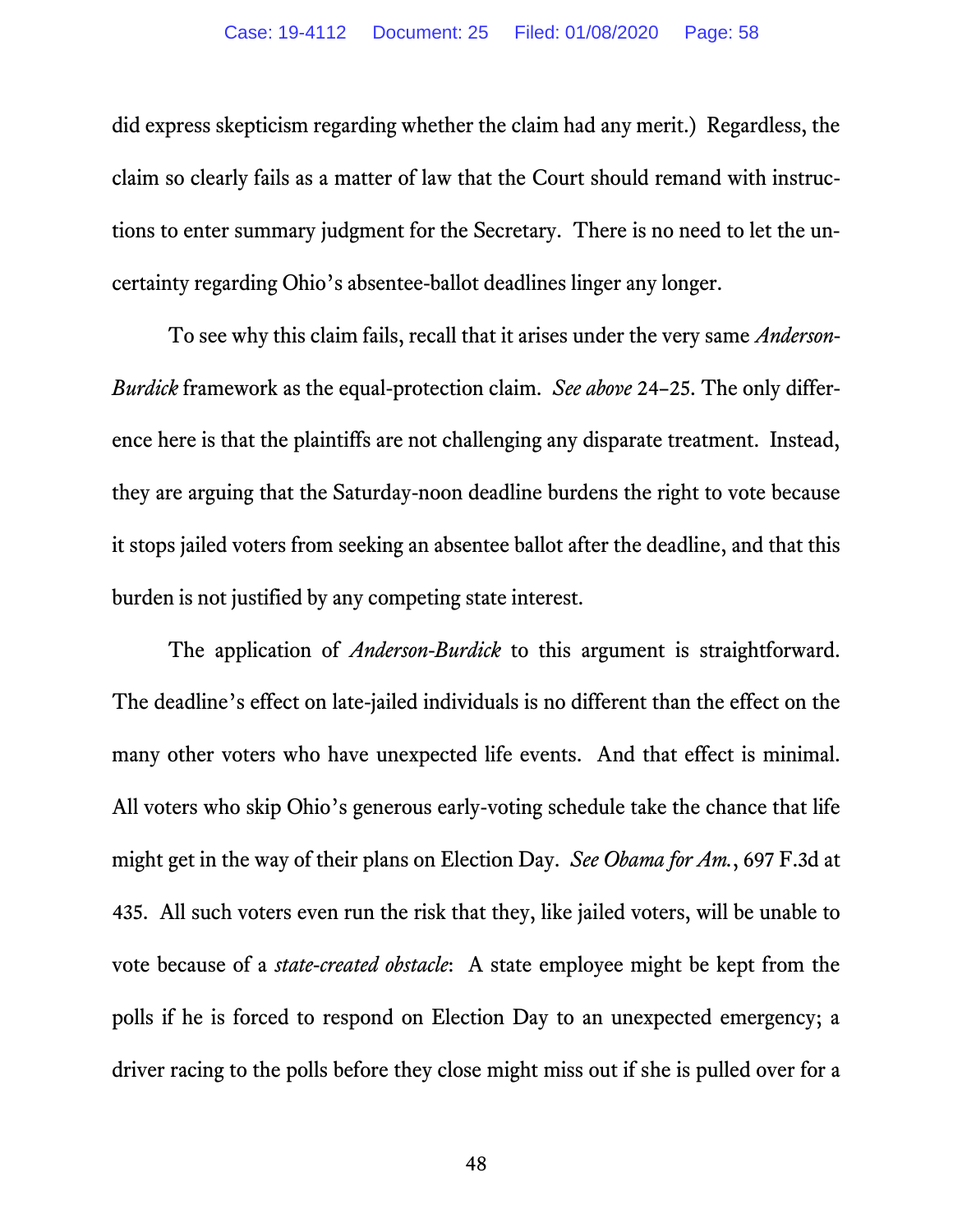ticket; that same driver might miss her chance to vote if an improperly repaired pothole causes her to crash on State Route 315. Still, the risk of missing Election Day is small, and every voter can avoid any such risk by voting early, either in person or by mail. Given all this, the burden imposed on voters by the Saturday-noon deadline is minimal. At most, it is moderate. *See above* 27–28.

Yet the need for a deadline furthers the State's substantial interest in orderly election administration. Everyone agrees that election officials are very busy on and around Election Day. Election officials would be frustrated in carrying out their many important tasks if every voter could seek an absentee ballot at any point before the close of polls. So the State needs to set *some* deadline. Even the District Court recognized that States "need" a "reasonable deadline," and that "a generally applicable deadline that applied to all would-be absentee voters would likely survive the *Anderson-Burdick* analysis, even if" such a deadline would keep some jailed individuals from voting. Op., R.70, PageID#4322. That is exactly right. And a deadline of noon on the Saturday before a Tuesday election is a "reasonable deadline"—it gives voters a great deal of time to seek an absentee ballot, but requires them to do so before election officials' pre-Election Day activities kick into high gear. The deadline is particularly justified when it comes to jailed voters, since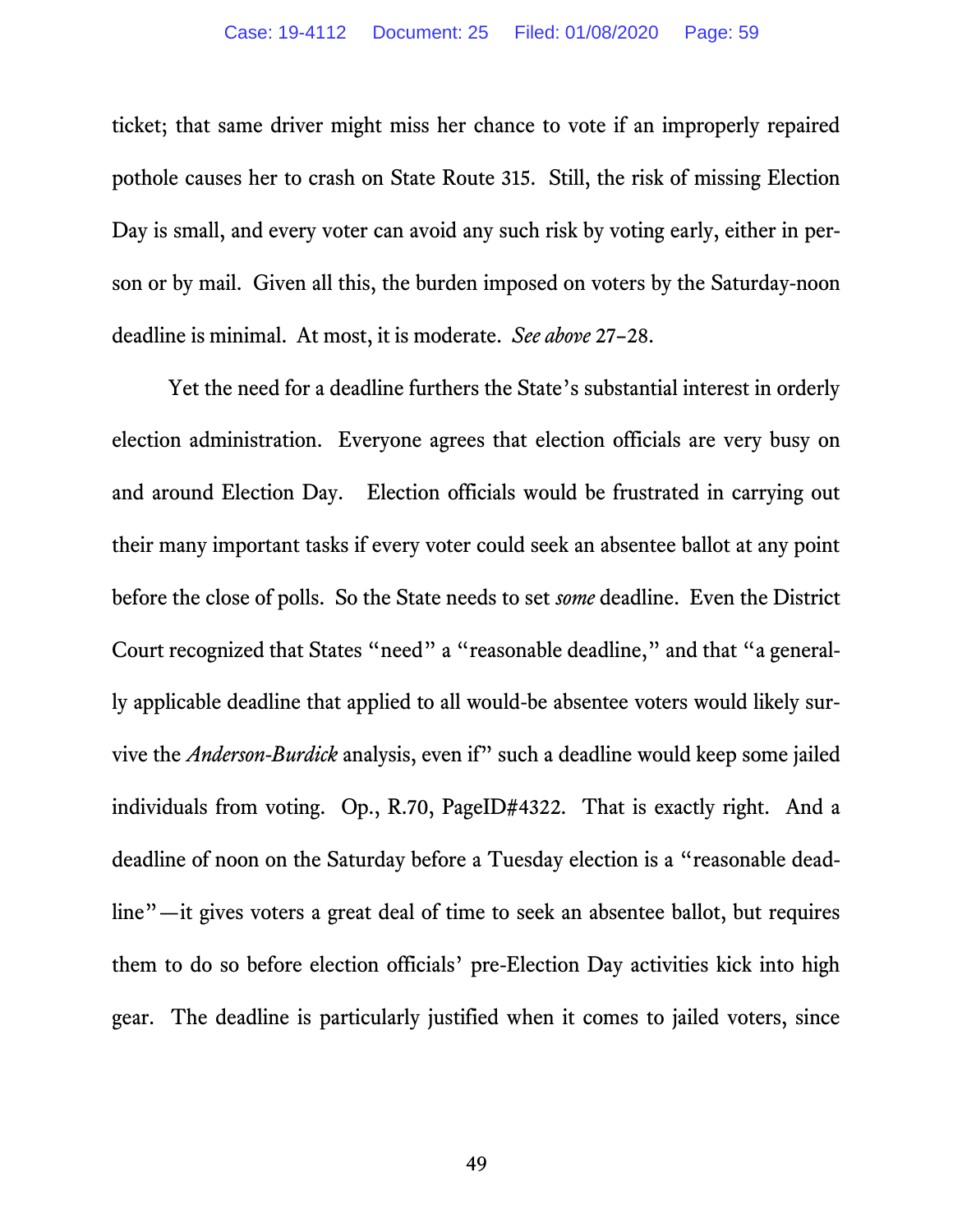their absentee-ballot requests impose unique, time- and resource-consuming difficulties.

In light of all this, there is no serious argument that Ohio's Saturday-noon deadline, in and of itself, violates the Constitution as applied to jailed voters. The Court should say so.

#### **III. The District Court erred in certifying the plaintiffs' proposed class.**

In addition to granting the plaintiffs summary judgment on the merits, the District Court also certified their proposed class. Op., R.70, PageID#4308. The class is defined to capture all Ohio voters who: (1) are jailed after the close of business on the Friday before an election; (2) did not vote early, whether in person or by mail; and (3) will remain jailed through Election Day. *Id.*, PageID#4297.

The District Court abused its discretion in certifying the class, for two reasons. First, factual differences between the class members defeat Rule 23's commonality and typicality requirements. Second, the class members are not ascertainable, as they must be to satisfy Rule 23.

### **A. Key factual differences between class members destroy commonality and typicality.**

**1.** Before certifying a class, a district court must conduct "a rigorous analysis" to determine whether a plaintiff "affirmatively demonstrate[s]" compliance with Rule 23 of the Federal Rules of Civil Procedure. *Comcast Corp. v. Behrend*, 569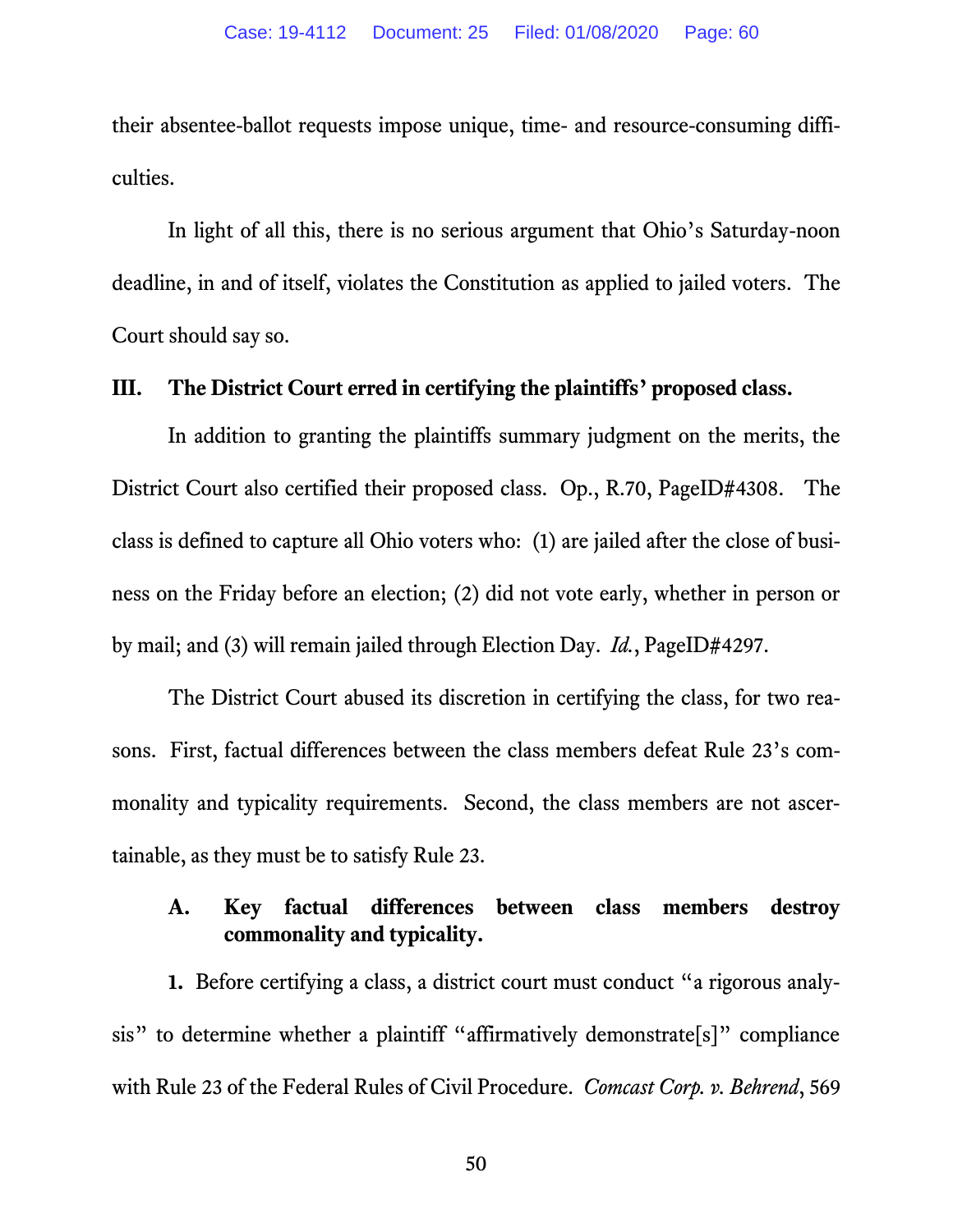U.S. 27, 33 (2013) (quotations omitted). Among other things, the plaintiff must satisfy the rule's commonality and typicality requirements. Commonality asks whether "there are questions of law or fact common to the class." Fed. R. Civ. P.  $23(a)(2)$ . "This does not mean merely that" class members "have all suffered a violation of the same provision of law." *Wal-Mart Stores, Inc. v. Dukes*, 564 U.S. 338, 350 (2011). It instead requires that class members advance a common contention "of such a nature that it is capable of classwide resolution—which means that determination of its truth or falsity will resolve an issue that is central to the validity of *each one of the claims in one stroke*." *Id*. (emphasis added). In other words, common questions alone are not enough; the questions must be capable of generating "common *answers* apt to drive the resolution of the litigation." *Id.* (quotations omitted).

Typicality similarly requires that "the claims or defenses of the representative parties are typical of the claims or defenses of the class." Fed. R. Civ. P.  $23(a)(3)$ . The crux of typicality "is simply stated: as goes the claim of the named plaintiff, so go the claims of the class." *Sprague v. Gen. Motors Corp.*, 133 F.3d 388, 399 (6th Cir. 1998) (*en banc*). This requirement "tend[s] to merge" with commonality since both requirements "serve as guideposts" for deciding whether joint res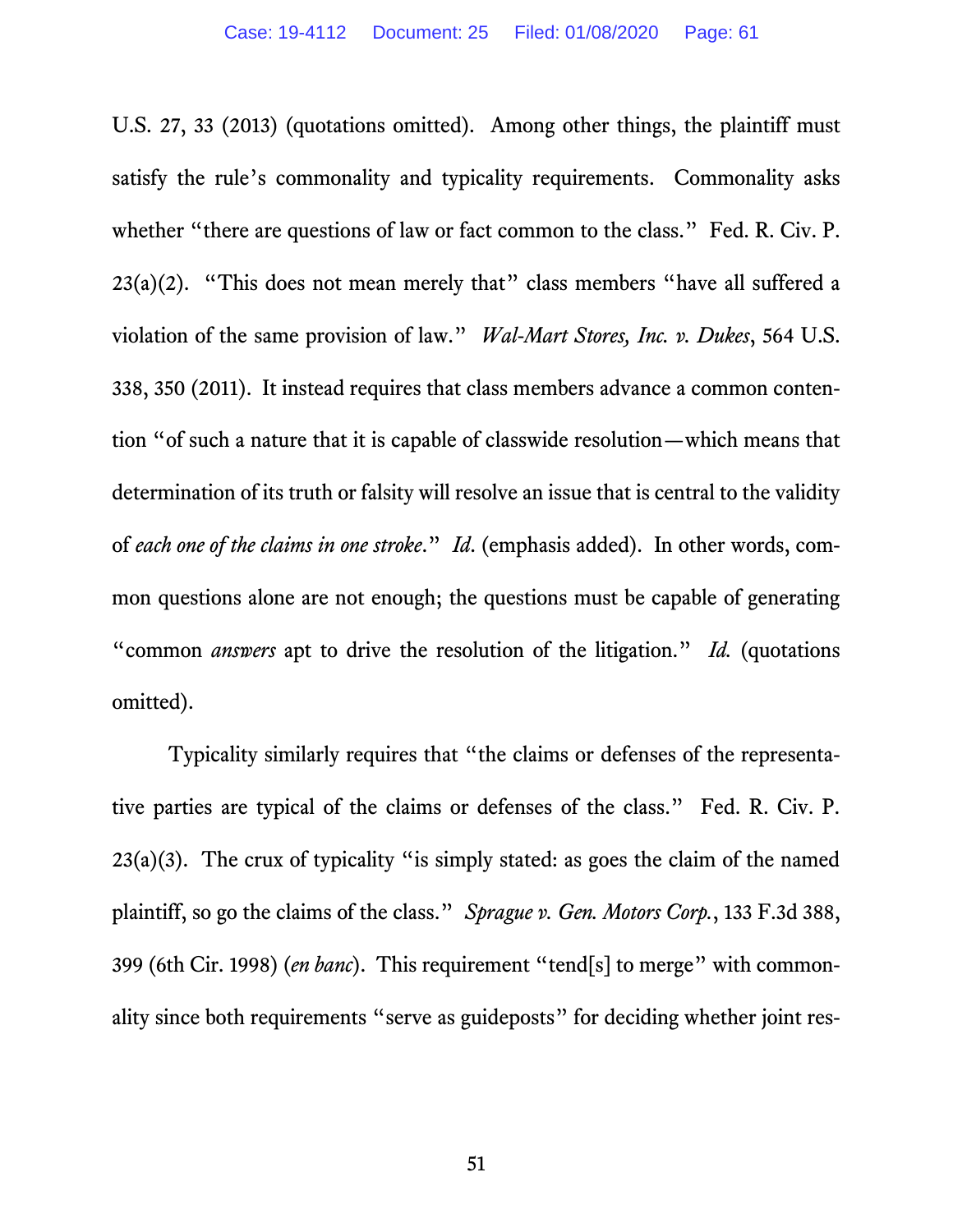olution of "class claims" is practical. *Dukes*, 564 U.S. at 349 n.5 (quotations omitted).

Commonality and typicality share a critical feature: factual differences between class members can destroy both. For commonality, the Supreme Court has explained that "[d]issimilarities within the proposed class are what have the potential to impede the generation of common answers." *Id.* at 350. A class will also fail typicality if it includes members "who have no claim at all to the relief requested, " or if "there are defenses unique to" some class members. *Romberio v. UNUMProvident Corp.*, 385 F. App'x 423, 431 (6th Cir. 2009); *accord Ellis v. Costco Wholesale Corp.*, 657 F.3d 970, 984 (9th Cir. 2011); *Beck v. Maximus, Inc.*, 457 F.3d 291, 296 (3d Cir. 2006). After all, unless resolution of the named plaintiffs' claims resolves the class members' claims too, the named plaintiffs' claims are not "typical of the claims or defenses of the class," Fed. R. Civ. P. 23(a)(3); *see Rikos v. Procter & Gamble Co.*, 799 F.3d 497, 509 (6th Cir. 2015); *Glazer v. Whirlpool Corp.*, 722 F.3d 838, 852 (6th Cir. 2013); *Romberio*, 385 F. App'x at 431–32.

This Court's decision in *Davis v. Cintas Corp.*, 717 F.3d 476 (6th Cir. 2013) illustrates these principles in action. There, a group of job applicants tried to bring a nationwide class-action lawsuit challenging a corporation's hiring practices. They specifically alleged "a corporate culture … unfavorable to women." *Id.* at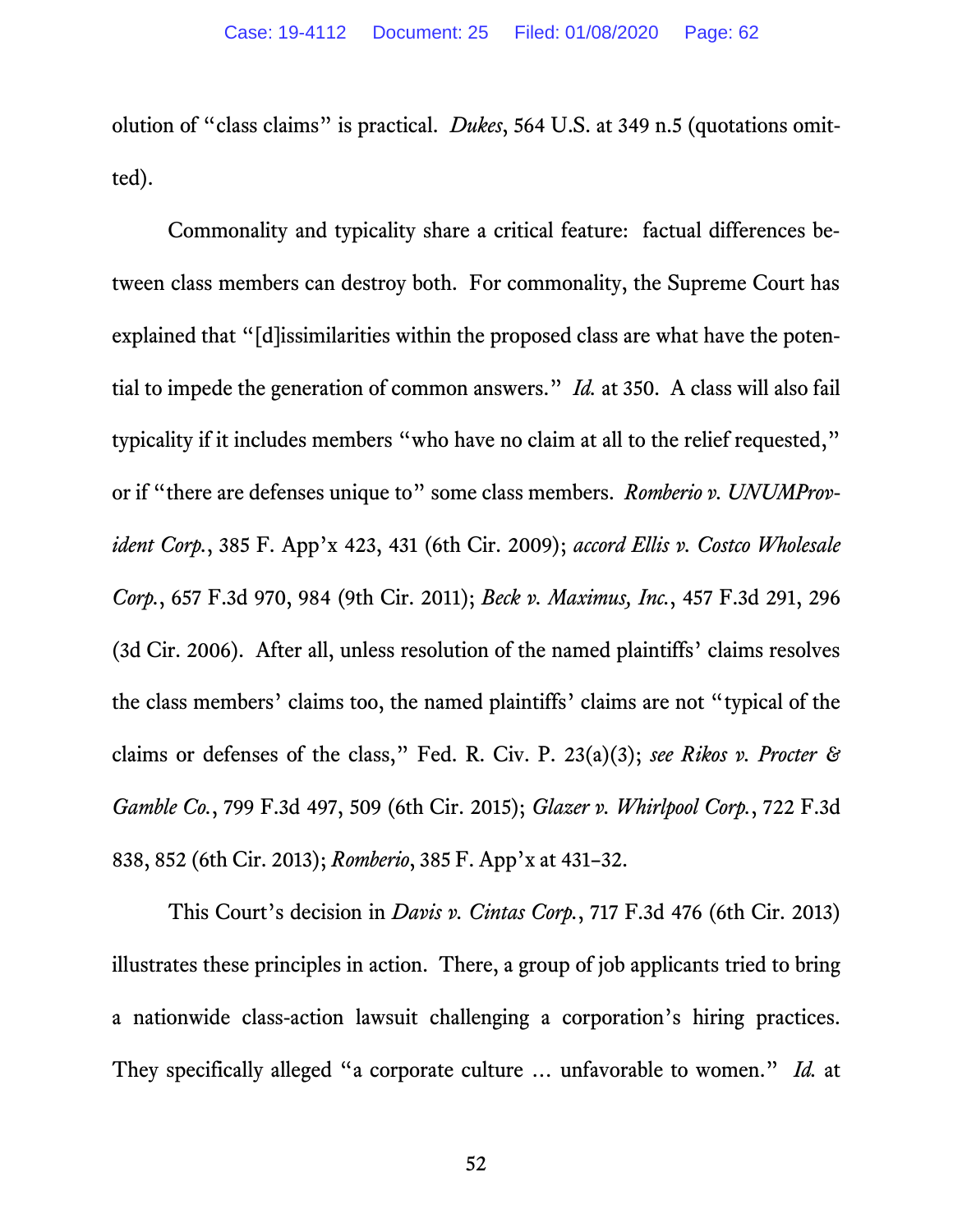486. But they failed to show commonality, because the factual circumstances of prospective class members were too different: the class claims involved "a number of women, who failed to obtain employment at many places, over a long time, under a largely subjective hiring system," with many different decisionmakers. *Id.* at 489. Thus, the plaintiffs were unable to show that "all the employees'" discrimination claims depended "on the answers to common questions." *Id.* at 488 (quotations omitted).

**2.** In this case, the class members are factually different from one another in ways that bear directly on their entitlement to relief. These differences defeat commonality and typicality.

The first problem with the class definition is that it includes *all* voters who are jailed between close of business on the Friday before an election and the close of polls, *without regard* to whether they expect to be jailed throughout the entire period. Often times, people know, or have good reason to suspect, that they are about to go to jail. Perhaps most obviously, people who commit a planned crime have reason to think they might be arrested. Others might know in advance that they have an obligation to report to jail on or just before Election Day. Or they might have skipped a mandatory court appearance, leading to an arrest warrant. *See* Ohio R. Crim. P. 4.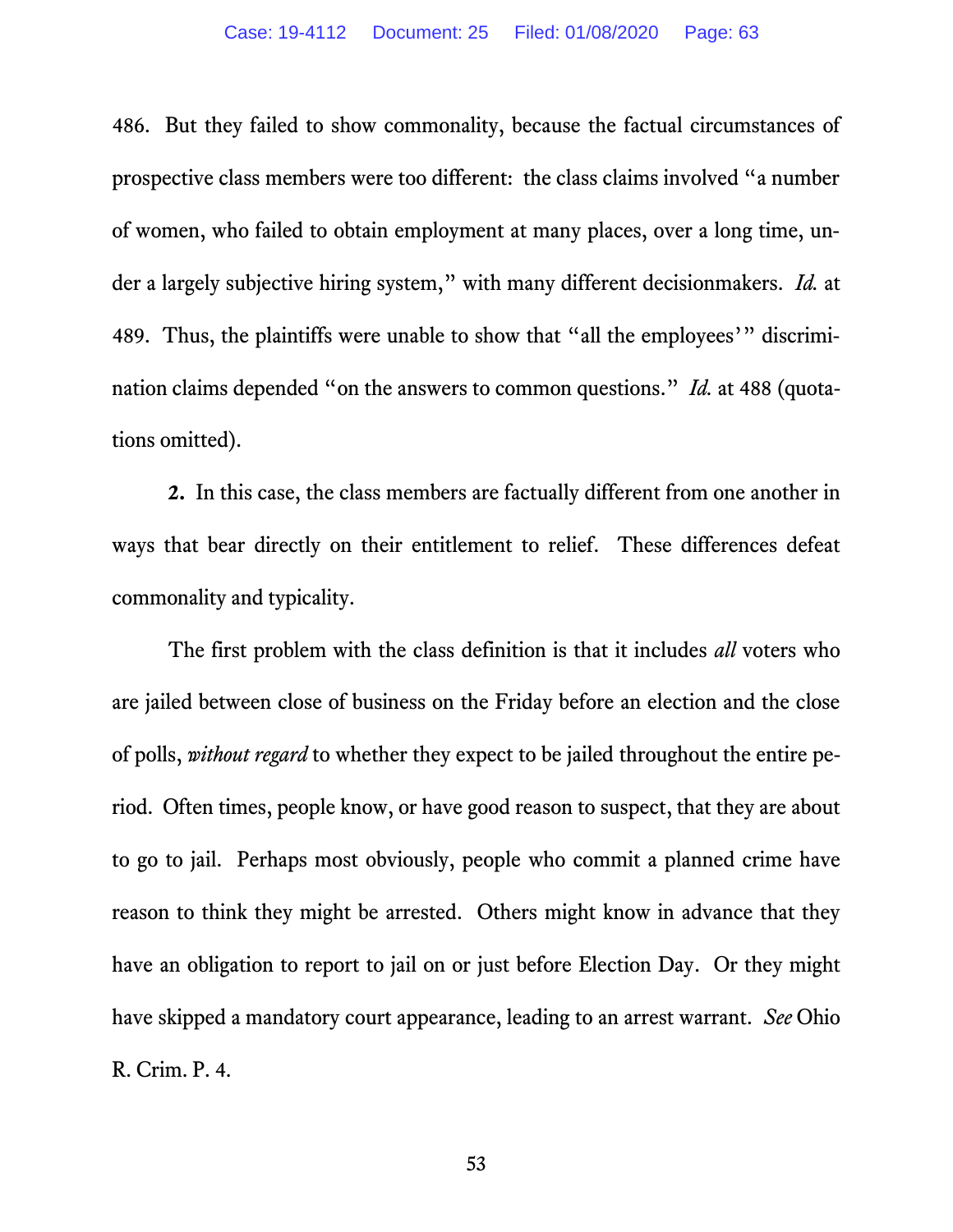The claims of those who expect to be jailed are critically different from the claims of voters who are unexpectedly jailed. The reason is this: whatever burden the Saturday-noon deadline imposes on those who are *unexpectedly* jailed, it imposes a far lower burden on those who are *expectedly* jailed. After all, those who expect to be jailed should have an especially easy time organizing their affairs in advance and voting early. This decreased burden means that expectedly jailed members of the class are subject to an entirely different application of the *Anderson-Burdick* balancing test. Thus, the class members' claims cannot all be resolved "in one stroke." *Dukes*, 564 U.S. at 350.

The second commonality- and typicality-related problem with the definition is that it includes people arrested on Friday and on Saturday morning—*before* the Saturday-noon request deadline runs. That difference matters under Ohio law. People confined in jail have until Saturday at noon to have their application "delivered" to the board. Ohio Rev. Code §3509.08(A). That confined-voter provision does not limit who can "deliver" the application. This means that people detained on Friday can have a family member, friend, lawyer, jail employee, or any other person deliver an absentee application by the noon deadline. That difference is legally relevant, as it again means that some subset of class members are less burdened than others by the Saturday-noon deadline. (Class members jailed before the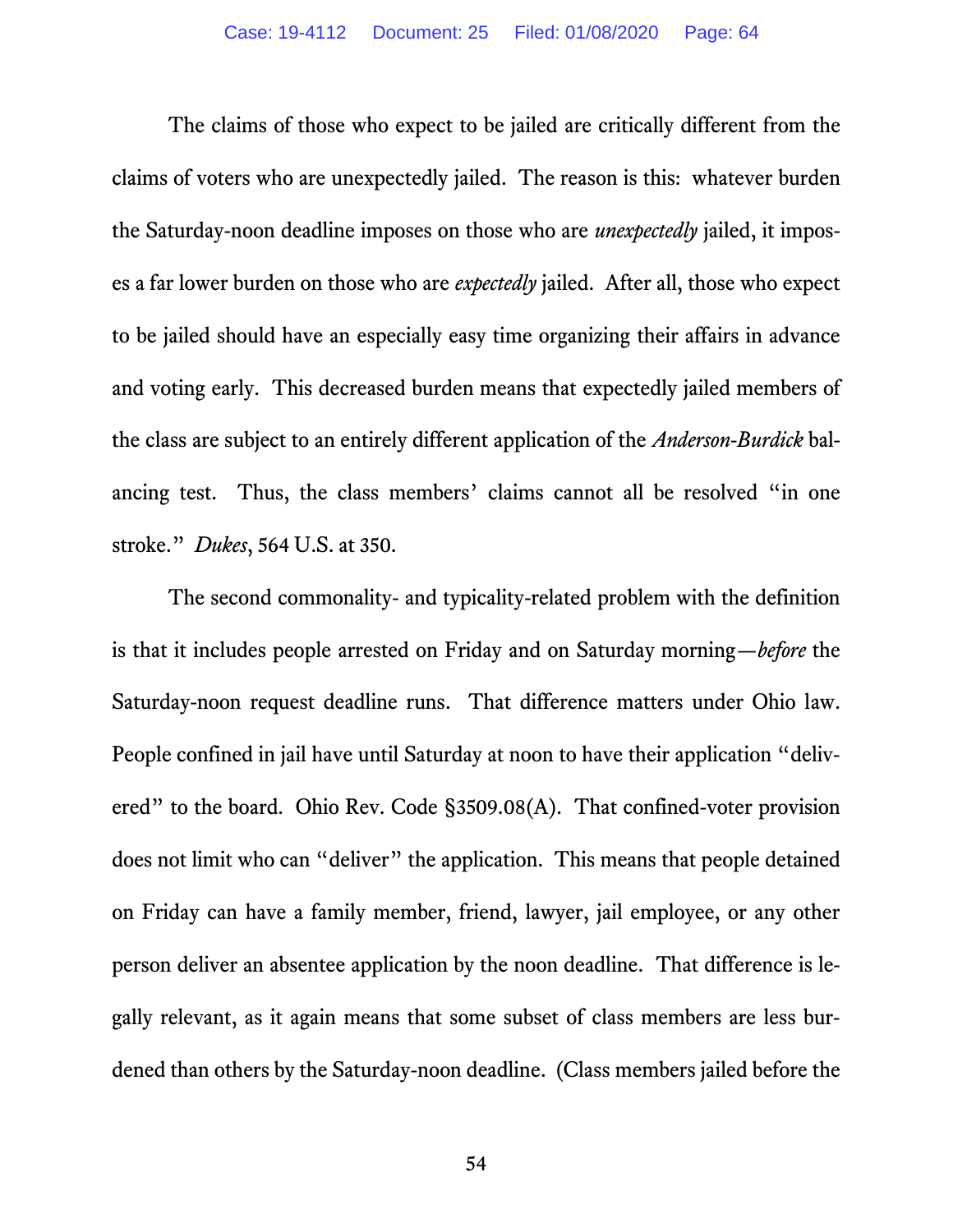Saturday-noon deadline are also materially different from hospitalized voters, who qualify for the 3 p.m. deadline exception only if they are hospitalized *after* the Saturday-noon deadline. Form 11-B, R.55-8, PageID#2314; Op., R.70, PageID#4293 n.5.) The *Anderson-Burdick* test must be separately applied to their claims—their claims cannot be resolved "in one stroke" with the other class members' claims. *Dukes*, 564 U.S. at 350.

These types of factual differences eliminate the possibility of one-size-fits-all answers for the entire class. As such, they defeat commonality and typicality.

**3.** The District Court's contrary analysis fails. It agreed with the Secretary that some "factual differences potentially do exist" between class members. Op., R.70, PageID#4304. Of particular note, the District Court stated that the Secretary was "arguably correct that some arrests are more foreseeable than others." *Id*. Nonetheless, the District Court concluded that it could certify a class including people who foresee their detentions. In its view, foreseeability differences did not matter because "[n]othing prevents" the Secretary from using some affirmation process to screen out class members who expect their arrests. *See id.*, Page-ID#4305.

That argument misunderstands commonality and typicality. Those requirements ask whether the class members' "claims" can be collectively answered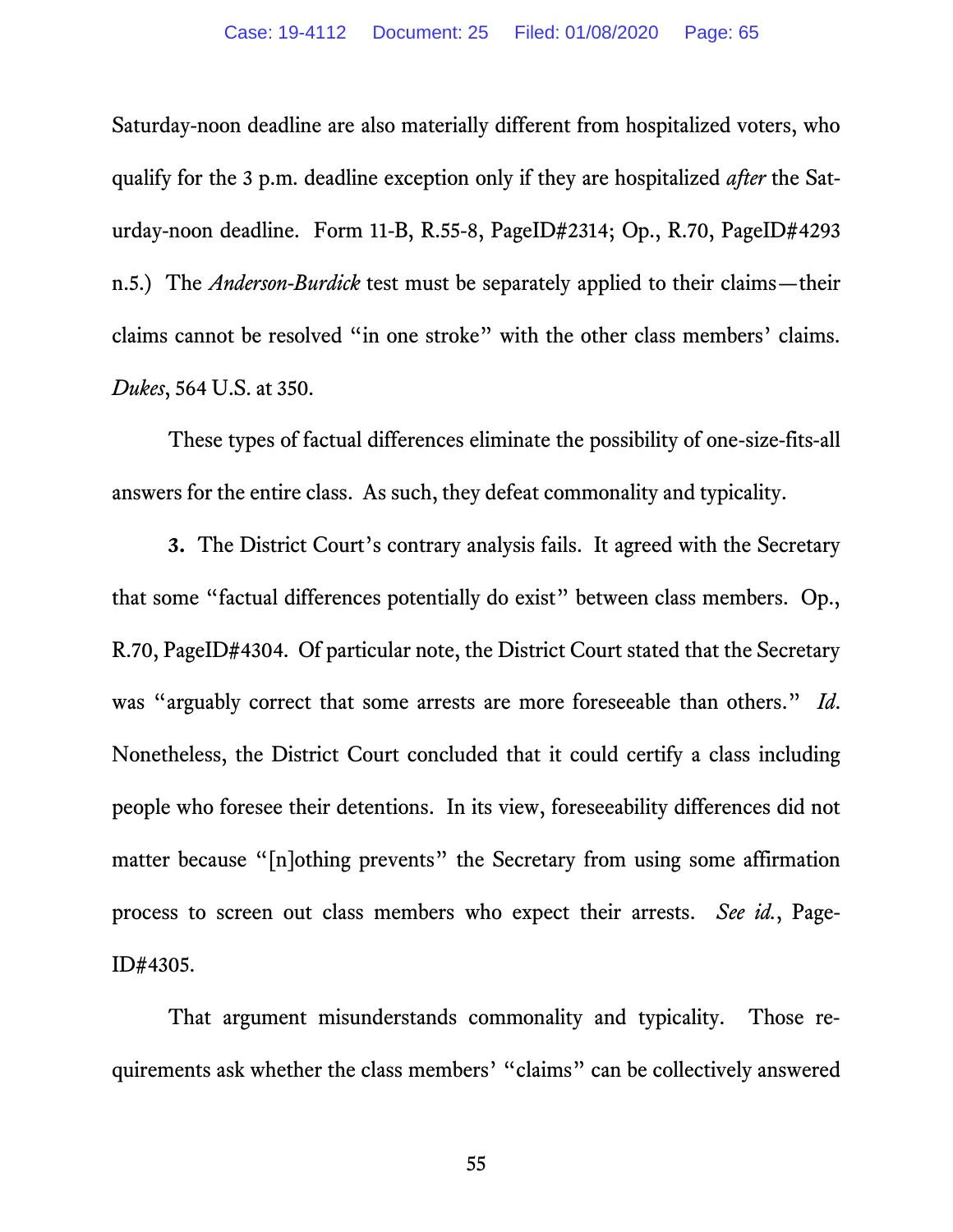"in one stroke." *Dukes*, 564 U.S. at 350. Here, any one-stroke answer is improper, as explained above. That defeats commonality and typicality, without regard to whether the courts or the Secretary can use an affirmation process to screen out differently situated class members before awarding them relief. Regardless, the certified class does not even allow for this sort of back-end screening process. The court's "remedy" requires that boards of elections give *all* "Class members" including expectedly jailed voters—the same 3 p.m. "deadline." *See* Op., R.70, PageID#4332. To the extent the Secretary can screen out class members whose cases present unique circumstances, the District Court never explained how.

The District Court's response to the differences between voters jailed on Friday and those jailed after the Saturday-noon deadline was even weaker. It simply asserted, with no analysis, that these voters had a stake in whether Ohio is "treating hospital-confined individuals differently than jailed individuals." *Id.*, PageID#4305. It is unclear what that response has to do with commonality or typicality. In any event, an assertion is no substitute for analysis.

By misapplying Rule 23's commonality and typicality requirements, the District Court abused its discretion.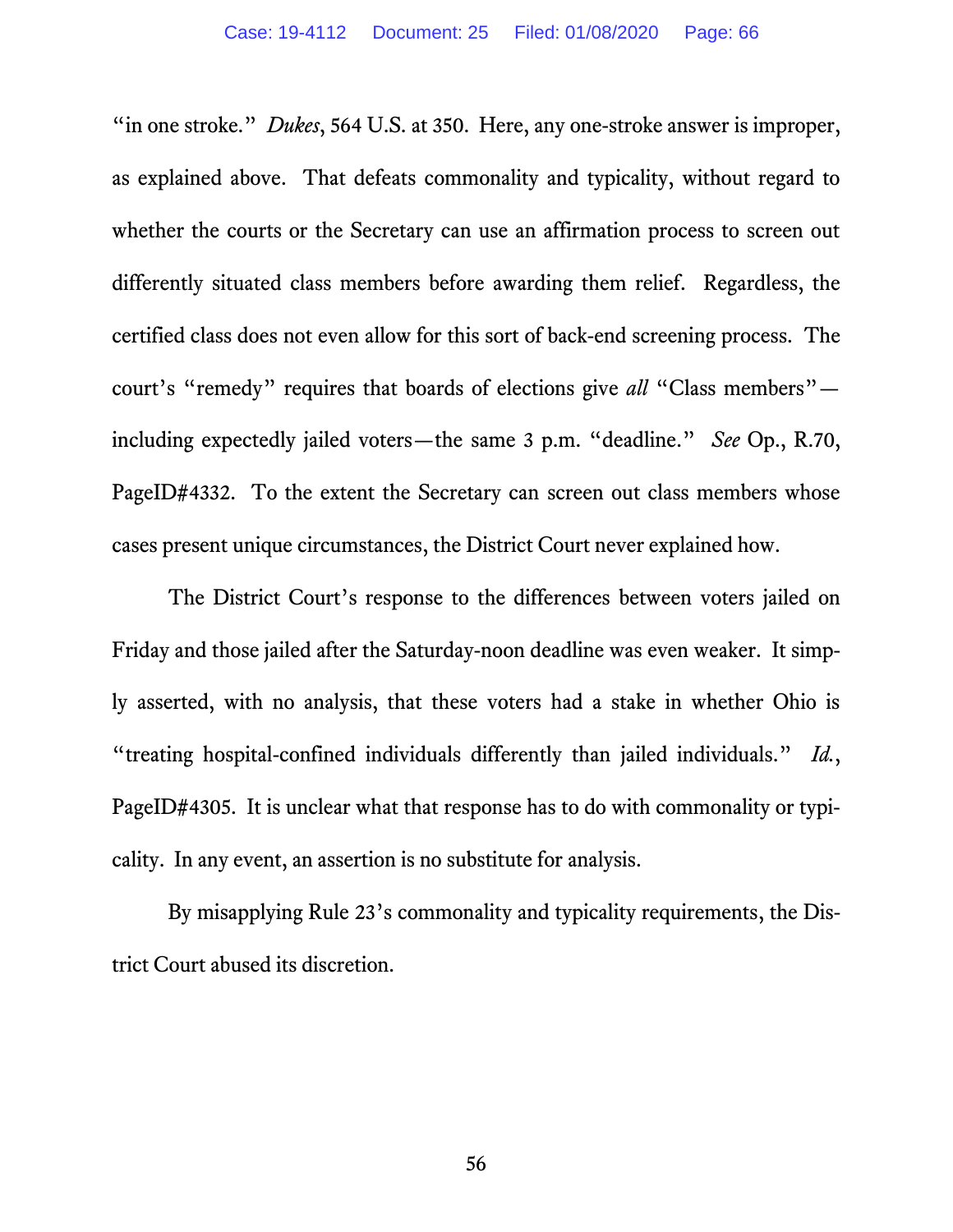#### **B. The members of the certified class are not ascertainable.**

**1.** The certified class presents one final problem: election officials will have to guess about who is actually in it. This presents a problem because "[b]efore a court may certify a class pursuant to Rule 23, 'the class definition must be sufficiently definite so that it is administratively feasible for the court to determine whether a particular individual is a member of the proposed class.'" *Young v. Nationwide Mut. Ins. Co.*, 693 F.3d 532, 537–38 (6th Cir. 2012) (quoting 5 *Moore's Federal Practice* §23.21[1] (3d ed. 1997)).

The ascertainability problem arises from the final prong of the class definition, which restricts membership to jailed voters who "will remain in detention through close of polls on Election Day." Op., R.70, PageID#4297. The trouble is, it is impossible to know for sure which jailed voters will leave jail (on bail or for some other reason) before the close of polls. The class thus consists of a fluid group of jailed voters, the makeup of which will change every election, that the Secretary can identify only in retrospect, when it becomes clear (if it ever does) which jailed voters who sought a ballot remained jailed throughout the close of polls on Election Day. Indeed, under the proposed definition, the boards of elections will not even be able to identify class members when the 3 p.m. deadline passes, because they will not know which of those requests were submitted by voters who will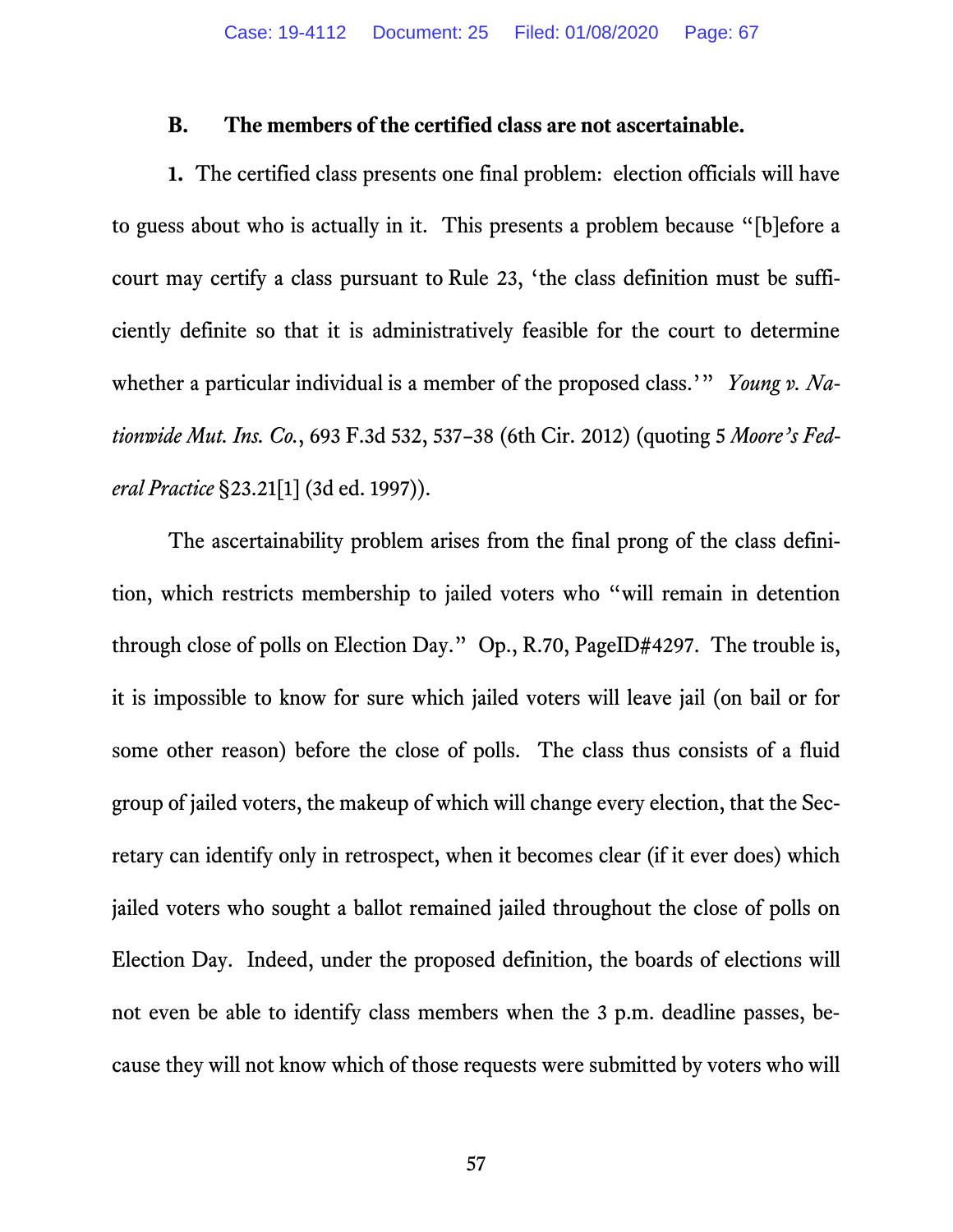still be in jail when polls close. The class definition thus requires election officials to deliver ballots to class members before the identity of those class members is established. A class definition that requires state officials to provide affirmative relief to an undefined group of voters cannot fairly be called "administratively feasible." *Young*, 693 F.3d at 537–38 (quotations omitted).

**2.** The District Court tried to evade the ascertainability problem in two ways.

First, it suggested that hospitalized voters are equally hard to identify. Op., R.70, PageID#4307–08. Even if that were true, it would have no bearing on ascertainability. Since hospitalized voters get the 3 p.m. deadline because of state law, not an order in a class-action case, the question whether they are ascertainable never arises. But to give a certified class of jailed voters the same deadline, the class must satisfy Rule 23. And to do that, its members must be ascertainable.

Perhaps sensing the irrelevance of that response, the District Court offered one more: it argued that, under *Cole v. City of Memphis*, 839 F.3d 530 (6th Cir. 2016), the ascertainability requirement is inapplicable to Rule 23(b)(2) injunctiverelief classes. Op., R.70, PageID#4306-07. But *Cole* is distinguishable. It dealt with ascertainability in the context of a *negative* injunction—in other words, an injunction that barred a defendant's allegedly unconstitutional behavior. In that con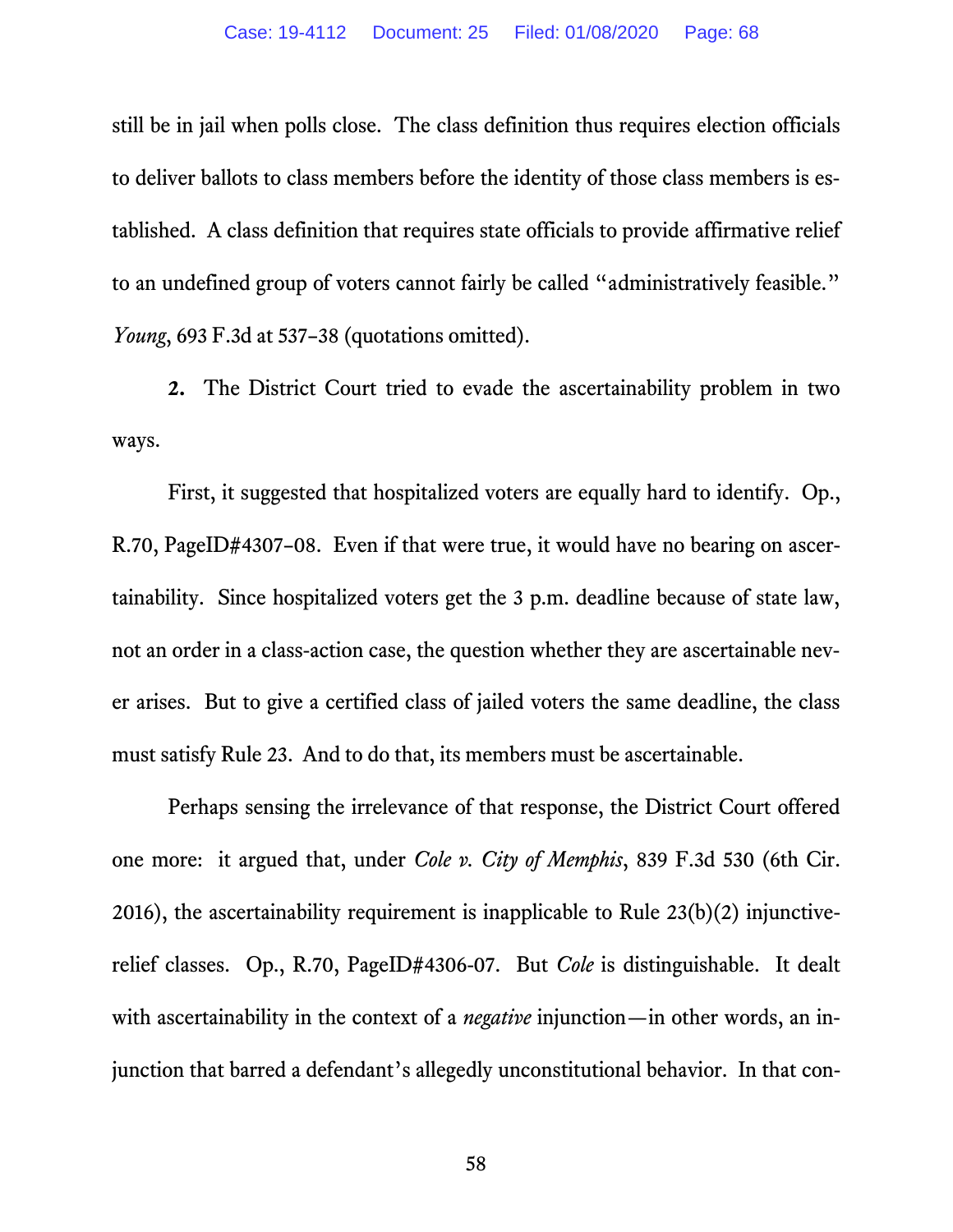text, ascertainability is at least arguably irrelevant, because the defendant need not know who the class members are; it can simply cease its unconstitutional conduct. *See id*. at 541–42. The same logic does not apply to this case. The plaintiffs seek an *affirmative* injunction that would require election officials to accommodate class members by delivering them absentee ballots requested before 3 p.m. on Election Day. Needless to say, neither the Secretary nor the boards of elections can deliver absentee ballots to class members without first knowing who they are. *See Jamie S. v. Milwaukee Pub. Sch.*, 668 F.3d 481, 495 (7th Cir. 2012). Thus, the ascertainability requirement implicit in Rule 23 applies here, just as it does in all other cases where providing classwide relief requires identifying class members. This Court would create a circuit split were it to hold otherwise. *Id*.

The certified class is not ascertainable, and the District Court abused its discretion in concluding otherwise.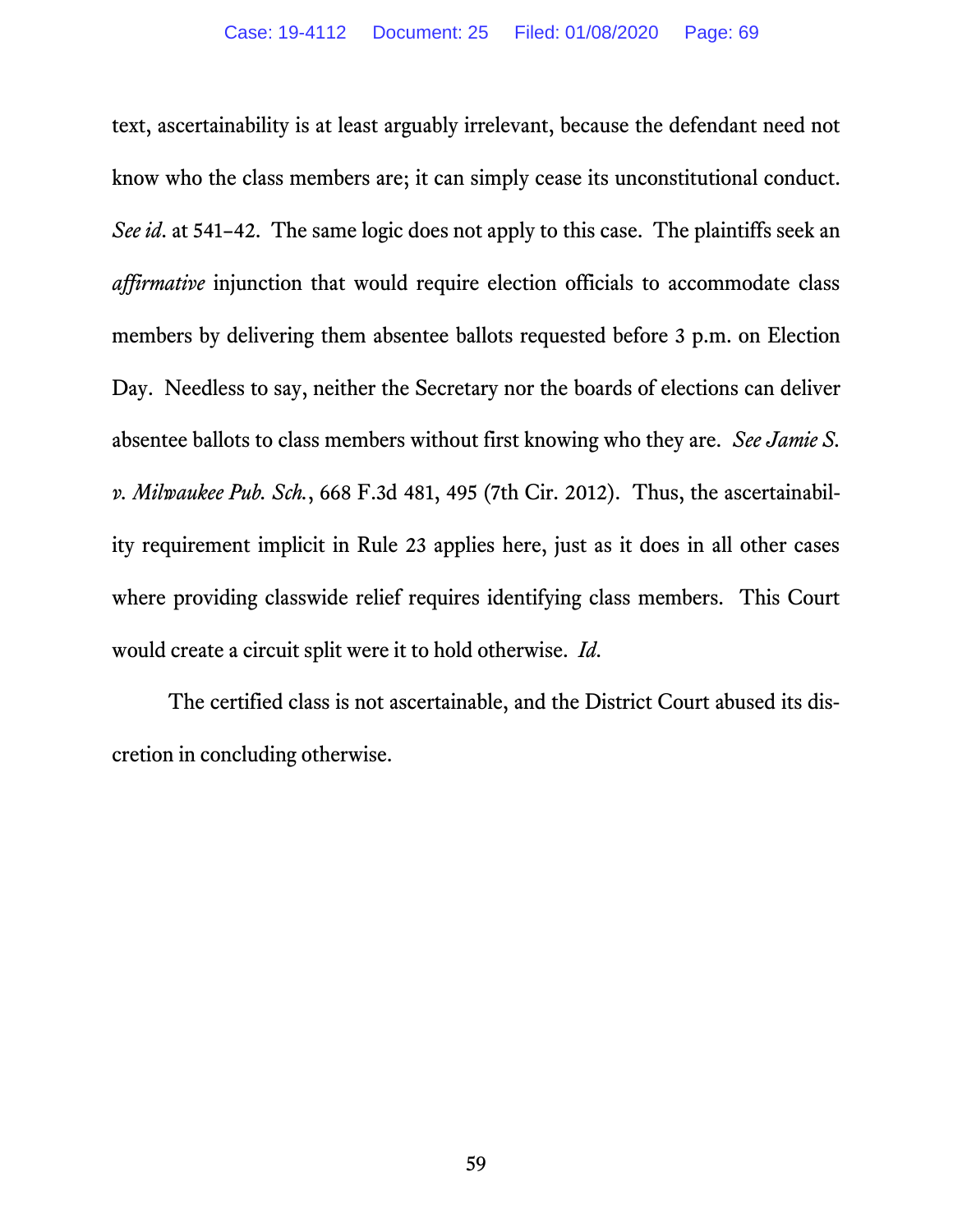# **CONCLUSION**

The Court should reverse and remand with instructions to grant the Secre-

tary's motion for summary judgment.

Respectfully submitted,

DAVE YOST Ohio Attorney General

/s/ Benjamin M. Flowers BENJAMIN M. FLOWERS\* Ohio Solicitor General \*Counsel of Record MICHAEL J. HENDERSHOT Chief Deputy Solicitor General ZACHERY P. KELLER Deputy Solicitor General ANN YACKSHAW Assistant Attorney General 30 East Broad Street, 17th Floor Columbus, Ohio 43215 614-466-8980 bflowers@ohioattorneygeneral.gov

*Counsel for Defendant-Appellant Frank LaRose, Ohio Secretary of State*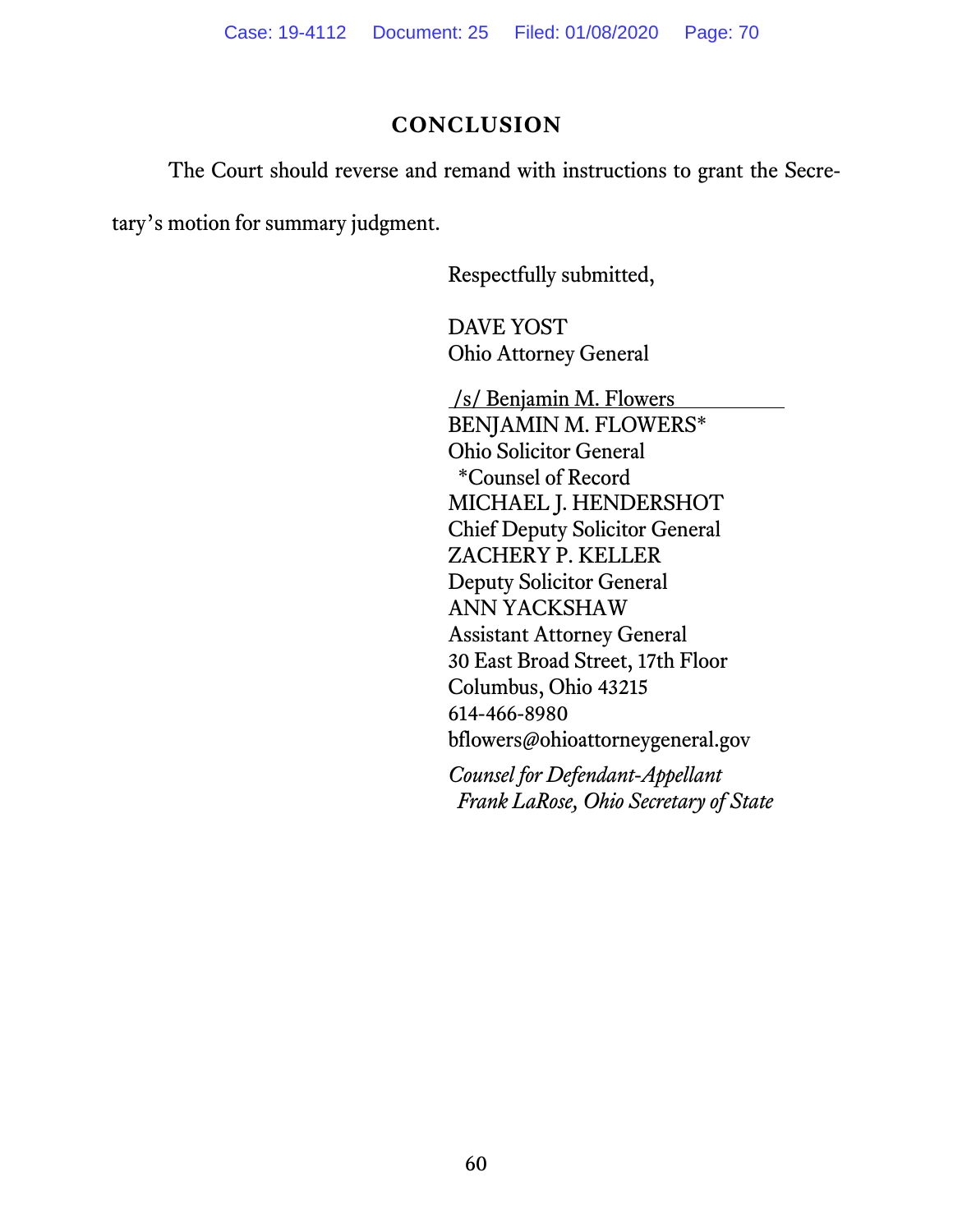# **CERTIFICATE OF COMPLIANCE**

I hereby certify, in accordance with Rule 32(g) of the Federal Rules of Appellate Procedure, that this motion complies with the type-volume for a principal brief and contains 12,833 words. See Fed. R. App. P. 32(a)(7)(B)(i).

I further certify that this brief complies with the typeface requirements of Federal Rule 32(a)(5) and the type-style requirements of Federal Rule 32(a)(6) because it has been prepared in a proportionally spaced typeface using Microsoft Word in 14-point Equity font.

> /s/ Benjamin M. Flowers Benjamin M. Flowers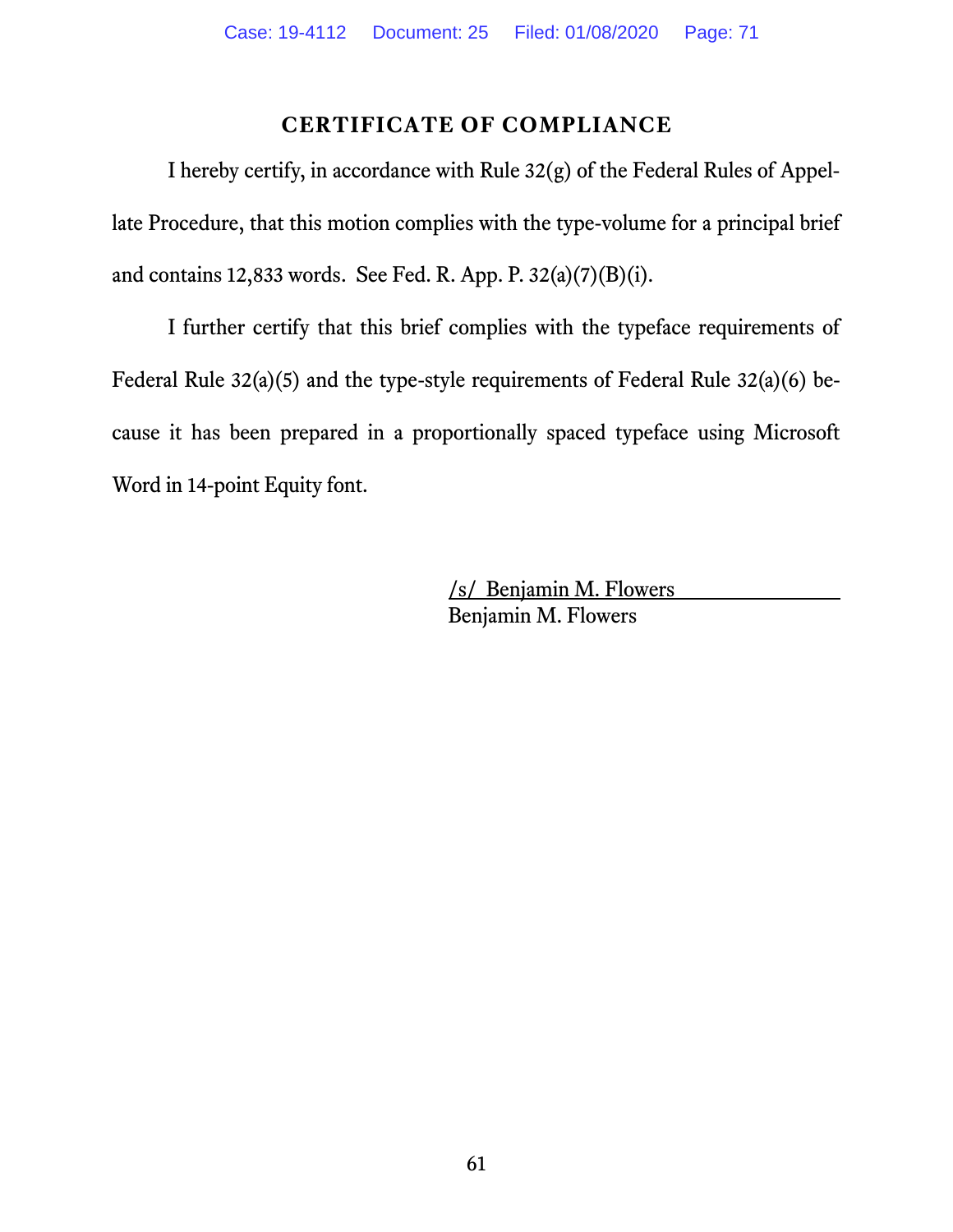# **CERTIFICATE OF SERVICE**

I hereby certify that on January 8, 2019, the foregoing was filed electronically. Notice of this filing will be sent to all parties for whom counsel has entered an appearance by operation of the Court's electronic filing system. Parties may access this filing through the Court's system.

> /s/ Benjamin M. Flowers Benjamin M. Flowers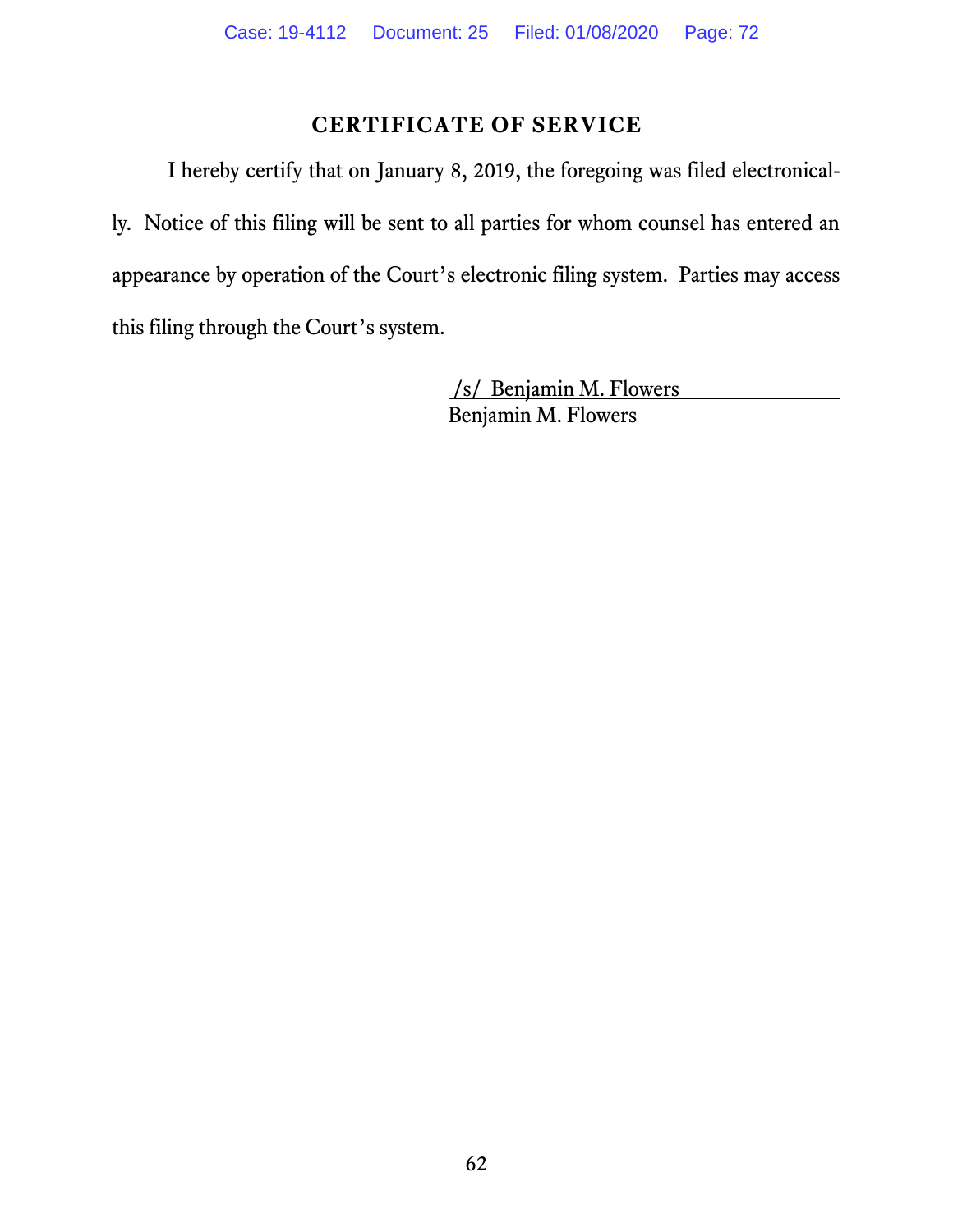## **DESIGNATION OF DISTRICT COURT RECORD**

Appellants, pursuant to Sixth Circuit Rule 30(g), designate the following fil-

ings from the district court's electronic records:

| <b>Date Filed</b> | R.No.; PageID#       | <b>Document Description</b>                                                   |
|-------------------|----------------------|-------------------------------------------------------------------------------|
| 11/6/2018         | $R.1; 2-3, 9, 11-13$ | Complaint                                                                     |
| 11/6/2018         | R.12; 153            | <b>Order Granting Named Plaintiffs</b><br>Temporary Restraining Order         |
| 3/11/2019         | R.29; 238-39         | Plaintiffs' Motion for Class Cer-<br>tificaiton and Memorandum in<br>Support  |
| 7/22/2019         | $R.51-1;908$         | Deposition of Carl Trowbridge                                                 |
| 7/22/2019         | R.52-1; 1270         | <b>Deposition of Brandi Seskes</b>                                            |
| 7/22/2019         | R.52-2; 1501         | Deposition of Sherry Poland                                                   |
| 7/22/2019         | R.52-3; 1604         | Deposition of Mickey Smith                                                    |
| 7/22/2019         | R.52-4; 1750         | Deposition of Nick Fisher                                                     |
| 7/22/2019         | R.52-6; 1925         | Deposition of Jan Kelly                                                       |
| 7/22/2019         | R.54; 2056           | Defendant Secretary of State Frank<br>LaRose's Motion for Summary<br>Judgment |
| 7/22/2019         | R.54-1; 2097         | Declaration of Sherry Poland                                                  |
| 7/22/2019         | R.55; 2102           | Plaintiffs' Motion for Summary<br>Judgment                                    |
| 7/22/2019         | R.55-6; 2269         | Deposition of Jan Kelly                                                       |
| 7/22/2019         | R.55-8; 2314         | Secretary of State Form 11-B                                                  |
| 7/22/2019         | R.55-15; 2441, 2454  | Deposition of Mickey Smith                                                    |

*Tommy Ray Mays, II, et al., v. Jon Husted***, 2:18-cv-1376**